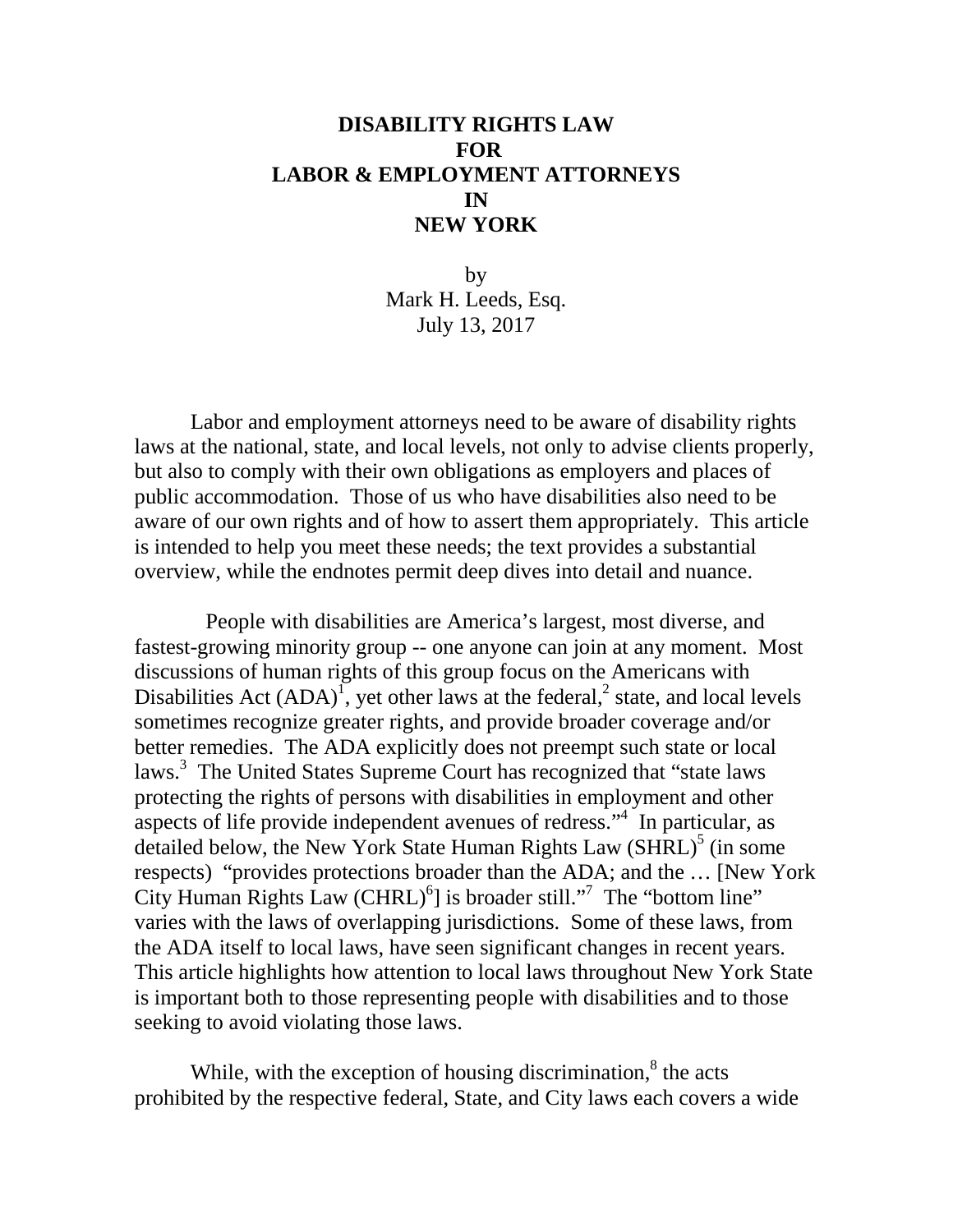range of issues, from discriminatory hiring practices, to denial of access to public accommodations,<sup>9</sup> the relative strengths of the City, State, and federal laws are evidenced not only in their respective definitions of the term "disability" but also in substantive and procedural requirements, as well as in the availability of remedies.

The New York State Court of Appeals recognizes:

we must be guided by the Local Civil Rights Restoration Act of 2005 (LCRRA), enacted by the City Council "to clarify the scope of New York City's Human Rights Law," which, the Council found "has been construed too narrowly to ensure protection of the civil rights of all persons covered by the law" (Local Law No. 85 [2005] of City of NY § 1). The LCRRA, among other things, amended Administrative Code § 8-130 to read:

"The provisions of this title [i.e., the New York City Human Rights Law] shall be construed liberally for the accomplishment of the uniquely broad and remedial purposes thereof, regardless of whether federal or New York State civil and human rights laws, including those laws with provisions comparably-worded to provisions of this title, have been so construed."

 The application of the LCRRA provision … is clear: we must construe … provisions of the City's Human Rights Law, broadly in favor of discrimination plaintiffs, to the extent that such a construction is reasonably possible.<sup>10</sup>

Both leading up to and in the wake of this recognition, the Appellate Division, First Department, has issued a series of significant rulings concerning the need for special attention to the language and legislative history of local and State human rights laws, these have been followed as well by the Court of Appeals and by the Second Department; in the first of these, that First Department held that:

it is clear that interpretations of state or federal provisions worded similarly to City HRL provisions may be used as aids in interpretation only to the extent that the counterpart provisions are viewed "as a floor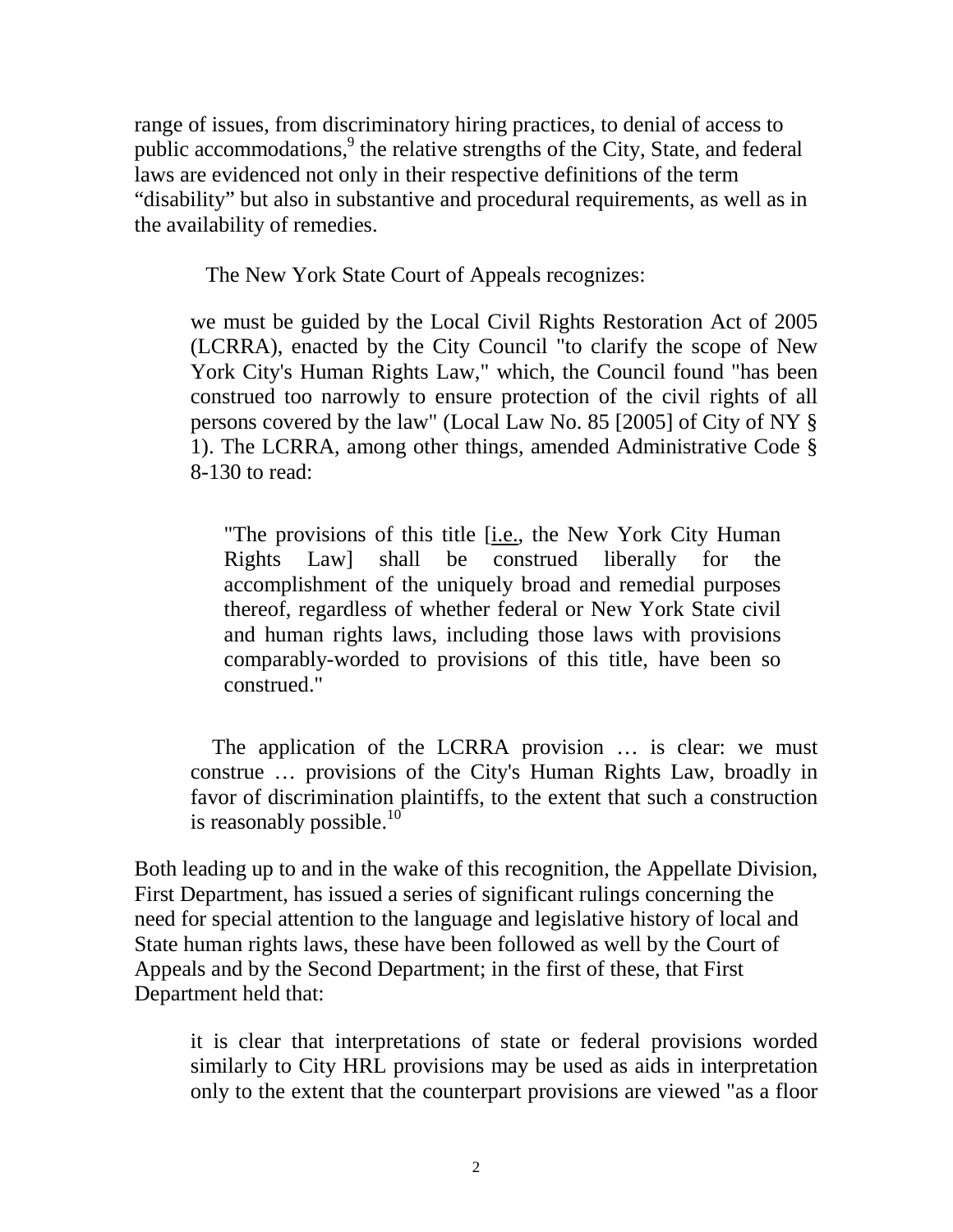below which the City's Human Rights law cannot fall, rather than a ceiling above which the local law cannot rise" (§ 1), and only to the extent that those state or federal law decisions may provide guidance as to the "uniquely broad and remedial" provisions of the local law.

\*\*\*\*

The Council directs courts to the key principles that should guide the analysis of claims brought under the City HRL:

"discrimination should not play a role in decisions made by employers, landlords and providers of public accommodations; traditional methods and principles of law enforcement ought to be applied in the civil rights context; and victims of discrimination suffer serious injuries, for which they ought to receive full compensation" (Committee Report, 2005 NY City Legis Ann, at  $537$ ).<sup>11</sup>

Federal courts have recognized the need to analyze New York City Human Rights Law claims in this light as well.<sup>12</sup>

Key issues covered below are: Who (evaluated on an individualized, case-by-case basis) has a disability? What entities have what obligations with respect to people with disabilities? What procedures and remedies apply?

Although the focus of this article is on the significance of some local and State laws, any comparative analysis must include at least a brief review of the law – the ADA – to which local laws are being compared.

### **WHO HAS A DISABILITY?**

#### ADA

To be covered under the ADA, a person must have "a physical or mental impairment that substantially limits one or more major life activities of such individual;" have a "record of such an impairment;" or be "regarded as having such an impairment".<sup>13</sup> Although these "prongs" of the definition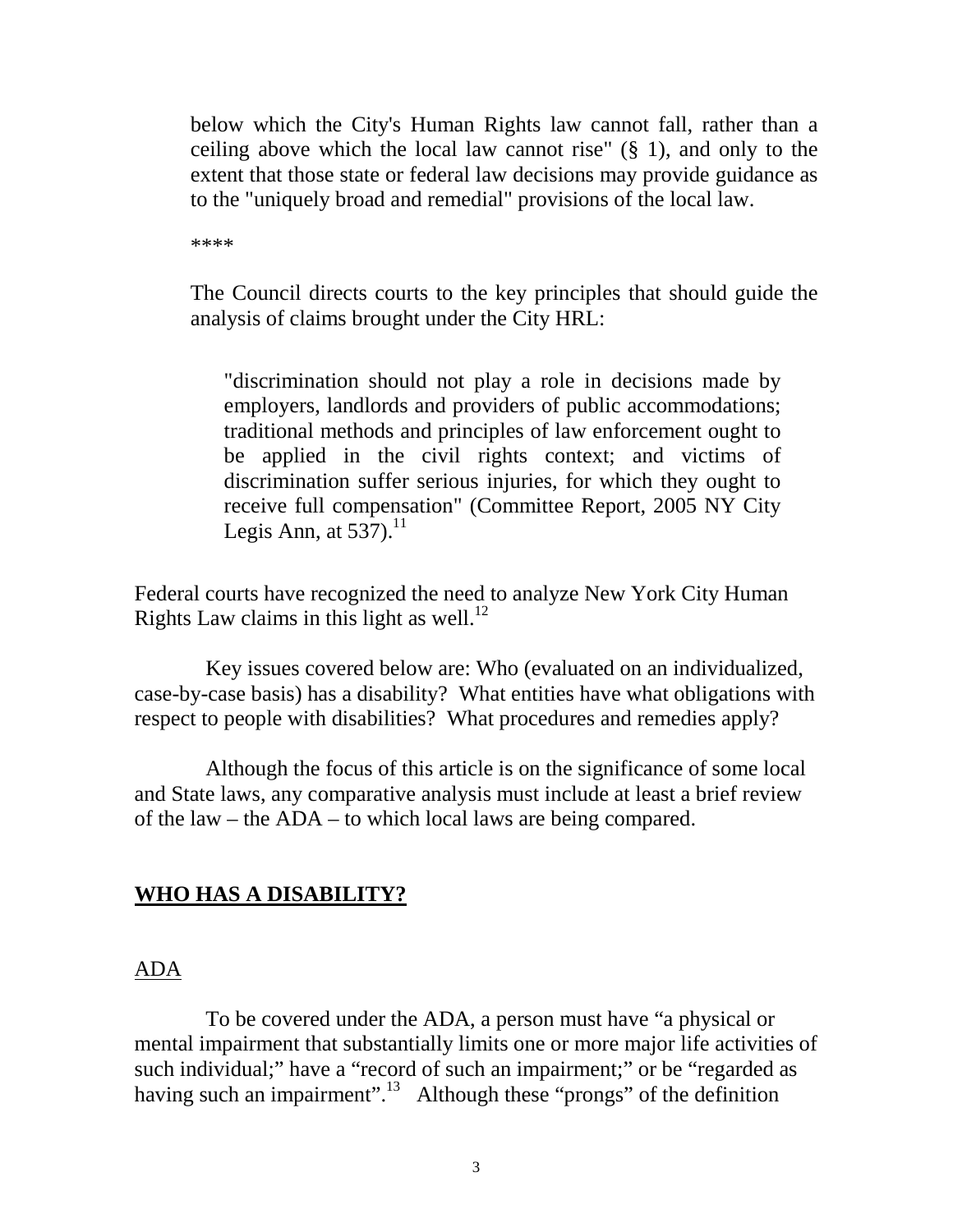have not changed, $^{14}$  the ADA Amendments Act expressly repudiated Supreme Court interpretations of some of the terms, and now sets forth definitions and rules of construction in some detail in the amended ADA that are explicated even further in regulations.<sup>15</sup>

[M]ajor life activities include, but are not limited to, caring for oneself, performing manual tasks, seeing, hearing, eating, sleeping, walking, standing, lifting, bending, speaking, breathing, learning, reading, concentrating, thinking, communicating, and working.

# The term

also includes the operation of a major bodily function, including but not limited to, functions of the immune system, normal cell growth, digestive, bowel, bladder, neurological, brain, respiratory, circulatory, endocrine, and reproductive functions.

# Further,

[a]n individual meets the requirement of "being regarded as having such an impairment" if the individual establishes that he or she has been subjected to an action prohibited under this chapter because of an actual or perceived physical or mental impairment whether or not the impairment limits or is perceived to limit a major life activity.

However, with respect to the "regarded as" prong – but not as to actual disability or a record of such disability – a person regarded as having only a "transitory or minor" impairment is not covered by the ADA. "A transitory impairment is an impairment with an actual or expected duration of 6 months or less."

To make even clearer how far the Supreme Court had strayed from Congress' original intent, the ADA Amendments Act added the following rules of construction:

The definition of "disability" in paragraph (1) shall be construed in accordance with the following: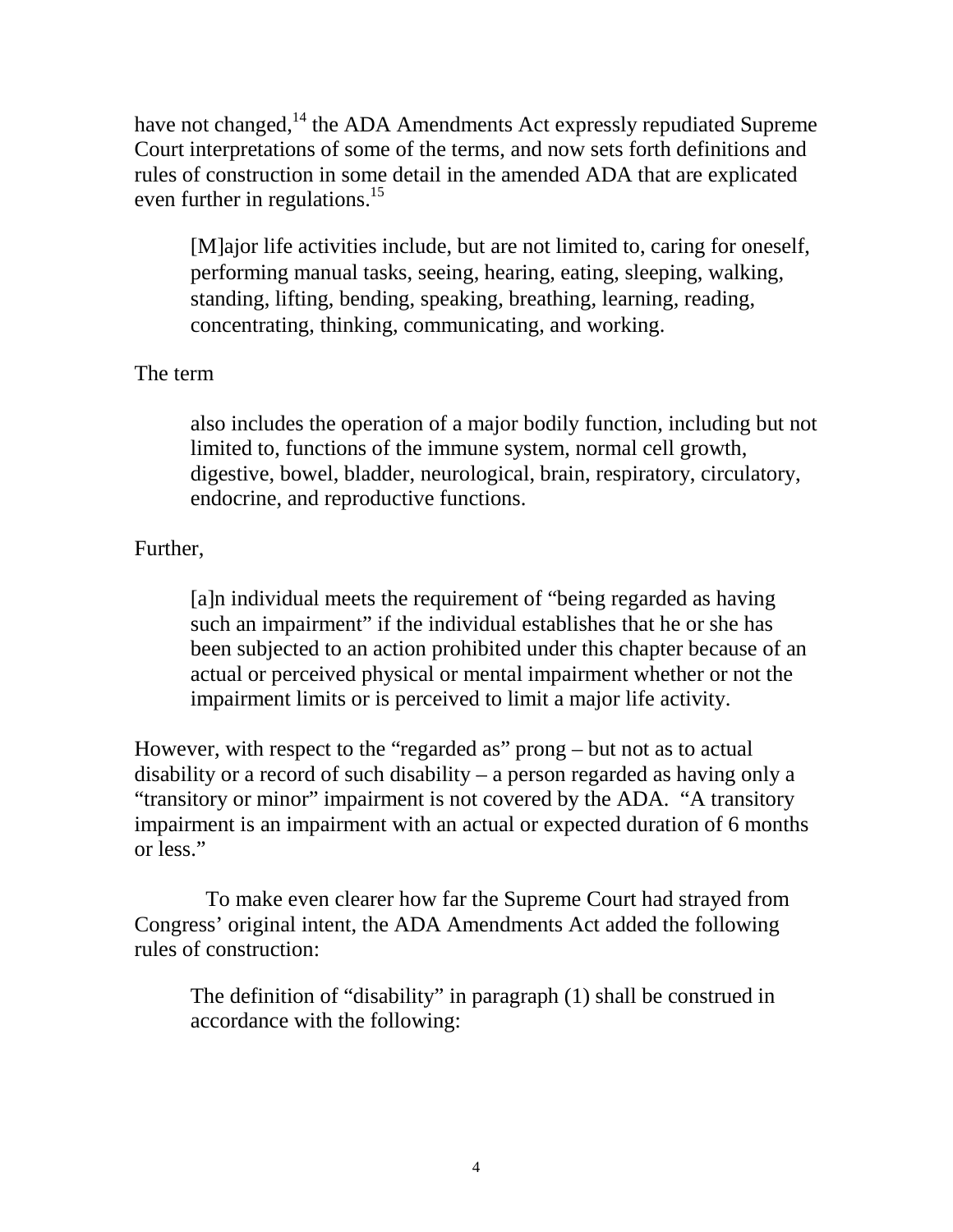(A) The definition of disability in this chapter shall be construed in favor of broad coverage of individuals under this chapter, to the maximum extent permitted by the terms of this chapter.

(B) The term "substantially limits" shall be interpreted consistently with the findings and purposes of the ADA Amendments Act of 2008.<sup>16</sup>

(C) An impairment that substantially limits one major life activity need not limit other major life activities in order to be considered a disability.

(D) An impairment that is episodic or in remission is a disability if it would substantially limit a major life activity when active.

(E)

(i) The determination of whether an impairment substantially limits a major life activity shall be made without regard to the ameliorative effects of mitigating measures such as

(I) medication, medical supplies, equipment, or appliances, low-vision devices (which do not include ordinary eyeglasses or contact lenses), prosthetics including limbs and devices, hearing aids and cochlear implants or other implantable hearing devices, mobility devices, or oxygen therapy equipment and supplies;

(II) use of assistive technology;

(III) reasonable accommodations or auxiliary aids or services; or

(IV) learned behavioral or adaptive neurological modifications.

(ii) The ameliorative effects of the mitigating measures of ordinary eyeglasses or contact lenses shall be considered in determining whether an impairment substantially limits a major life activity.

(iii) As used in this subparagraph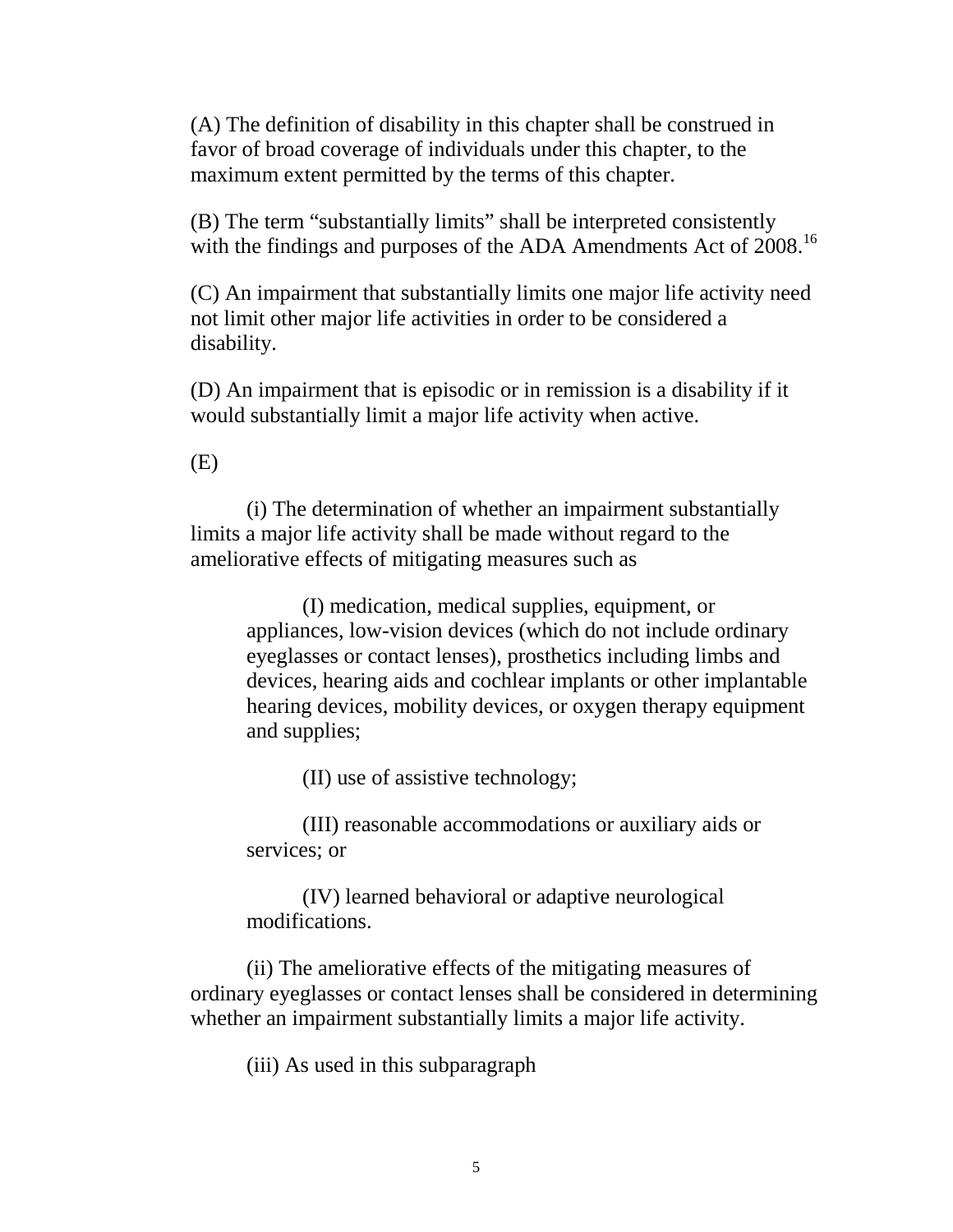(I) the term "ordinary eyeglasses or contact lenses" means lenses that are intended to fully correct visual acuity or eliminate refractive error; and

(II) the term "low-vision devices" means devices that magnify, enhance, or otherwise augment a visual image.

With respect to employment, a person who currently is engaging in the use of illegal drugs is not covered and an employer may prohibit use, or being under the influence, of illegal drugs or alcohol at the place of employment.<sup>17</sup>

Definitions of "auxiliary aids and services" and "State" were retained, but relocated.<sup>18</sup>

#### New York State Human Rights Law

The New York State Human Rights Law (SHRL) contains a different definition of "disability":

 21. The term "disability" means (a) a physical, mental or medical impairment resulting from anatomical, physiological, genetic or neurological conditions which prevents the exercise of a normal bodily function or is demonstrable by medically accepted clinical or laboratory diagnostic techniques or (b) a record of such an impairment or (c) a condition regarded by others as such an impairment, provided, however, that in all provisions of this article dealing with employment, the term shall be limited to disabilities which, upon the provision of reasonable accommodations, do not prevent the complainant from performing in a reasonable manner the activities involved in the job or  $\alpha$  occupation sought or held.<sup>19</sup>

The SHRL's exclusive list of types of impairments "resulting from" certain conditions, use of the words "prevents" and "normal" in the phrase "prevents the exercise of a normal bodily function" and alternate requirements for clinical diagnosis may make that law less inclusive in its definition of "disability" than is the reinvigorated ADA, except, perhaps, as to "transitory and minor" impairments. With respect to employment, the SHRL's very definition of the word "disability" is even more "limited" –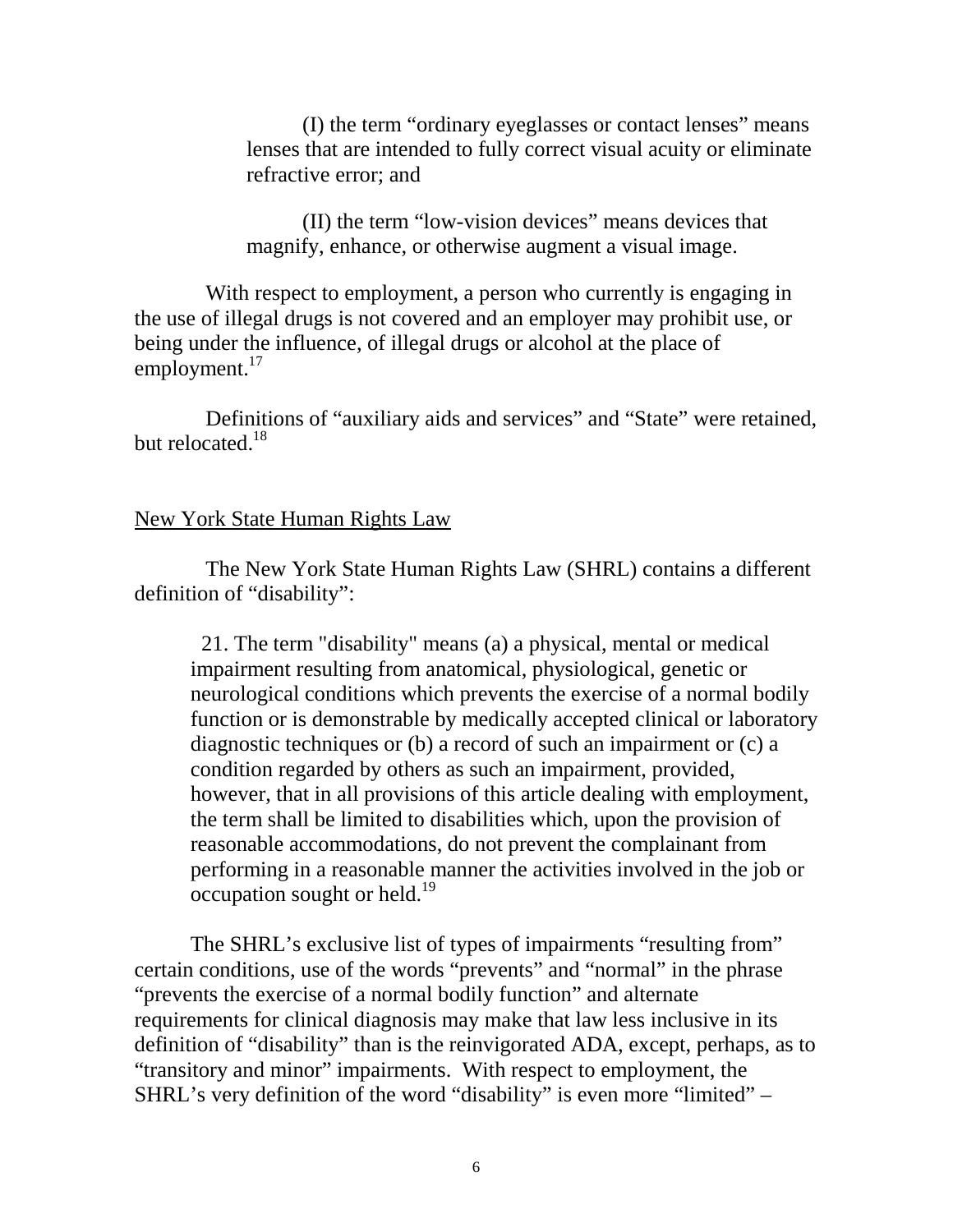requiring the person seeking relief to prove that, were reasonable  $a$ commodations<sup>20</sup> provided, the condition "would not prevent the complainant from performing in a reasonable manner the activities involved in the job or occupation sought or held." The employer or prospective employer has "undue hardship" as an affirmative defense.<sup>21</sup> Among factors to be considered in denying an accommodation are "the 'hardships', costs, or problems it will cause for the employer, including those that may be caused for other employees."<sup>22</sup> The ADA Amendments Act disengaged the term "qualified individual" from the definition of "disability" and requires that only "essential functions" (as opposed to "activities" under the SHRL) be considered.23 Contrast complainant's burdens, beyond defeating a summary dismissal motion,<sup>24</sup> under the SHRL with burdens under the CHRL, discussed further below.

Like the ADA, the SHRL (as interpreted by the New York State Division of Human Rights (SDHR)) does not require reasonable accommodation in the employment context for current users of illegal drugs and such individuals may be terminated; $^{25}$  the SHRL does protect a person with alcoholism if that person cam perform "in a reasonable manner the activities involved in the job or occupation sought or held."<sup>26</sup>

Some SHRL amendments highlighting specific types of disabilities or potentially disability related conditions, $27$  by focusing on particular issues, may call into question the coverage of the basic definition quoted above.

### Local Human Rights Laws – New York City

Several localities around the State prohibit disability discrimination. Most use definitions similar to those in federal or State law,  $28$  although, as noted below, some provide superior rights and remedies. New York City, the home, workplace, school, commercial center, and/or visitor destination for far more people than any other locality, has been aggressive in defining "disability" more broadly – and simply -- than do federal or State laws.<sup>29</sup> The New York City Human Rights Law (CHRL) states:

16. (a) The term "disability" means any physical, medical, mental or psychological impairment, or a history or record of such impairment.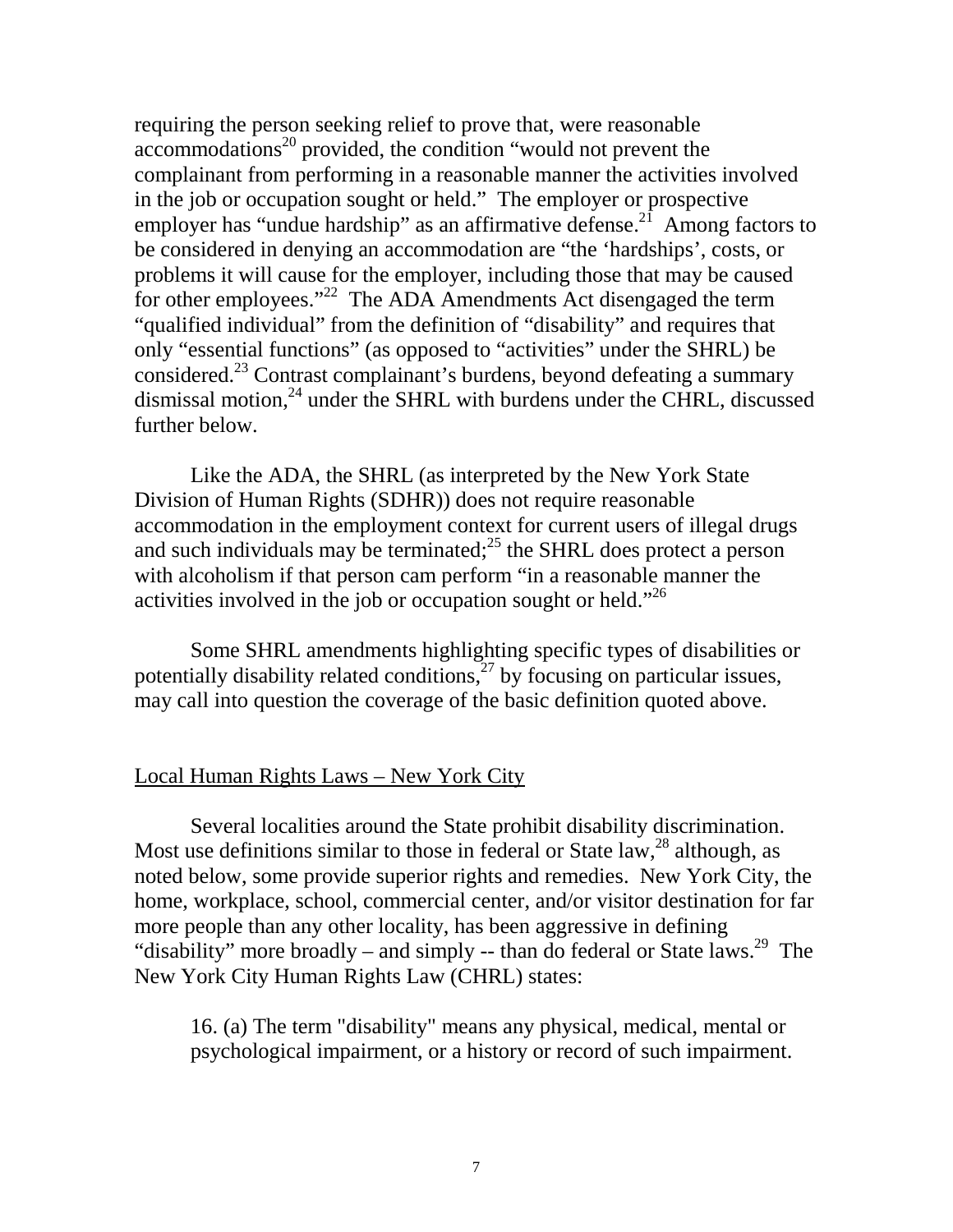(b) The term "physical, medical, mental, or psychological impairment" means:

(1) an impairment of any system of the body; including, but not limited to: the neurological system; the musculoskeletal system; the special sense organs and respiratory organs, including, but not limited to, speech organs; the cardiovascular system; the reproductive system; the digestive and genito-urinary systems; the hemic and lymphatic systems; the immunological systems; the skin; and the endocrine system; or

(2) a mental or psychological impairment.

(c) In the case of alcoholism, drug addiction or other substance abuse, the term "disability" shall only apply to a person who (1) is recovering or has recovered and (2) currently is free of such abuse and shall not include an individual who is currently engaging in the illegal use of drugs, when the covered entity acts on the basis of such use.<sup>30</sup>

Section 8-102(16)(c), relating to illegal drug and alcohol abuse, is a rare provision in which the CHRL is less inclusive than its federal and State counterparts.31 The latter limit such coverage only in an employment context and, again, the SHRL does not exclude a person with alcoholism even with respect to employment, so long as the person can perform "in a reasonable manner the activities involved in the job or occupation sought or held."

Discrimination based on "perceived" membership in a suspect class (including disability) is prohibited throughout the CHRL litany of unlawful discriminatory practices. $32$ 

The section-by-section analysis accompanying the City Council report on the extensive 1991 CHRL amendments that included the definition above, in discussing the change from "handicap" to a new term -- "disability" -- and its definition, stated:

The definition is amended to clarify that any person with a physical, medical, mental or psychological impairment or a history or record of such an impairment is protected by the law. Those impairments are defined broadly so as to carry out the intent that persons with disabilities of any type be protected from discrimination.<sup>33</sup>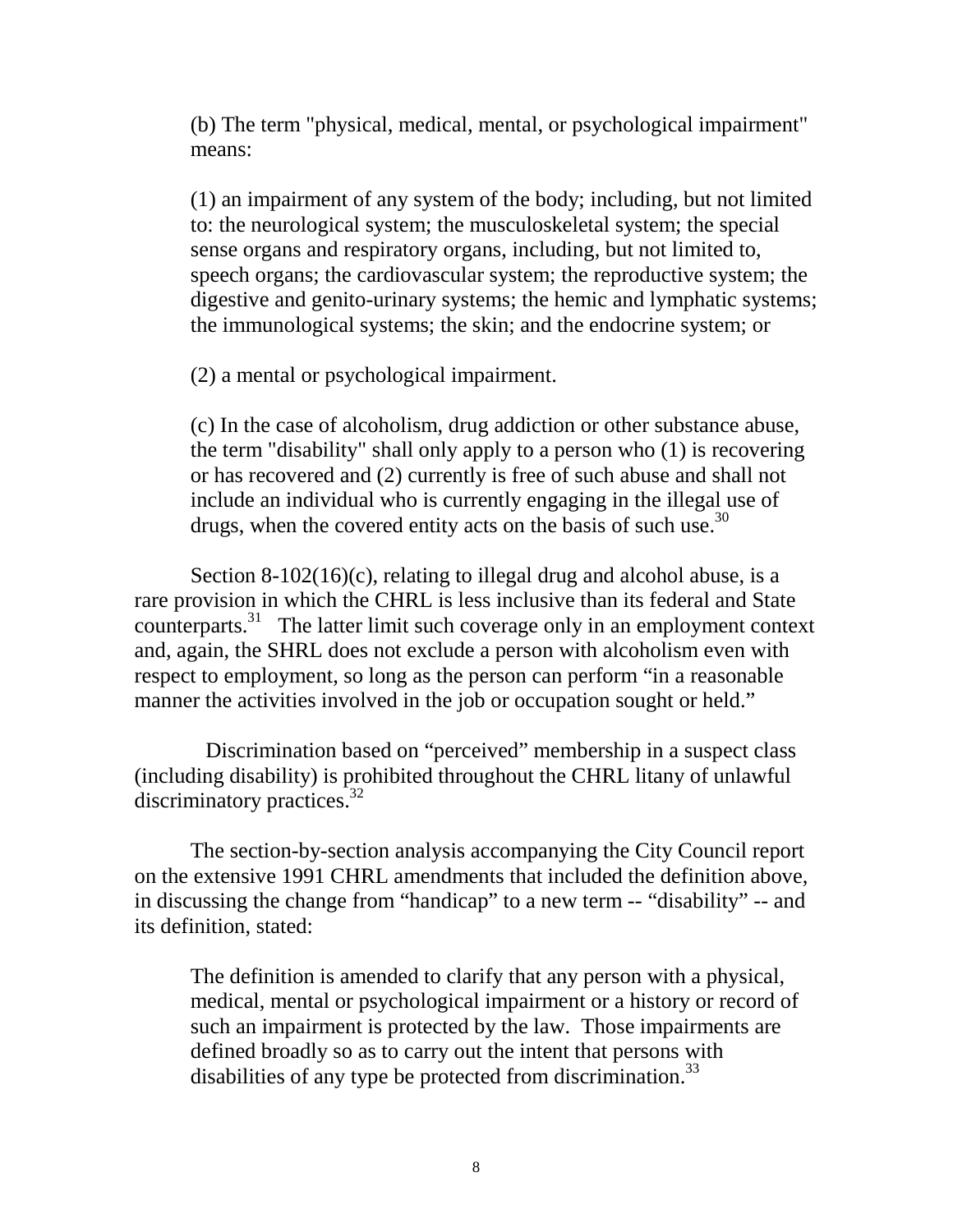This was a direct response to more restrictive language in the ADA and in federal regulations then being developed under the ADA.<sup>34</sup> Under the CHRL, but for §8-102(16)(c),anyone with an impairment – substantial or not, corrected or not, transitory or not -- is covered, as are those perceived to have a disability. As with the ADA, people also are protected by the CHRL from discrimination on the basis of their relationship with someone who has or had an actual or perceived disability.<sup>35</sup>

As discussed in "Reasonable Accommodation" below, the burden of proof under the CHRL (contrasted with that under the SHRL) rests with the entity refusing an accommodation or asserting "undue hardship".

Pregnancy, which for decades before 2013 was a per se disability under the CHRL, no longer is; pregnant women now have lesser rights under the  $CHRL<sup>36</sup>$ 

# **WHAT IS A COVERED ENTITY AND WHAT ARE ITS OBLIGATIONS?**

The ADA, CHRL, and SHRL each prohibit discrimination (1) in a wide array of employment contexts (from application to discipline, from evaluations to working conditions, from training opportunities to employersponsored social events, from physical access to reasonable accommodation), as well as (2) in the provision of and access to goods, services and programs by both governmental and non-governmental entities (including effective communication). $37$  While the City and State laws prohibit housing discrimination, $38$  the ADA (except for public housing programs and land use planning) does not address most housing-related issues, since those matters were covered well in the Fair Housing Amendments Act of 1988 (FHAA),<sup>39</sup> though, even there, some CHRL requirements are stronger and remedies better.<sup>40</sup> The SHRL also explicitly makes unlawful employment and union related discrimination based on genetic information;<sup>41</sup> it similarly prohibits credit discrimination.42

### Employment

In the employment context, $43$  a "covered entity" prohibited from discriminating on the basis of disability under the ADA is "an employer,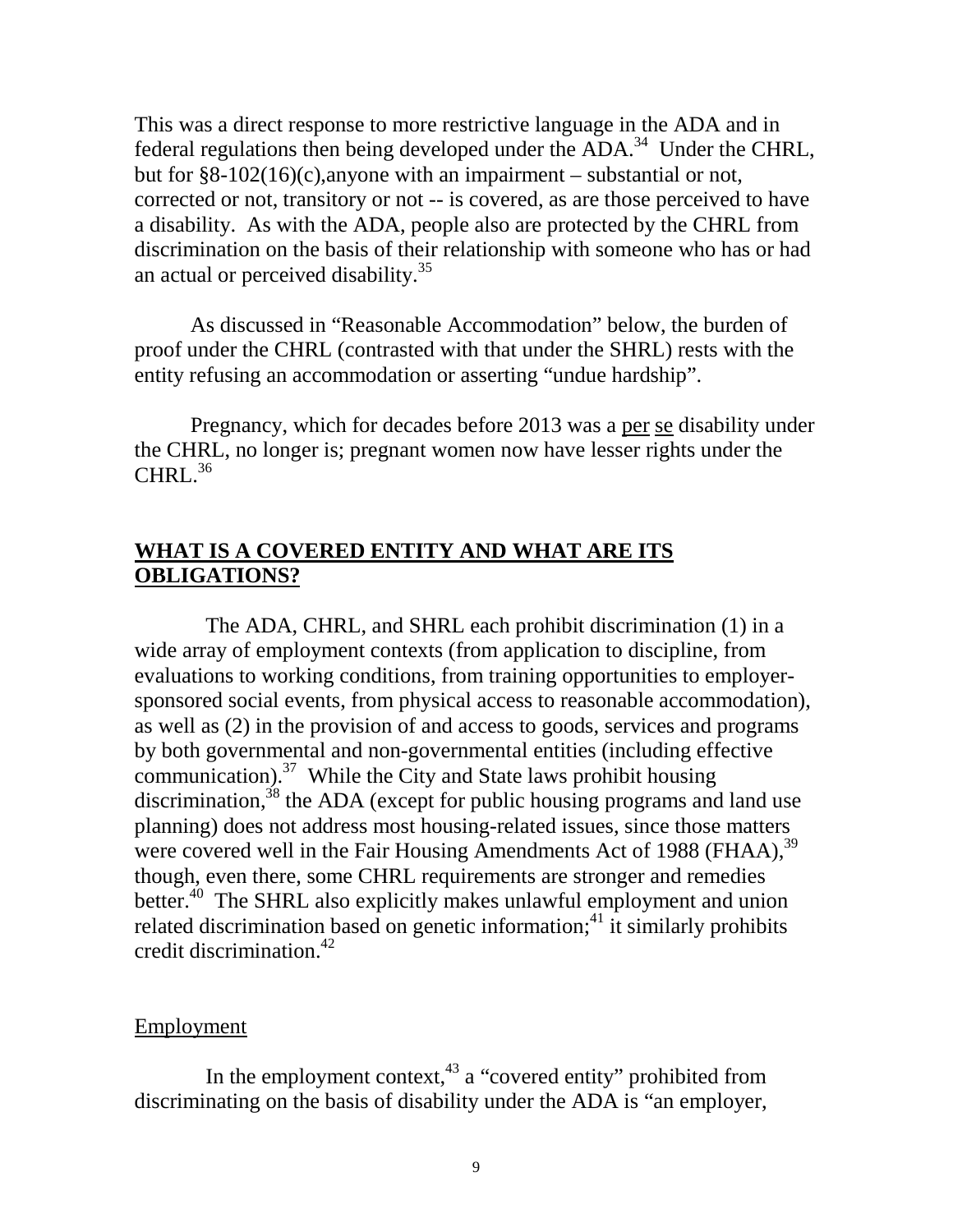employment agency, labor organization, or joint labor-management committee,<sup>"44</sup> with an employer defined as one employing 15 or more people.45 The SHRL prohibits employment discrimination in varying contexts by employers, labor organizations, employment agencies, and, in some circumstances, licensing agencies or joint labor-management committees,<sup>46</sup> with the term "employer" covering those employing 4 or more.<sup>47</sup> The CHRL prohibits employment discrimination in a wide array of contexts by an employer, labor organization, employment agency, or joint labor-management committee -- or by an employee or agent of those entities.<sup>48</sup> Although employers of 4 or more are covered, independent contractors may be counted.<sup>49</sup> Law offices are covered as employers.<sup>50</sup>

#### Public Accommodations

Law offices and other law-related venues and activities are public accommodations under federal, State, and City law.<sup>51</sup> This requires both an avoidance of discrimination and action to modify policies, programs, activities, and venues, as discussed below in making distinctions from "reasonable accommodations". When facilities are being built or renovated, the ADA Accessibility Guidelines<sup>52</sup>, as well as applicable State and local building codes, must be consulted.

### Local Human Rights Laws Around New York State

New York City is not the only locality recognizing rights and providing remedies independent from those in federal and State law. Each local law, like those discussed only in part here, must be reviewed in detail when they may be pertinent to a given situation. For example, the Albany City Code's Omnibus Human Rights Law, while incorporating by reference the SHRL definition of "place of public accommodation," does not include either the examples or the exclusions added by Chapter 394 of the 2007 Laws of New York.<sup>53</sup> It also has no reference to "reasonable accommodation", subsuming that under its general nondiscrimination requirements. Westchester County's Human Rights Law<sup>54</sup> recognizes rights of people with disabilities similar – but not identical – to those recognized in the SHRL. For example, "reasonable accommodation" is defined only with respect to employment. The human rights provisions of Nassau County's Administrative Code<sup>55</sup> track the SHRL, with some differences, including a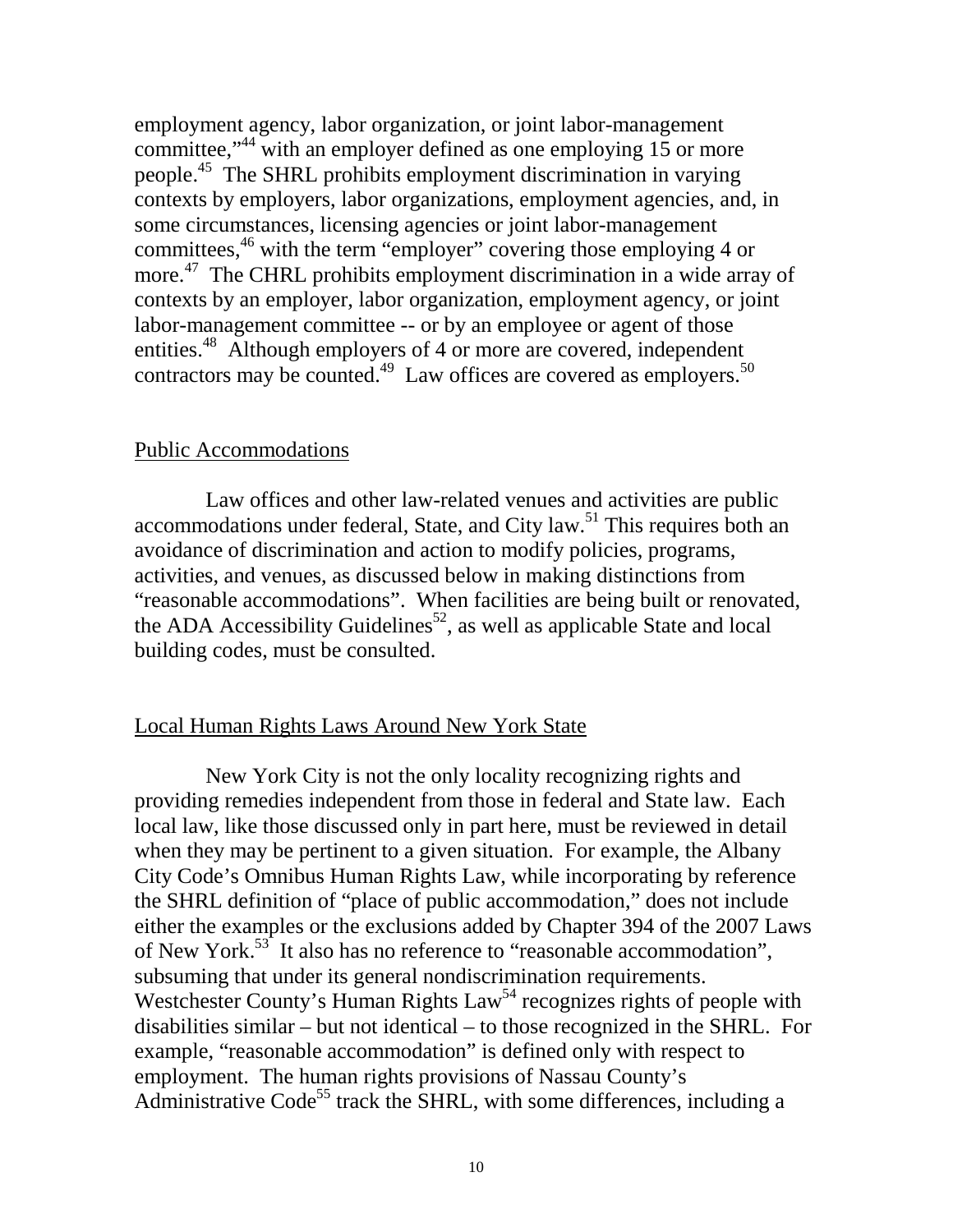broad, but brief, treatment of public accommodations.<sup>56</sup> Again, each of these laws, as well as their counterparts in other localities, must be scrutinized as applicable to determine where they provide a "bottom line" different from that in federal and State law.

# "Reasonable Accommodation"

The right to "reasonable accommodation" often is misconstrued as coextensive with one of multiple aspects of the right to be free from discrimination – the aspect that requires covered entities to modify their policies, practices and premises; it sometimes even is misconstrued as the only right under laws prohibiting disability discrimination. Under the ADA, "reasonable accommodation" is defined and required (as only one of several items on a non-exclusive list) only with respect to employment.<sup>57</sup> Private sector places of public accommodation are prohibited from discriminating against people with disabilities under Title III of the ADA.<sup>58</sup> That Title does not use the term "reasonable accommodation", but, after a sweeping general prohibition of disability discrimination, includes, in a non-exclusive list of specific prohibitions:

- "a failure to make reasonable modifications in policies, practices, or procedures, …. unless the entity can demonstrate that making such modifications would fundamentally alter the nature of such goods, services, facilities, privileges, advantages or accommodations;"<sup>59</sup>
- "a failure to take such steps as may be necessary to ensure that no individual with a disability is excluded, denied services, segregated or otherwise treated differently … unless the entity can demonstrate" that doing so would cause a fundamental alteration "or would result in an undue burden;"<sup>60</sup> and
- "a failure to remove architectural ..., [structural]communication ..., and transportation barriers … where such removal is readily achievable" and,
- "where an entity can demonstrate that the removal of a barrier ... is not readily achievable, a failure to make such goods, services, facilities, privileges, advantages, or accommodations available through alternative methods if such methods are readily achievable."<sup>61</sup>

Note the applicability of "undue burden" and "readily achievable" standards; the former is not defined, $62$  but the latter is defined as "easily accomplishable and able to be carried out without much difficulty or expense."63 Contrast this with the CHRL approach to reasonable accommodation, discussed below.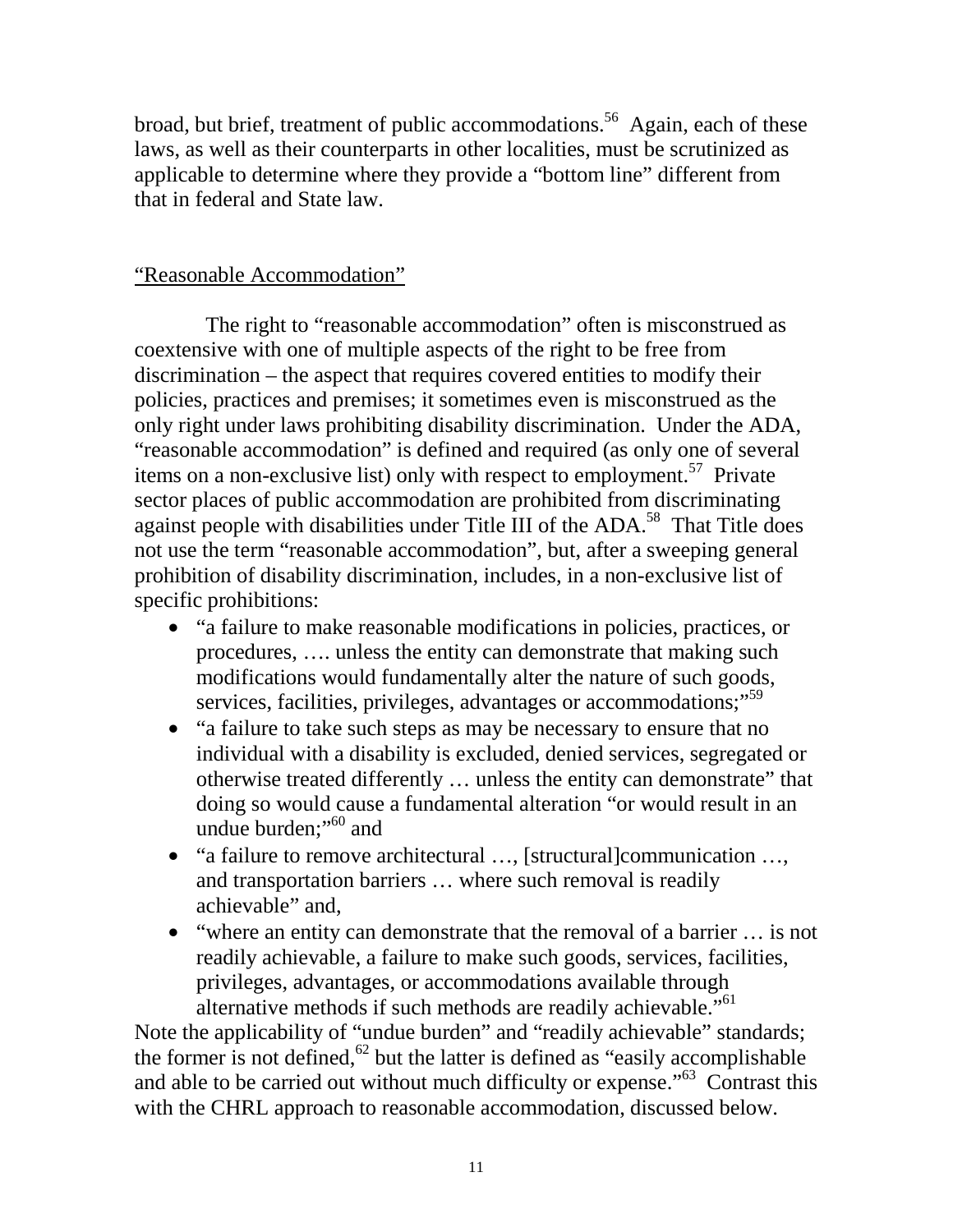The SHRL has similar provisions.<sup>64</sup> The SHRL defines and requires "reasonable accommodation" in an employment context $^{65}$  and, in relation to places of public accommodation, requires modifications such as those set forth above for ADA Title III.<sup>66</sup> As discussed above, the SHRL has been amended to adopt some ADA requirements for some places of public accommodation. In so doing, the State also adopted the ADA's "readily achievable" and "undue burden" standards.<sup>67</sup>

Under the CHRL, "reasonable accommodation" is not limited to employment or housing<sup>68</sup> and is in addition to the CHRL's extensive nondiscrimination provisions recognizing rights of people with disabilities, $69$ so "any person prohibited by the provisions of … section [8-107] from discriminating on the basis of disability shall make reasonable accommodation" to the needs of people with disabilities and,

where the need for reasonable accommodation is placed in issue, it shall be an affirmative defense [i.e., it must be pleaded and proven] that the person aggrieved by the alleged discriminatory practice could not, with reasonable accommodation, satisfy the essential requisites of the job or enjoy the right or rights in question.<sup>70</sup>

"Unlike the State HRL, [under the CHRL,] the issue of the ability to perform essential requisites of the job is not bound up in the definitions of disability or reasonable accommodation" and the burden is on the one from whom the accommodation is sought to plead and prove that the accommodation sought could not help the party seeking it perform the tasks or enjoy the benefits desired (while the SHRL puts the burden on the one seeking the accommodation of proving the accommodation sought would enable them to do a job in a reasonable manner.)<sup>71</sup> The CHRL defines "reasonable" accommodation" as meaning "such accommodation that can be made that shall not cause undue hardship in the conduct of the covered entity's business" and continues "[t]he covered entity shall have the burden of proving undue hardship."<sup>72</sup> The more limited "readily achievable" standard of the ADA and SHRL is not used. Considerations for determining "undue hardship," while somewhat similar to those used in the ADA and SHRL, apply only (for disability purposes) to the prohibited activities relating to employment and apprentice training programs. $^{73}$ 

Again, it is important to bear in mind that, although "reasonable accommodation" is an important aspect of avoiding disability discrimination,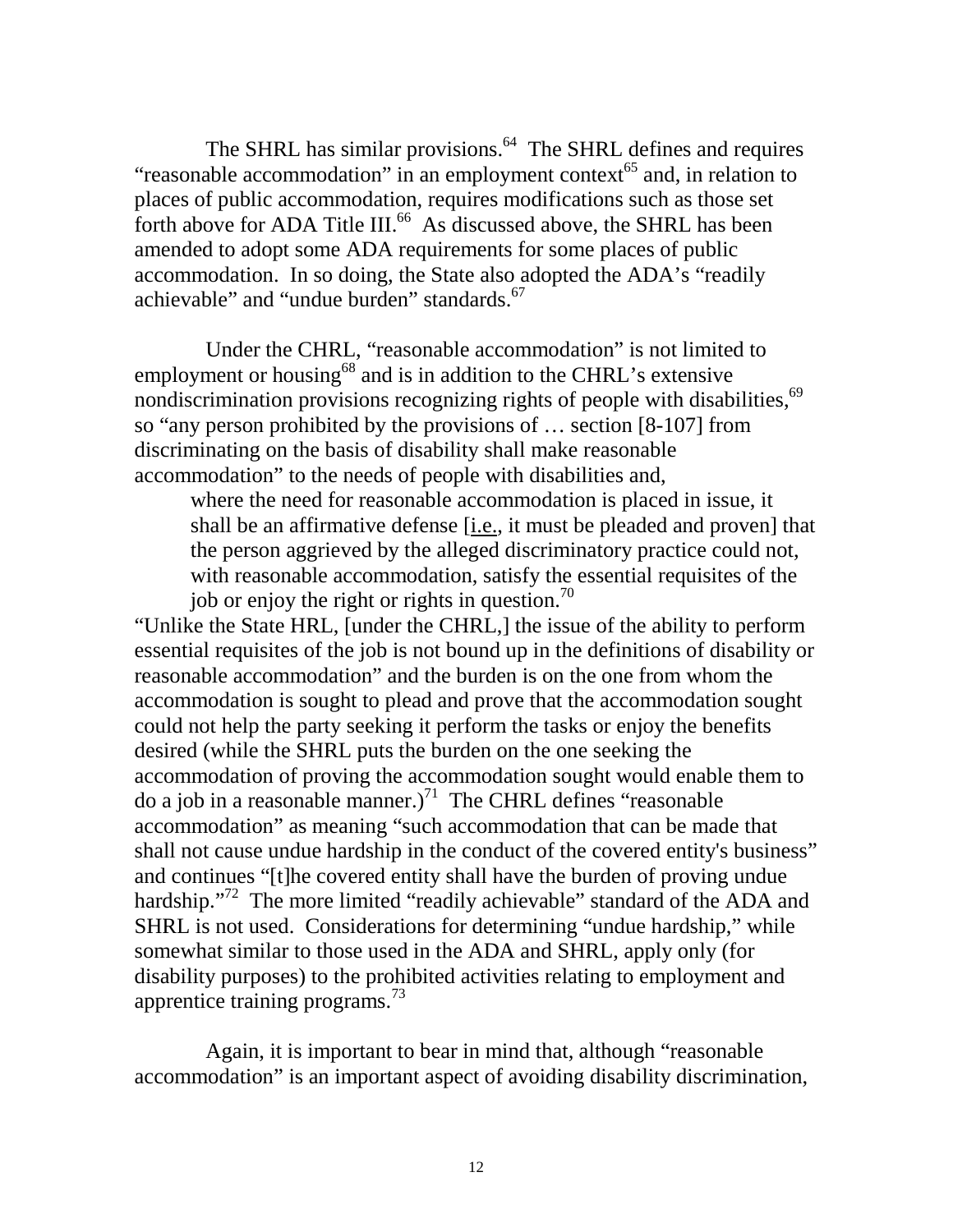none of the laws prohibiting such discrimination limits its approach to a requirement for "reasonable accommodation."

 The need for individualized inquiry when making a determination of reasonable accommodation is deeply embedded in the fabric of disability rights law. … Rather than operating on generalizations about people with disabilities, employers (and others) must make a clear, fact-specific inquiry about each individual's circumstance. … This good faith process is the "key mechanism for facilitating the integration of  $\ldots$  [people with disabilities into society]."<sup>74</sup>

The interactive process promotes identification of appropriate and effective reasonable accommodations. The prospect of liability for a failure to engage in such a good faith process is an incentive for cooperative dialog to diminish resolution by litigation. However, a good faith interactive process is not an "independent element of the disability discrimination analysis under either the State or City HRL which, if lacking, automatically compels a grant of summary judgment to the employee or a verdict in the employee's favor."<sup>75</sup>

# **WHAT REMEDIES ARE AVAILABLE?**

### ADA

Relief under the ADA is limited not only by Supreme Court neo-Federalism (not all of which was addressed in the ADA Amendments Act), but also by the terms of the statute itself. With respect to employment discrimination (Title I), an individual may file a complaint with the Equal Employment Opportunity Commission within prescribed time limits not exceeding 300 days after the alleged discrimination, or file suit in federal or state court within three years of the allegedly discriminatory act, seeking reinstatement of employment, back pay, attorney's fees and other relief, including compensatory and punitive damages in cases of intentional (not disparate impact) discrimination.<sup>76</sup> The addition of compensatory and punitive damages (though not for governmental entities), in the Civil Rights Act of 1991, was on a capped sliding scale, depending on the size of the employer.<sup>77</sup> That Act also added provisions for attorneys fees,<sup>78</sup> although the Supreme Court since has limited significantly opportunities for recovering attorneys fees.79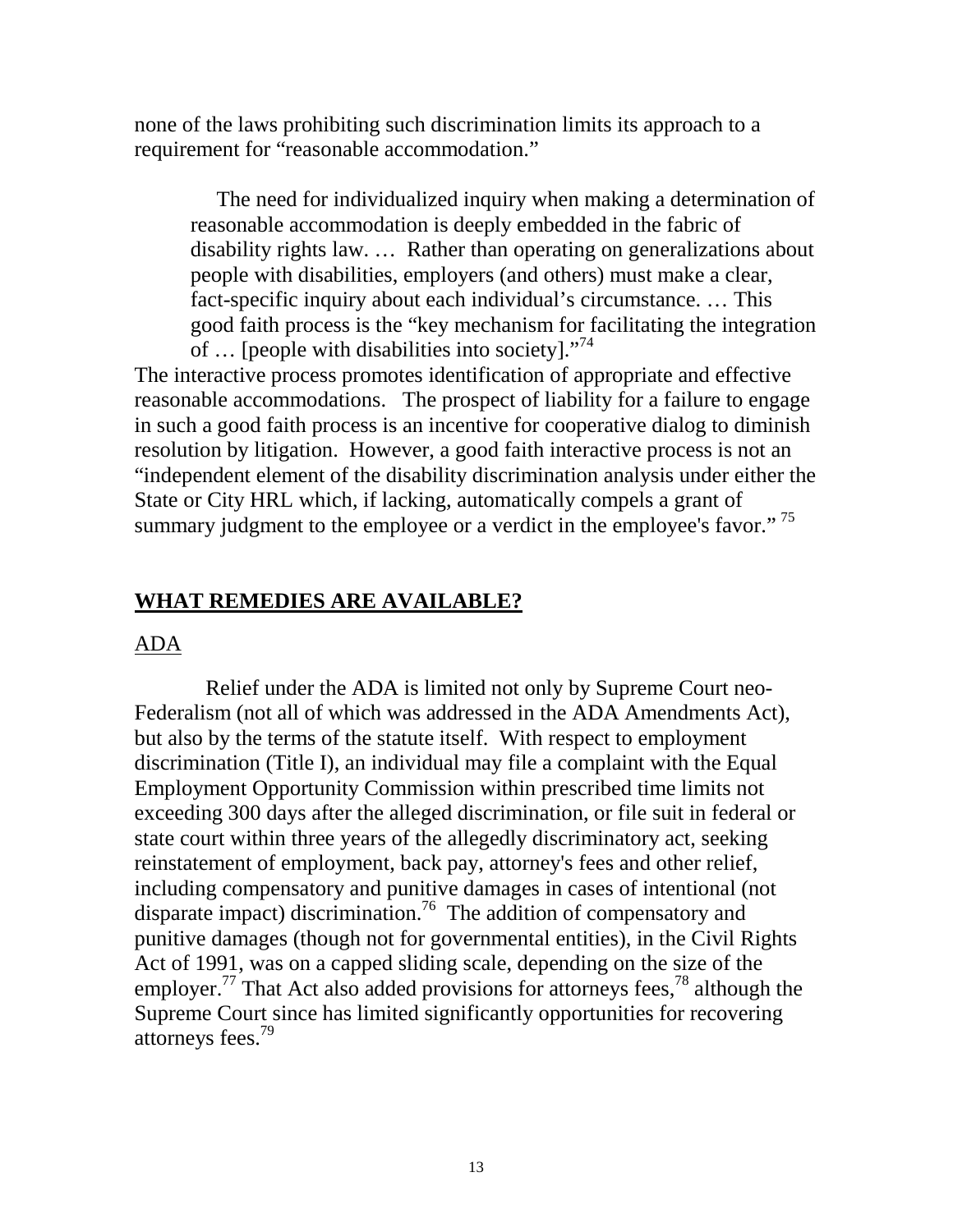With respect to public accommodations (Title III), an aggrieved individual can seek injunctive relief, court costs and attorneys fees – but no monetary damages.<sup>80</sup> Discrimination in the provision of public services by governmental entities (Title II) is subject to the remedies available for violation of § 504 of the Rehabilitation Act of  $1973$ ,<sup>81</sup> discussed above.<sup>82</sup> Also noted above, the Eleventh Amendment does not bar monetary suits under Title II of the ADA against state governments with respect to the "constitutional right of access to the courts", protection against actual Constitutional violations, and, potentially, some other violations of Title II.<sup>83</sup>

#### New York State and City Laws

The CHRL and, in part, the SHRL, provide some remedies superior to those of the ADA. Administrative complaints may be filed within one year after the alleged discriminatory act with the New York City Commission on Human Rights  $(CCHR)^{84}$  or with the State Division of Human Rights  $(SDHR)^{85}$ . The CHRL also contains a substantial private right of action under an evidentiary standard consistent with the unique remedial purpose of the CHRL, with a three year statute of limitations, in which a full range of remedies, including compensatory and punitive damages, injunctive relief, costs, expert, and attorneys fees, may be awarded.<sup>86</sup> The SHRL has a similar statute of limitations, although punitive damages and attorneys fees are not available, except in cases of housing discrimination, and the evidentiary standard is not as favorable to plaintiffs as is the CHRL's. $^{87}$  Unlike the ADA, the CHRL and the SHRL have no limitation on the amount of damages that may be sought. Government agencies are not exempt from suit under the CHRL, although designated representatives of the CCHR and the City's Corporation Counsel must be served with a copy of the complaint (against a City agency or otherwise) within ten days after commencement of a suit and the possible application of notice of claim provisions for suits against municipalities must be considered.<sup>88</sup> The City itself may bring a "pattern or practice" suit, seeking a wide range of relief, including civil penalties.<sup>89</sup> Government action inconsistent with antidiscrimination laws may be overturned (as part of exhaustion of remedies or otherwise) as arbitrary and capricious under Article 78 of the New York State Civil Practice Law and Rules.<sup>90</sup> "[P]articipation of an individual director in a corporation's tort is sufficient to give rise to individual liability" in the context of claims of coop discrimination under housing and retaliation provisions of the SHRL and  $CHRI.<sup>91</sup>$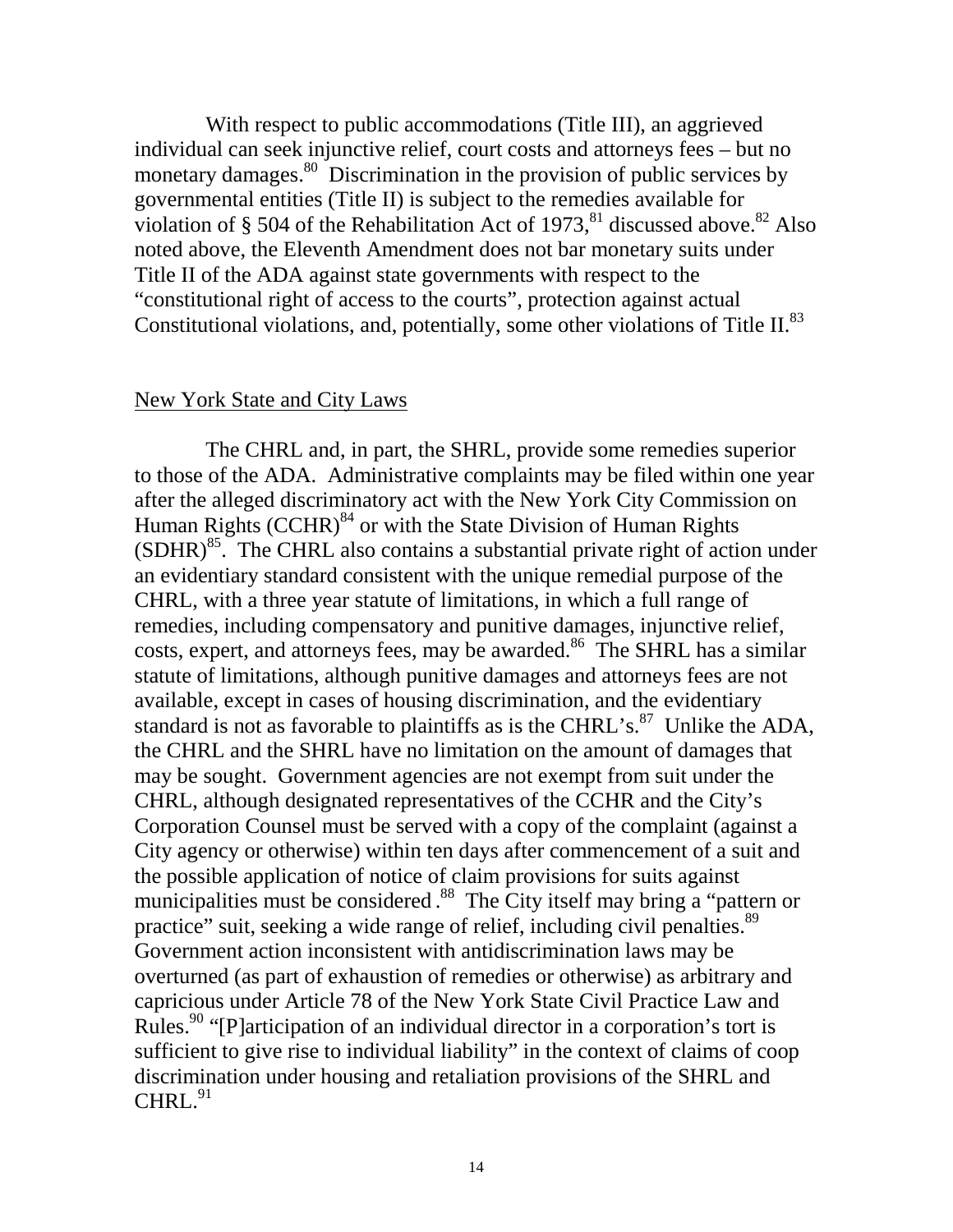### Other Local Laws Around New York State

Other localities have varying remedies – for violations of prohibitions that often are not identical to federal and State laws<sup>92</sup> – that may supplement and/or be superior to those in the ADA and/or SHRL. For example, a civil suit is possible for violation of Albany's Omnibus Human Rights Law, with damages and other relief in law and equity.<sup>93</sup> The Westchester Human Rights Commission is empowered to award compensatory damages ("including, but not limited to, actual damages, back pay, front pay, mental anguish and emotional distress"), as well as punitive damages (not to exceed \$10,000), and to assess a civil penalty of up to \$50,000 (\$100,000 for a willful violation).94 The Nassau County Commission on Human Rights may assess penalties ranging from \$5000 to \$20,000 in employment and public accommodation cases.<sup>95</sup>

# **TORT LAW CONSIDERATIONS**

Beyond statutory law, such as human rights laws and building codes, common law tort principles should not be overlooked. Difficulties in asserting vicarious liability may be overcome by use of negligent training or negligent supervision theories, even when an anti-discrimination law does not present a cause of action.<sup>96</sup> A building code may contain a standard that may (or may not) have been included to promote access for people with disabilities, but that provides guidance to a court in determining whether an employer, public accommodation, or other entity was negligent, regardless of whether the entity had an obligation under the building code itself to bring its facilities up to that standard.<sup>97</sup>

### **CONCLUSION**

Considering the many millions of people who live, work, study, use public accommodations (both governmental and non-governmental) in, or otherwise pass through, New York City and State each day -- and the fact that more than one in five Americans have disabilities -- it is essential for practitioners to look not only to the ADA, but also to the New York City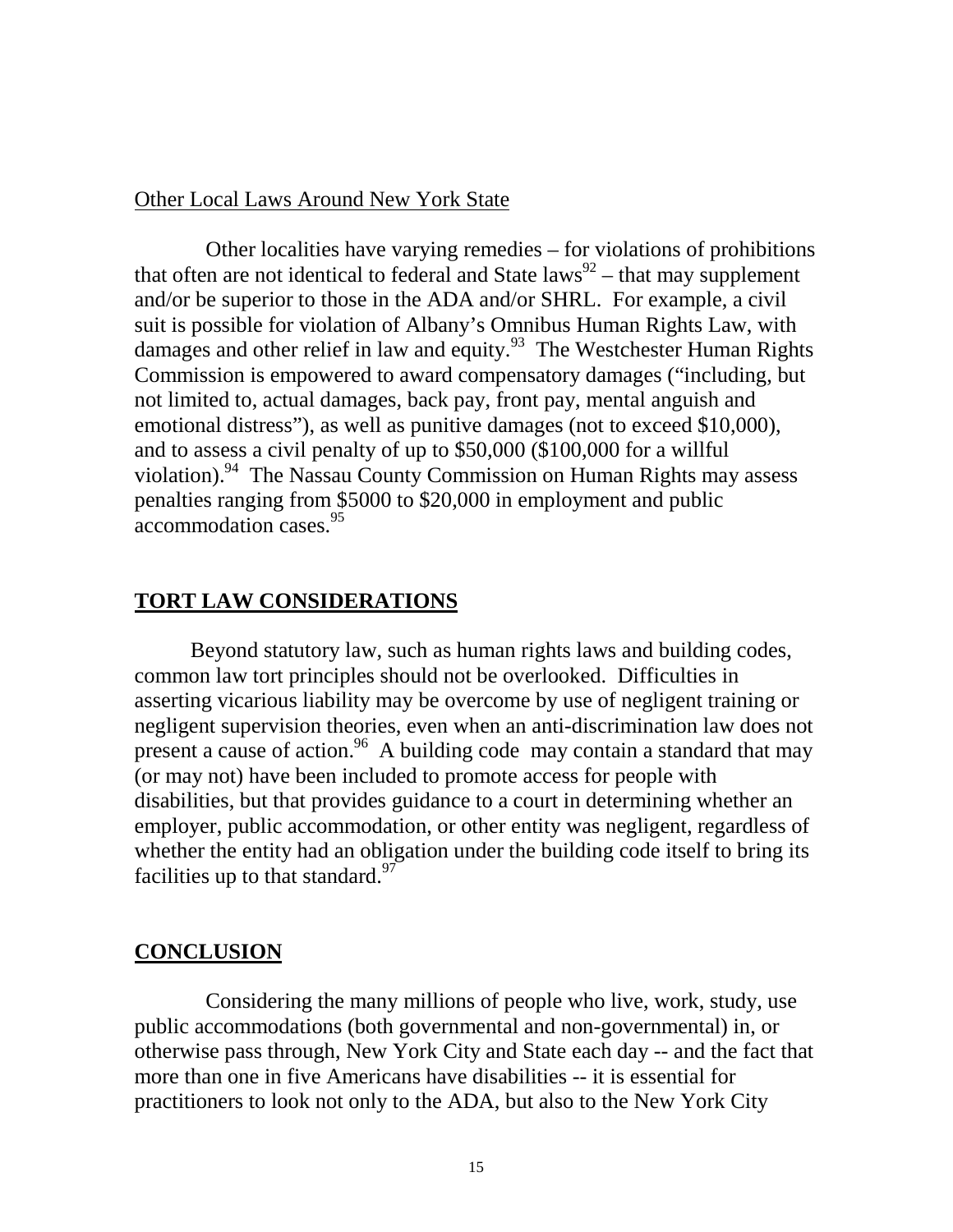Human Rights Law, similar county and municipal ordinances, the State Human Rights Law, the State Civil Rights Law, and common law, for recognition of rights of people with disabilities and for "independent avenues of redress."98

 $142$  U.S.C. §§ 12101-12213. To view the current text, with highlights showing the changes made by the ADA Amendments Act of 2008, (P.L. 110- 325, 122 Stat. 3553, Sept. 25, 2008) (ADAAA), see <http://www.ada.gov/pubs/adastatute08markscrdr.htm> (**see especially,** § 2 (Findings and Purposes)). Revised Equal Employment Opportunity Commission (EEOC) regulations regarding Title I of the ADA, 29 C.F.R. Part 1630, became effective in March of 2011. Revised Department of Justice regulations concerning Titles II (28 C.F.R. Part 35) and III (28 C.F.R. Part 36) of the ADA became effective March 15, 2011; see [http://www.ada.gov/regs2010/ADAregs2010.htm.](http://www.ada.gov/regs2010/ADAregs2010.htm) The Justice Department regulations have been updated further to enhance conformity with the EEOC regulations and to further clarify the definition of "disability". Final Rule Implementing the ADA Amendments Act of 2008, with respect to Titles II and III of the ADA, 53204 Federal Register / Vol. 81, No. 155 / p. 53204 et seq., issued Aug. 11, 2016, effective Oct. 11, 2016, available through [https://www.ada.gov/regs2016/adaaa.html.](https://www.ada.gov/regs2016/adaaa.html) It generally is helpful to consult DOJ's ADA website,<http://www.ada/gov> frequently to stay current with myriad regulatory refinements on aspects of the ADA.

Although the ADA AA was not effective until January 1, 2009, the amendments "narrow application" of Supreme Court precedents repudiated by the amendments, even in cases arising before the effective date and "raise serious questions as to the continued viability of the type of approach taken in" non-precedential cases inconsistent with the amendments but cited in cases arising before the effective date. Geoghan v. Long Island Rail Road, N.Y.L.J. April 22, 2009 (E.D.N.Y. 06 CV 1435, April 9, 2009, Pollak, J.), available at

[http://www.newyorklawjournal.com/CaseDecisionNY.jsp?id=120250354884](http://www.newyorklawjournal.com/CaseDecisionNY.jsp?id=1202503548845) [5.](http://www.newyorklawjournal.com/CaseDecisionNY.jsp?id=1202503548845) But see Widomski v. State University of New York at Orange, 748 F.3d 471 (2nd Cir. 2014) (the definition in the ADAAA is not read retroactively).  $2\frac{2}{3}$  504 of the Rehabilitation Act of 1973, 29 U.S.C. § 794, (Section 504, prohibiting disability discrimination by recipients of federal funds), 29 U.S.C.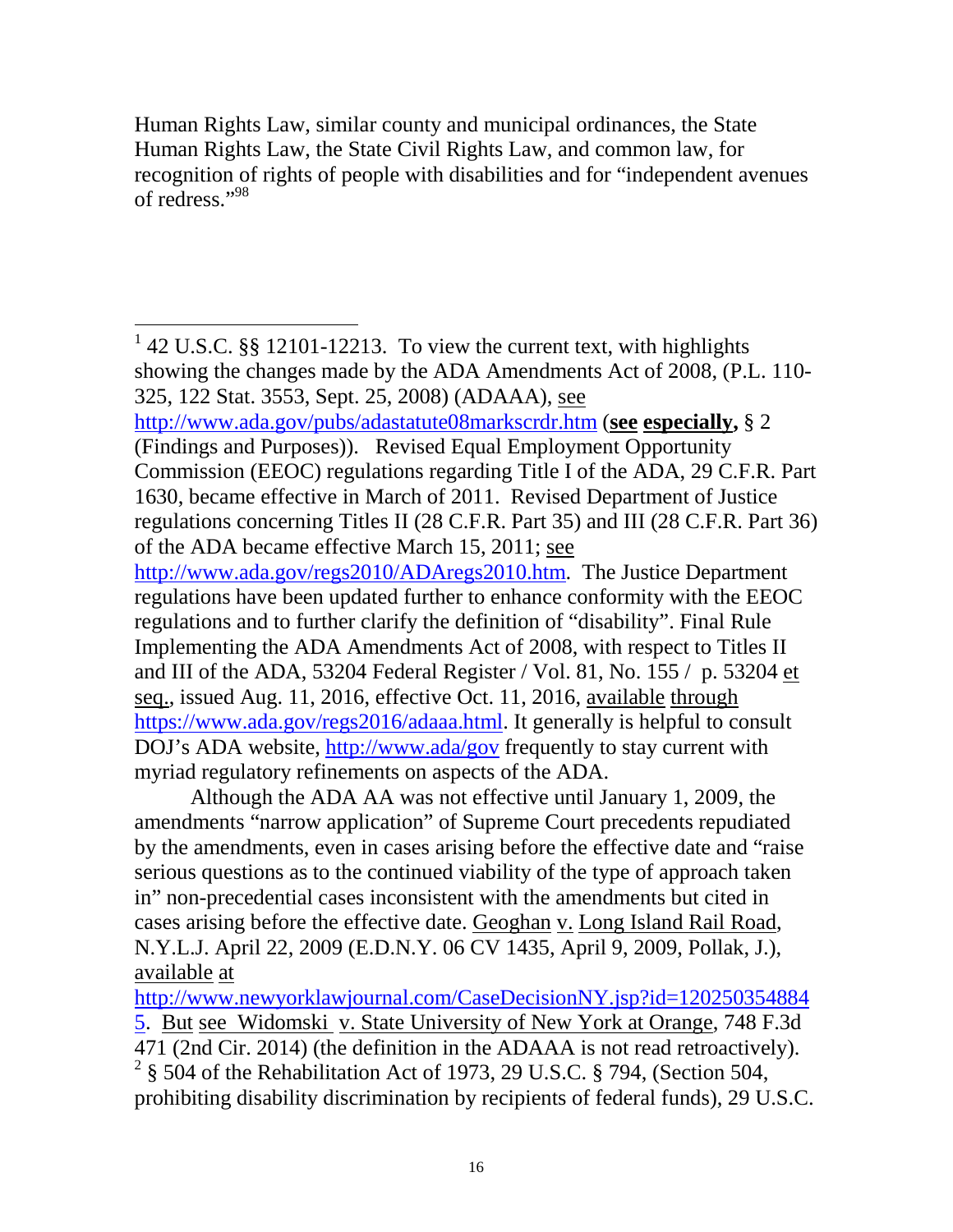$\overline{a}$ §791 (Section 501, prohibiting disability discrimination by federal agencies), 29 U.S.C. §793 (Section 503, requiring affirmative action by federal contractors); Jobs for Veterans Act, 38 U.S.C. §4211 et. seq.; and related statutory and regulatory provisions prohibiting disability discrimination - especially substantial regulations under § 504 that are referenced (directly or indirectly) in the ADA -- should not be forgotten, although they will not be discussed further in detail here.

Similarly, the federal Genetic Information Nondiscrimination Act of 2008, 42 U.S.C. § 2000ff et seq., (see also EEOC GINA regulations, 29 C.F.R. Part 1635) and comparable New York State legislation, Exec. Law §§ 292(21), (21-a), (21-b); § 296 (especially § 296(19), are of note, though they will not be considered further here.

Also, in 2008, the United States Department of Labor made substantial revisions to its regulations under the Family and Medical Leave Act (FMLA) significantly affecting people with disabilities. 29 C.F.R. Part 825. The FMLA will not be addressed further here, but provisions modifying eligibility and other requirements have a significant effect on the right of people with disabilities – and of those related to them -- to leave from employment - under that law -- to address those disabilities. Among the modifications are requirements for (1) follow-up medical visits otherwise unnecessary for people with chronic disabilities; and (2) following now unregulated employer rules for time and manner of notice, limitations on use of simultaneous paid (or even unpaid) leave (making FMLA leave impossible for many). Confidentiality of medical information also is significantly compromised under the new regulations. See [http://www.dol.gov/dol/topic/benefits](http://www.dol.gov/dol/topic/benefits-leave/fmla.htm)[leave/fmla.htm.](http://www.dol.gov/dol/topic/benefits-leave/fmla.htm)

The federal Affordable Health Care Act encourages wellness programs, to the possible disadvantage of people with disabilities; the Internal Revenue Service has addressed this issue in regulations at 26 C.F.R. §§54.9802-1 et seq.; see also proposed EEOC regulations at 80 F.R. 21659. Changes in this law are almost certain in 2017 or 2018; revised regulations are sure to follow.

The United States in 2009 joined 141 other nations in signing the United Nations Convention on the Rights of Persons with Disabilities, available at [https://www.un.org/development/desa/disabilities/convention-on](https://www.un.org/development/desa/disabilities/convention-on-the-rights-of-persons-with-disabilities.html)[the-rights-of-persons-with-disabilities.html.](https://www.un.org/development/desa/disabilities/convention-on-the-rights-of-persons-with-disabilities.html) Although the Convention itself does not create any rights, it obligates signatory states to promote rights of people with disabilities. See also

[http://www.un.org/disabilities/documents/convention/convoptprot-e.pdf.](http://www.un.org/disabilities/documents/convention/convoptprot-e.pdf) The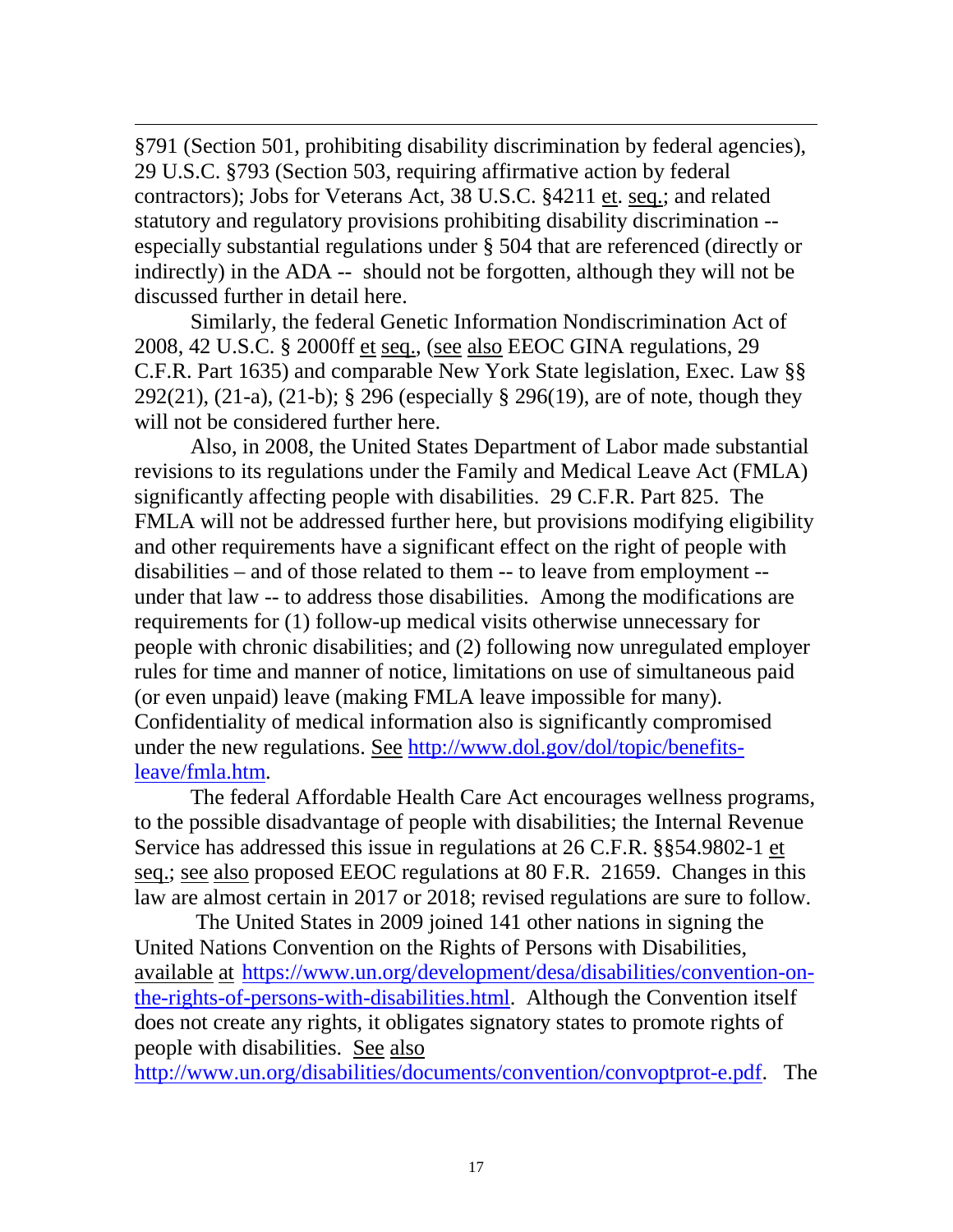Senate did not ratify the convention on its first presentation and it is unlikely to be presented again in the foreseeable future.

 $3$  42 U.S.C. § 12201(b)

 $\overline{a}$ 

<sup>4</sup> University of Alabama Board of Trustees v. Garrett, 531 U.S. 356, 374, n. 9 (2001). In that case the Court found Eleventh Amendment immunity for states under the ADA. The Court subsequently found Congress validly had abrogated states' Eleventh Amendment immunity under Title II of the ADA with respect to provision of governmental programs and services, Tennessee v. Lane, 541 U.S. 509 (2004), although the case involved a criminal defendant who had to crawl up steps in a courthouse in which the State had failed to accommodate his disability; the Supreme Court's 5-4 decision has a narrow holding:

Whatever might be said about Title II's other applications, the question presented in this case is not whether Congress can validly subject the States to private suits for money damages for failing to provide reasonable access to hockey rinks, or even

to voting booths, but whether Congress had the power under § 5 to enforce the constitutional right of access to the courts. \*\*\*

Title II, as it applies to the class of cases implicating the fundamental right of access to the courts, constitutes a valid exercise of Congress' § 5 authority to

enforce the guarantees of the Fourteenth Amendment.

Id. at 530-31, 533-34. Thus, Lane might not even extend to disability discrimination in voting rights. But see Disabled in Action v. Board of Elections in New York, 752 F.3d 189 (2d Cir. 2014) (affirming findings of violation of ADA and Rehabilitation Act); see also The Americans with Disabilities Act and Other Federal Laws Protecting the Rights of Voters with Disabilities (Department of Justice, September 2014) available at [http://www.ada.gov/ada\\_voting/ada\\_voting\\_ta.htm.](http://www.ada.gov/ada_voting/ada_voting_ta.htm) See Press v. State Univ. of N.Y. at Stony Brook,, N.Y.L.J. Oct. 3, 2005, 24:3 (E.D.N.Y. 03 Civ. 2070, Spatt, J.), available at

[http://www.newyorklawjournal.com/CaseDecisionNY.jsp?id=120250245444](http://www.newyorklawjournal.com/CaseDecisionNY.jsp?id=1202502454444) [4](http://www.newyorklawjournal.com/CaseDecisionNY.jsp?id=1202502454444) (right to higher education not "fundamental" nor entitled to any more than "rational basis" analysis after Lane). In United States v. Georgia, 546 U.S. 151, 126 S.Ct. 877 (2006), it was alleged inter alia that Georgia had violated the Eighth Amendment, through its violation of the Fourteenth Amendment, by confining an inmate who uses a wheelchair in a 3 foot by 12 foot cell for 23-24 hours a day, where he could not turn his wheelchair or use the toilet or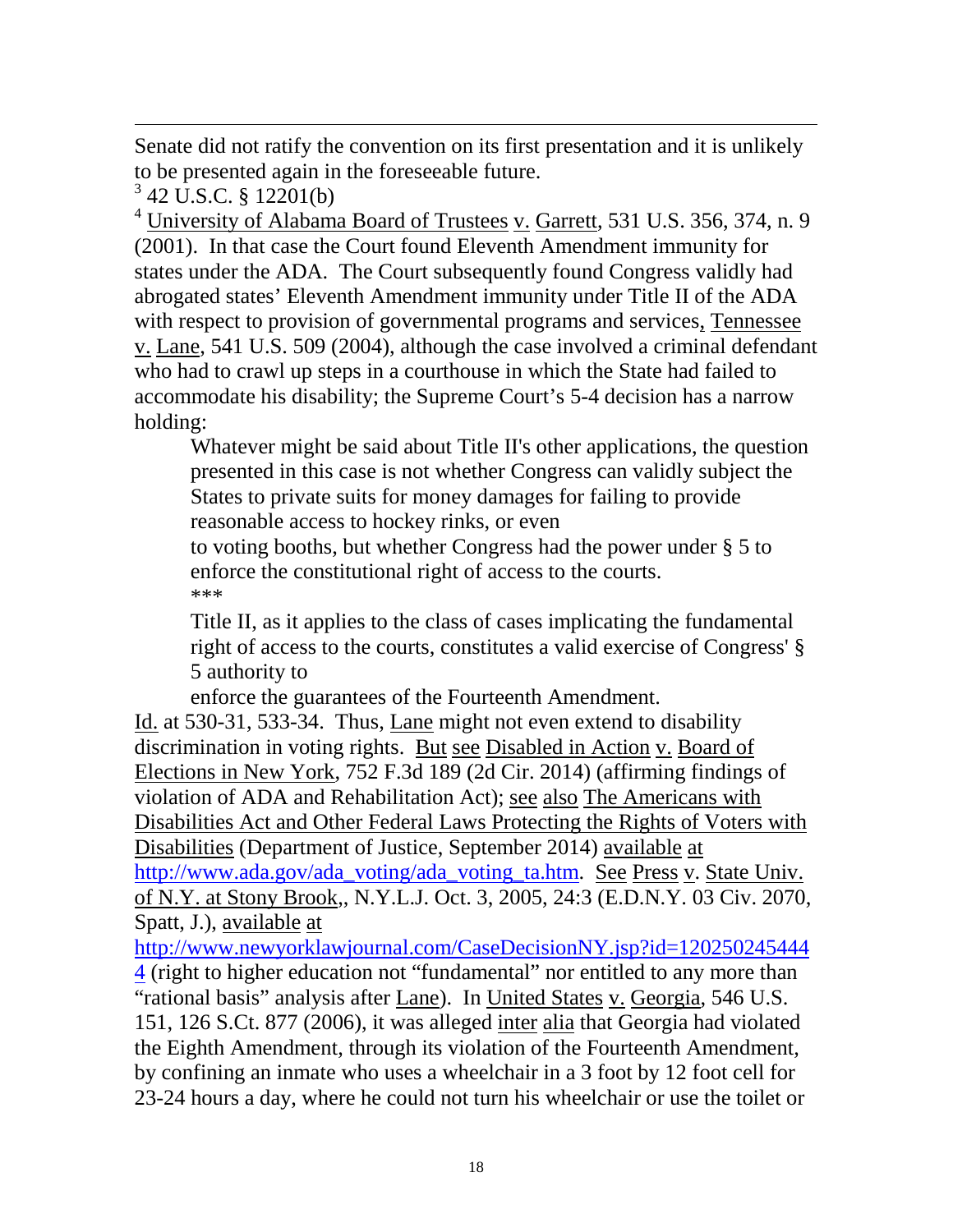$\overline{a}$ shower. The Supreme Court stated "insofar as Title II [of the ADA] creates a private cause of action for damages against the States for conduct that actually violates the Fourteenth Amendment, Title II validly abrogates state sovereign immunity." Georgia, 546 U.S. at 159 (emphasis in original). The Court noted that, on remand, the lower courts might find "actual constitutional violations (under either the Eighth Amendment or some other constitutional provision)". Id. It left open for initial determination on remand the extent to which violations of Title II that do not independently violate the Constitution might support a valid abrogation of sovereign immunity. Id. Relying on Georgia, Judge Swain of the Southern District of New York denied summary judgment sought by New York State on Eleventh Amendment grounds in a suit by an inmate whose use of a wheelchair and prosthesis had been cited as bases for denying him participation in "shock incarceration" and work release programs. Hallett v. N.Y. State Dep't of Corr. Servs., 109 F.Supp.2d 190 (S.D.N.Y. 2000). At the same time, Judge Swain, citing Garcia v. State Univ. of N.Y. Health Sciences Center, 280 F.3d 98, 111-112 (2001), noted the Second Circuit's approach to private suits against States for damages under the ADA, which requires a showing of "discriminatory animus or ill will" against people with disabilities (a standard used in determining violations under the Fourteenth Amendment) or a "motivating-factor analysis similar to that set out in Price Waterhouse v. Hopkins, 490 U.S. 228, 252-258 … (1989)". Hallett, but see Gross v. FBL Financial Services, Inc., 557 U.S. 167, 129 S.Ct. 2343 (2009), discussed at n. 37, infra. See also Leitner v. Westchester Community College, 779 F.3d 130 (2d Cir. 2015) (discussing factors relating to lack of Eleventh Amendment immunity).

While "the Eleventh Amendment does not extend its immunity to units of local government," Garrett, 531 U.S. at 369, counties and municipalities are not subject to punitive damages under ADA Title II nor under § 504 of the Rehabilitation Act (29 U.S.C. § 794), since remedies in Title VI of the Civil Rights Act of 1964, on which § 504 and Title II remedies are based, are derived from contract law. Barnes v. Gorman, 536 U.S.101 (2002). New York City is immune by common law from punitive damages under its Human Rights Law (CHRL) (N.Y.C. Admin. Code §§ 8-101 - 8-703), Katt v. City of New York, 151 F. Supp.2d 313, 337-45 (S.D.N.Y. 2001), aff'd sub nom Krohn v. N.Y.C. Police Dep't, 372 F.3d 83 (2d Cir. 2004). There is no provision for punitive damages against New York State under its Human Rights Law (SHRL) (N.Y. Exec. Law §§ 290 –301 (Exec. Law)). The Eleventh Amendment does not bar enforcement of consent decrees. Frew v.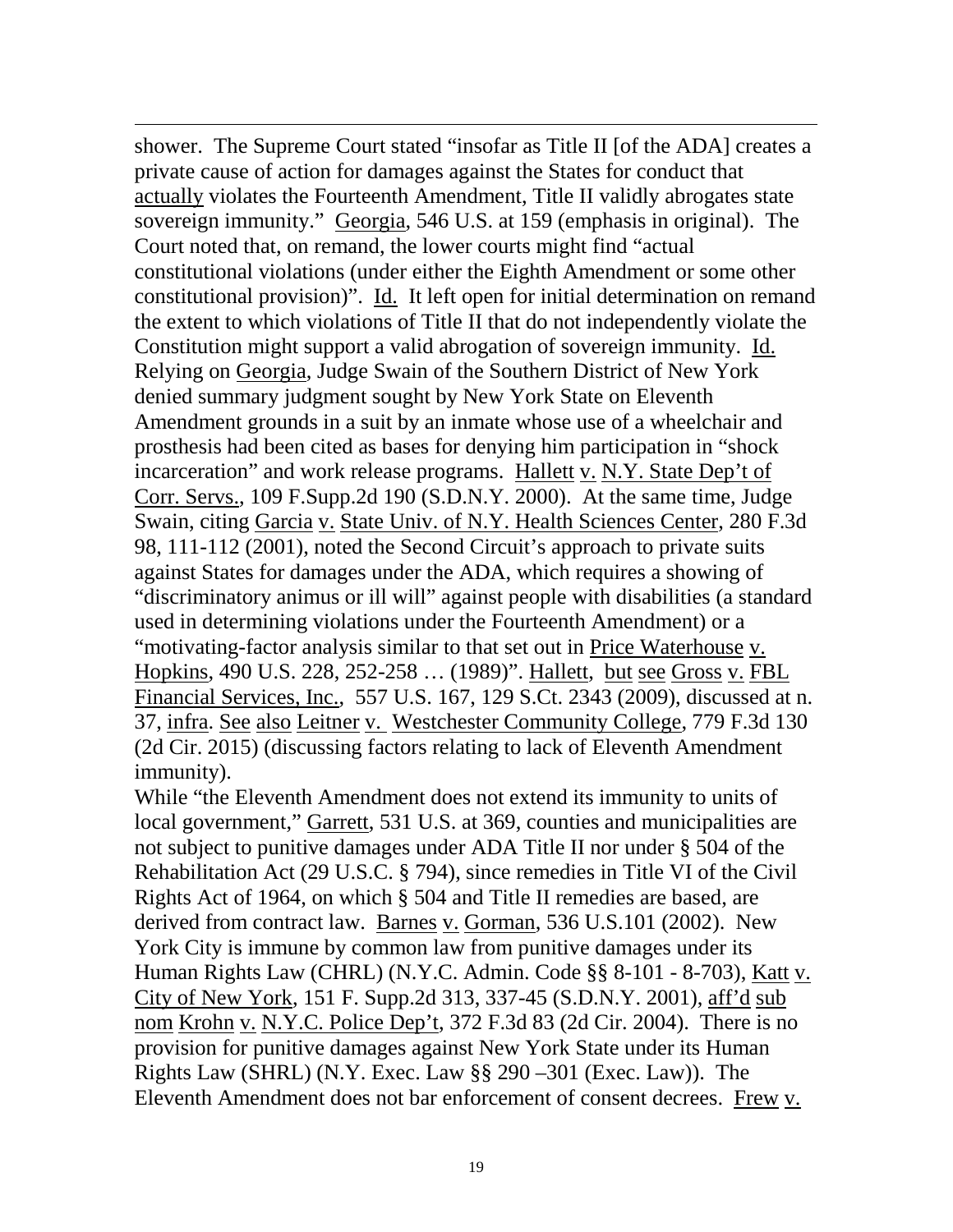$\overline{a}$ Hawkins, 540 U.S. 431 (2004). Eleventh Amendment immunity may not apply to allegations of retaliation under the ADA, Roberts v. Pa. Dep't of Pub. Welfare, 199 F. Supp.2d 249 (E.D.Pa. 2002); but see Deadwiley v. New York State Office of Children & Family Services, 97 F.Supp.3d 110 (E.D.N.Y. 2015) ("'district courts within this Circuit have consistently extended [sovereign immunity] to ADA Title v. retaliation claims — at least to the extent that those claims are predicated on ADA Title I discrimination claims.' Quadir v. N.Y. State Dep't of Labor, 13-CV-3327, 2014 WL 4086296, at \*3 (S.D.N.Y. Aug. 19, 2014) (Oetken, J.)"). Municipalities, even where protected from punitive damages, are not covered by the Eleventh Amendment and may be subject to compensatory damages, not only under antidiscrimination laws, but also under State tort law. See, Sayers v. City of New York, N.Y.L.J. Apr. 2, 2007, 26:1 (E.D.N.Y. CV-04-3907, Mar. 21, 2007, Sifton, J.), available at

[http://www.newyorklawjournal.com/PubArticleNY.jsp?id=900005477596.](http://www.newyorklawjournal.com/PubArticleNY.jsp?id=900005477596) See also Williams v. City of New York, 12-CV-6805, NYLJ 1202734428588 (S.D.N.Y. Decided August 5, 2015), available at

[http://www.newyorklawjournal.com/id=1202734428588.](http://www.newyorklawjournal.com/id=1202734428588) A§1983 action may relate, inter alia, to a failure to train its employees to respect Constitutional or statutory rights of people with disabilities, as well as for the entity's intentional or negligent disregard of such rights. Where federal law may provide advantages over State law, Eleventh Amendment issues might be avoided by filing a claim under the federal law in the New York State Court of Claims, in which the State has waived its sovereign immunity under N.Y. Court of Claims Act §§ 8, 9, although that Act's procedural (§ 10) and fee (§ 27) constraints make such a course problematic.<br> ${}^{5}$  N.Y. Exec. Law § 290 <u>et seq.</u>

 $6$  N.Y.C. Admin. Code § 8-101 et seq., available at

<http://public.leginfo.state.ny.us/> and through

[http://www.amlegal.com/codes/client/new-york-city\\_ny/](http://www.amlegal.com/codes/client/new-york-city_ny/) as Administrative Code  $\S$ § 8-101 – 8-703; it may be helpful to view the substantial amendments enacted as Local Law 39 of 1991, available at

[http://www.antibiaslaw.com/article/comprehensive-1991-amendments,](http://www.antibiaslaw.com/article/comprehensive-1991-amendments) and as Local Law 85 of 2005, available at

[http://legistar.council.nyc.gov/LegislationDetail.aspx?ID=441304&GUID=79](http://legistar.council.nyc.gov/LegislationDetail.aspx?ID=441304&GUID=79DC9B4A-845F-4BDA-AA6C-D6F63F0C8A0B&Options=ID|Text|Attachments|Other|&Search=85) [DC9B4A-845F-4BDA-AA6C-](http://legistar.council.nyc.gov/LegislationDetail.aspx?ID=441304&GUID=79DC9B4A-845F-4BDA-AA6C-D6F63F0C8A0B&Options=ID|Text|Attachments|Other|&Search=85)

[D6F63F0C8A0B&Options=ID|Text|Attachments|Other|&Search=85](http://legistar.council.nyc.gov/LegislationDetail.aspx?ID=441304&GUID=79DC9B4A-845F-4BDA-AA6C-D6F63F0C8A0B&Options=ID|Text|Attachments|Other|&Search=85) and at [http://www.antibiaslaw.com/article/local-civil-rights-restoration-act-2005,](http://www.antibiaslaw.com/article/local-civil-rights-restoration-act-2005)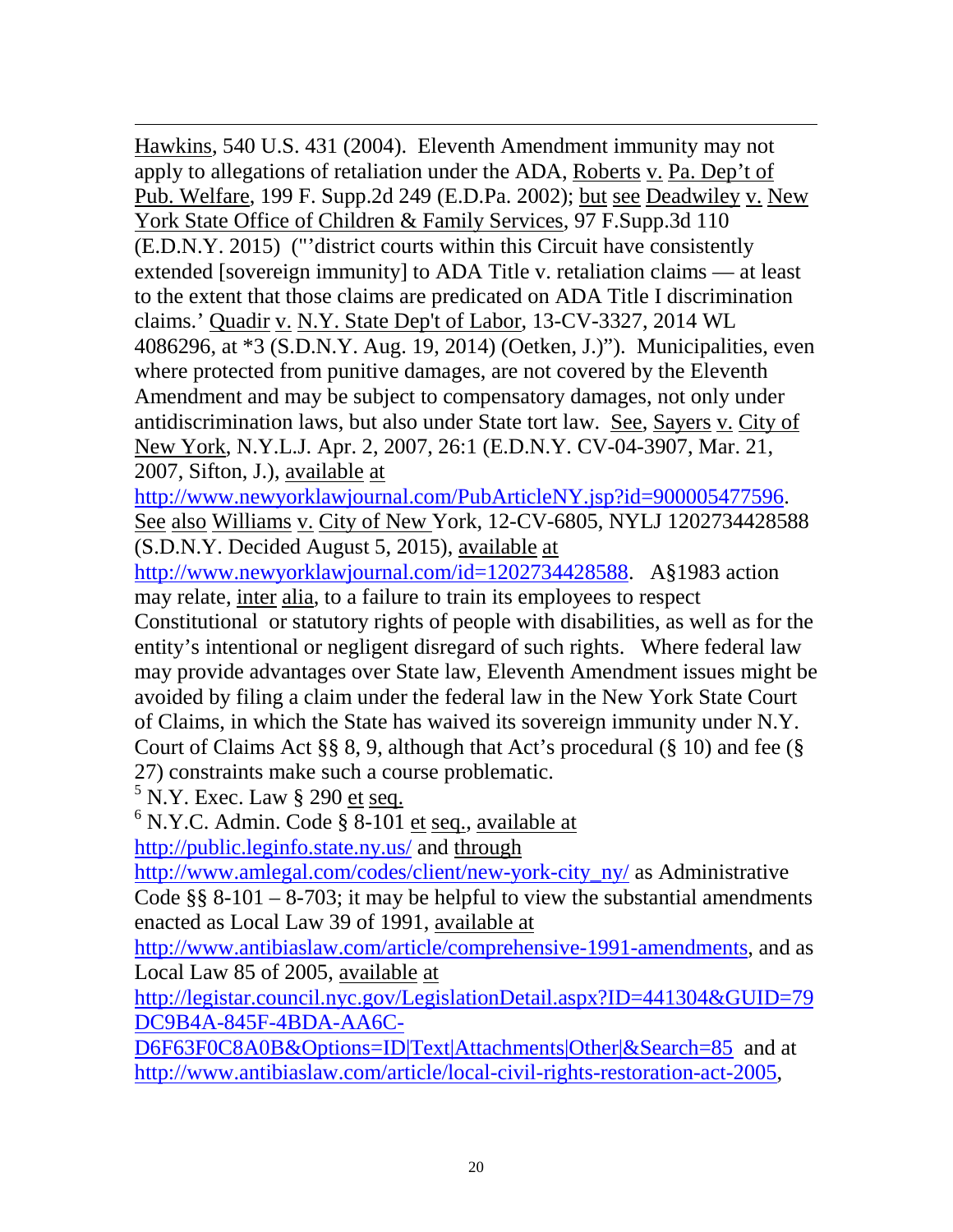$\overline{a}$ discussed at nn. 10-12 and accompanying text, infra. Subsequent amendments may be found through

<http://legistar.council.nyc.gov/Legislation.aspx> and through [http://www.antibiaslaw.com/nyc-human-rights-law.](http://www.antibiaslaw.com/nyc-human-rights-law) Administrative decisions interpreting the CHRL are available at

<http://www.nyls.edu/cityadmin/> (search under the City Commission on Human Rights (CHR) (elsewhere herein CCHR) and Office of Administrative Trials and Hearings (OATH)),)), but be sure you find the latest decision in the case (and the decision from the date cited, if different from the latest decision, since OATH's recommended decisions sometimes are modified by CCHR).

A bill to reorganize significantly the CHRL, relocating (although in most instances, not substantively amending) its provisions, as well as other proposed amendments underscore the need to stay current. See Int. 1012 of 2015 at

[http://legistar.council.nyc.gov/LegislationDetail.aspx?ID=2524277&GUID=9](http://legistar.council.nyc.gov/LegislationDetail.aspx?ID=2524277&GUID=95BD1BC8-BC4F-4320-9130-E6705CE17161&Options=ID|Text|&Search=1012) [5BD1BC8-BC4F-4320-9130-](http://legistar.council.nyc.gov/LegislationDetail.aspx?ID=2524277&GUID=95BD1BC8-BC4F-4320-9130-E6705CE17161&Options=ID|Text|&Search=1012)

[E6705CE17161&Options=ID|Text|&Search=1012.](http://legistar.council.nyc.gov/LegislationDetail.aspx?ID=2524277&GUID=95BD1BC8-BC4F-4320-9130-E6705CE17161&Options=ID|Text|&Search=1012) New York City Council legislation may be followed at

[http://legistar.council.nyc.gov/Legislation.aspx;](http://legistar.council.nyc.gov/Legislation.aspx) current laws of New York City and State (as well as State bills and related information) may be found at  $\frac{\text{http://public.leginfo.state.ny.us/}}{7}$  $\frac{\text{http://public.leginfo.state.ny.us/}}{7}$  $\frac{\text{http://public.leginfo.state.ny.us/}}{7}$ Phillips v. City of New York, 66 A.D. 3d 170, 176, 884 N.Y.S. 2d 369 (1st)

Dep't 2009) (footnote and citation omitted).

<sup>8</sup> Except for public housing programs and land use planning, most housingrelated issues are beyond the scope of the ADA, but are covered in the Fair Housing Amendments Act of 1988, 42 U.S.C. §§ 3601-3631 (FHAA) (see especially§ 3604).

<sup>9</sup> 42 U.S.C. §§ 12112, 12132, 12182; Exec. Law § 296; N.Y.C. Admin. Code § 8-107; but see N.Y.C. Admin. Code § 8-107(17) (making disparate impact actionable), highlighted by the New York State Court of Appeals as going beyond the SHRL, Levin v. Yeshiva Univ., 96 N.Y. 2d 484, 493, 730 N.Y.S.2d 15, 754 N.E.2d 1099 (2001). The ADA has significant coverage of public and private transportation (42 U.S.C. § 12141 et seq.; 42 U.S.C. § 12184), as well as of telecommunications (47 U.S.C. §§ 225, 611), but those areas -- also covered under City and (to a lesser extent) State antidiscrimination laws -- will not be addressed in detail here.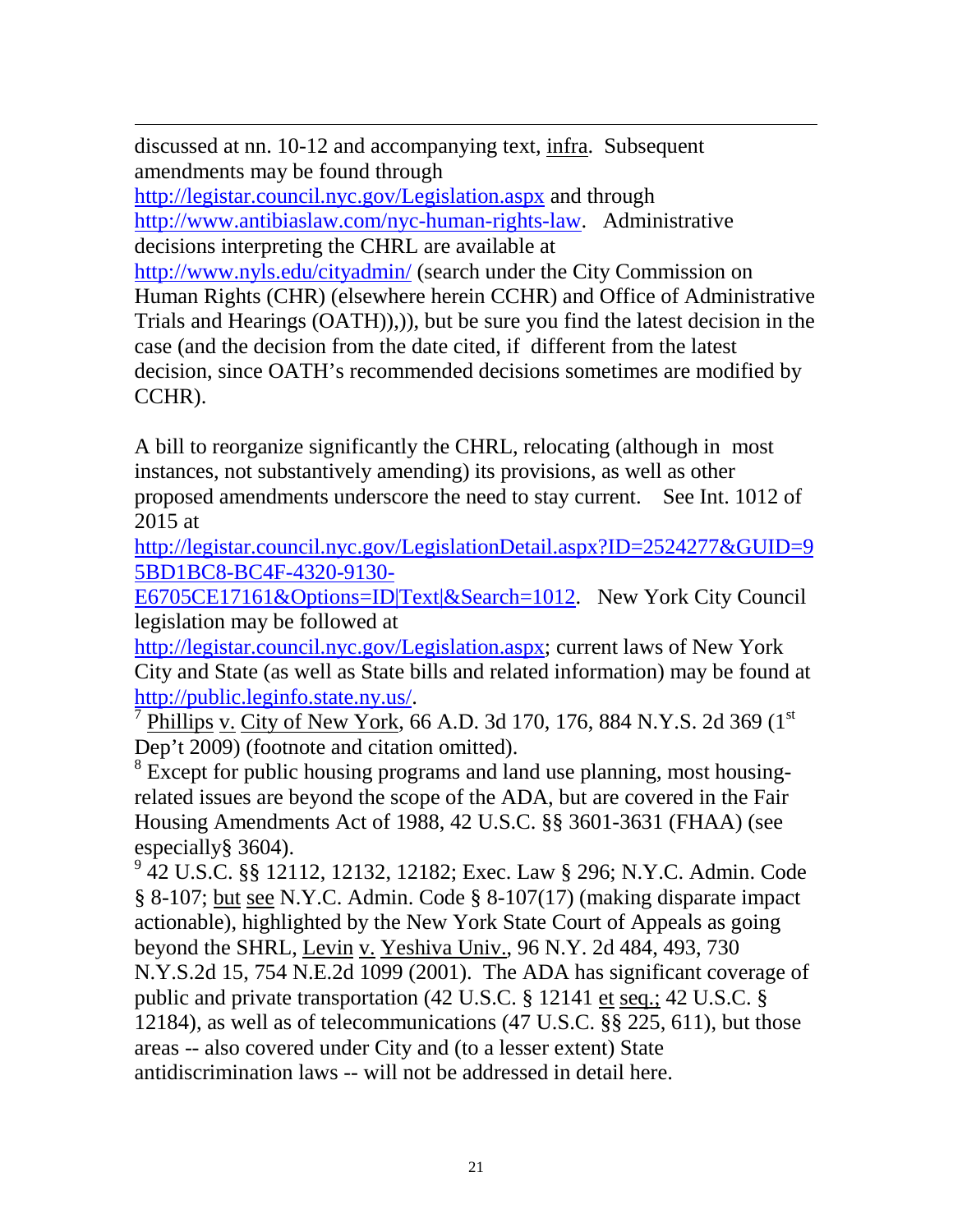<sup>10</sup> Albunio v. City of New York, 16 N.Y.3d 472, 477-78, 922 N.Y.S.2d 244 (2011); see Zakrzewska v. The New School, 14 N.Y. 3d 469, 479-82, 928 N.E. 2d 1035 (2010); Romanello v. Intesa Sanpaolo, S.p.A., 22 N.Y. 3d 881 (2013); Jacobsen v. New York City Health and Hospitals Corporation, 22 N.Y.3d 824, 11 N.E.3d 159, 988 N.Y.S. 2d 86 (2014). The Local Civil Rights Restoration Act was intended as a ringing repudiation of an earlier Court of Appeals decision, McGrath v. Toys "R" Us, 3 N.Y.3d 421, 788 N.Y.S.2d 281, 821 N.E.2d 519 (2004), that had rejected a recovery of attorneys fees under the CHRL under a "catalyst" theory; the Council addressed this with an explicit amendment to § 8-502(f). The LCRRA was enacted as Local Law 85 of 2005 (see n. 6, supra). The N.Y.C. Council's Committee on General Welfare's August 17, 2005, report on this bill is available at [http://legistar.council.nyc.gov/LegislationDetail.aspx?ID=441304&GUID=79](http://legistar.council.nyc.gov/LegislationDetail.aspx?ID=441304&GUID=79DC9B4A-845F-4BDA-AA6C-D6F63F0C8A0B&Options=ID|Text|Attachments|Other|&Search=85) [DC9B4A-845F-4BDA-AA6C-](http://legistar.council.nyc.gov/LegislationDetail.aspx?ID=441304&GUID=79DC9B4A-845F-4BDA-AA6C-D6F63F0C8A0B&Options=ID|Text|Attachments|Other|&Search=85)

[D6F63F0C8A0B&Options=ID|Text|Attachments|Other|&Search=85.](http://legistar.council.nyc.gov/LegislationDetail.aspx?ID=441304&GUID=79DC9B4A-845F-4BDA-AA6C-D6F63F0C8A0B&Options=ID|Text|Attachments|Other|&Search=85)

Congressional rejection of Supreme Court decisions, in Section 2 of the ADA Amendments Act of 2008, was similar to the New York City Council's rejection of McGrath. In both cases, legislative bodies were reminding courts of the intent of earlier legislation. See Geoghan, discussed in n. 1, supra, with respect to the ADA Amendments Act. Going beyond Geoghan, with respect to the Local Civil Rights Restoration Act,

to the extent … provisions [of Local Law 85/05] are intended to "clarify" the legislative intent and construction of the City's Human Rights Law as originally enacted in 1991, they do not create new rights, but are consistent with the meaning and enforcement of pre-existing rights, and as such, are entitled to retroactive application.

Yanai v. Columbia University, 118343/03, Sup. Ct. N.Y. Co., July 11, 2006, slip op. at 4-5, 2006 N.Y. Misc. LEXIS 2407, available at

[http://decisions.courts.state.ny.us/fcas/FCAS\\_docs/2006JUL/3001183432003](http://decisions.courts.state.ny.us/fcas/FCAS_docs/2006JUL/30011834320031SCIV.PDF) [1SCIV.PDF](http://decisions.courts.state.ny.us/fcas/FCAS_docs/2006JUL/30011834320031SCIV.PDF) and at

[https://apps.fastcase.com.dbgateway.nysed.gov/Research/Pages/Document.as](https://apps.fastcase.com.dbgateway.nysed.gov/Research/Pages/Document.aspx?LTID=vWsNyN%2bYC2c4ctLGbgXDabguFt97fs4jgDOxC2ulwvtR%2f37JWyya1IOD7S6ZoLFE%2fONal0QXODocpks1RAsjNCtrtx8XZ9%2fC0849Ugv1x%2fUJF6fCRGFXCRxQsEukKedR%2fP5nIv6dB2gm0LB58yAclo%2b3%2fuB1hkaSiLKrZ9p3A4c%3d) [px?LTID=vWsNyN%2bYC2c4ctLGbgXDabguFt97fs4jgDOxC2ulwvtR%2f3](https://apps.fastcase.com.dbgateway.nysed.gov/Research/Pages/Document.aspx?LTID=vWsNyN%2bYC2c4ctLGbgXDabguFt97fs4jgDOxC2ulwvtR%2f37JWyya1IOD7S6ZoLFE%2fONal0QXODocpks1RAsjNCtrtx8XZ9%2fC0849Ugv1x%2fUJF6fCRGFXCRxQsEukKedR%2fP5nIv6dB2gm0LB58yAclo%2b3%2fuB1hkaSiLKrZ9p3A4c%3d) [7JWyya1IOD7S6ZoLFE%2fONal0QXODocpks1RAsjNCtrtx8XZ9%2fC084](https://apps.fastcase.com.dbgateway.nysed.gov/Research/Pages/Document.aspx?LTID=vWsNyN%2bYC2c4ctLGbgXDabguFt97fs4jgDOxC2ulwvtR%2f37JWyya1IOD7S6ZoLFE%2fONal0QXODocpks1RAsjNCtrtx8XZ9%2fC0849Ugv1x%2fUJF6fCRGFXCRxQsEukKedR%2fP5nIv6dB2gm0LB58yAclo%2b3%2fuB1hkaSiLKrZ9p3A4c%3d) [9Ugv1x%2fUJF6fCRGFXCRxQsEukKedR%2fP5nIv6dB2gm0LB58yAclo%](https://apps.fastcase.com.dbgateway.nysed.gov/Research/Pages/Document.aspx?LTID=vWsNyN%2bYC2c4ctLGbgXDabguFt97fs4jgDOxC2ulwvtR%2f37JWyya1IOD7S6ZoLFE%2fONal0QXODocpks1RAsjNCtrtx8XZ9%2fC0849Ugv1x%2fUJF6fCRGFXCRxQsEukKedR%2fP5nIv6dB2gm0LB58yAclo%2b3%2fuB1hkaSiLKrZ9p3A4c%3d) [2b3%2fuB1hkaSiLKrZ9p3A4c%3d](https://apps.fastcase.com.dbgateway.nysed.gov/Research/Pages/Document.aspx?LTID=vWsNyN%2bYC2c4ctLGbgXDabguFt97fs4jgDOxC2ulwvtR%2f37JWyya1IOD7S6ZoLFE%2fONal0QXODocpks1RAsjNCtrtx8XZ9%2fC0849Ugv1x%2fUJF6fCRGFXCRxQsEukKedR%2fP5nIv6dB2gm0LB58yAclo%2b3%2fuB1hkaSiLKrZ9p3A4c%3d) (citations omitted). See Nelson v. HSBC Bank USA, 87 A.D. 3d 995, 997-99 (2e Dep't 2011) (affirming dismissal under the SHRL, but reversing under the CHRL). Both the CHRL and the SHRL are applicable only where there has been an impact (not merely a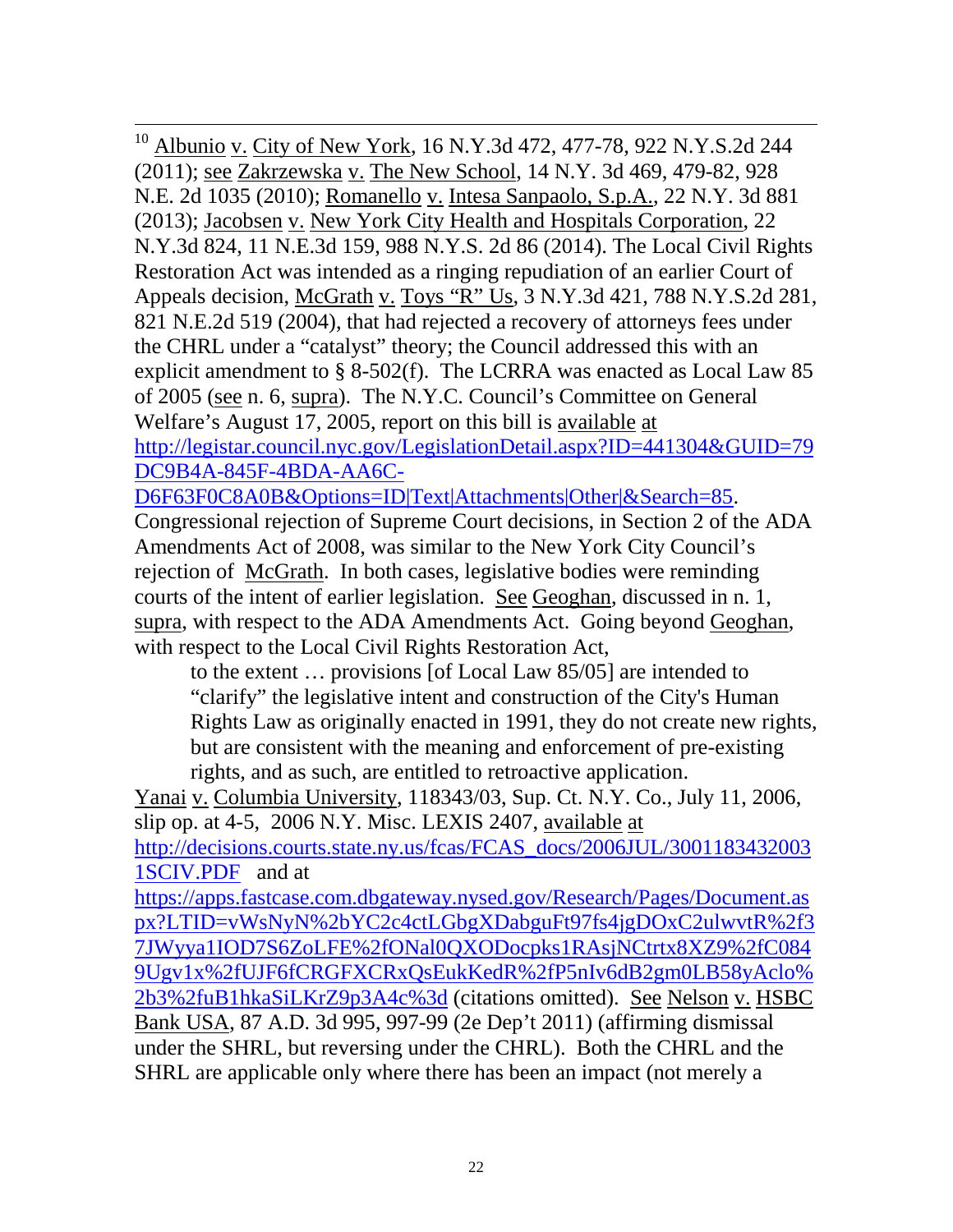decision) within the respective City or State borders. Hoffman v. Parade Publs., 15 N.Y.3d 285, 907 N.Y.S.2d 145 (2010).

 $\overline{a}$ 

Williams v. New York City Housing Authority, 61 A.D. 3d 62, 65-81 (here, 66-67, 68), lv den 13 N.Y. 3d 702 (2009); see Phillips v. City of New York, 66 A.D. 3d 170, 174-90, 884 N.Y.S. 2d 369 (1<sup>st</sup> Dep't 2009); Vig v. New York Hairspray Co., L.P., 67 A.D. 3d 140, 145-47, 885 N.Y.S.2d 74 (1st) Dep't 2009) ("We separate the analysis because the disability provisions of the City and State HRLs are not 'equivalent,' and require distinct analyses." 67 A.D. 3d at 147 (footnote omitted)). After Albunio, discussed in n. 10 and accompanying text, supra, the Second Department issued Nelson, 87 A.D. 3d 995, and the First Department, Bennett v. Health Mgt. Sys., Inc., 92 A.D.3d 29 (2011), lv. den. 18 N.Y.3d 811 (2012) (narrowing the applicability of McDonnell Douglas v. Green, 411 U.S. 792 (1973), under the CHRL, particularly in summary judgment). In Bennett, the First Department concluded with a footnote (16) significant in understanding the narrow scope of exceptions under the CHRL:

We cannot put this holding in absolute terms - there can be limited exceptions to the rule that emerge on a case-by-case basis – but we write here to underline that the exceptions are intended to be true exceptions (compare Williams, 61 AD3d at 73-80 [the rule is that any difference in treatment reflected by harassment is actionable genderbased discrimination, with narrowly drawn affirmative defense to "narrowly target concerns about truly insubstantial cases" designed with the goal of making certain to avoid "improperly giving license to the broad range of conduct that falls between severe or pervasive' on the one hand and a petty slight or trivial inconvenience' on the other, with emphasis on the need to permit borderline situations to be heard by a jury, and with finding that one could "easily imagine a single comment that objectifies women being made in circumstances where their comment would, for example, signal views about the role of women in the workplace and be actionable"] and Wilson v N.Y.P. Holdings, Inc., 2009 WL 873206, 2009 US Dist LEXIS 28876 [SD NY 2009] [ignoring the Williams holding and finding comments like "training females is like training dogs'" and "women need to be horsewhipped" to not be actionable]; Mihalik v Credit Agricole Cheuvreux North America, Inc., 2011 WL 3586060 [SD NY 2011] [wrenching the Williams reference to a "general civility code" out of context; inaccurately portraying the case as one whose principal concern was that too many victims of harassment were having the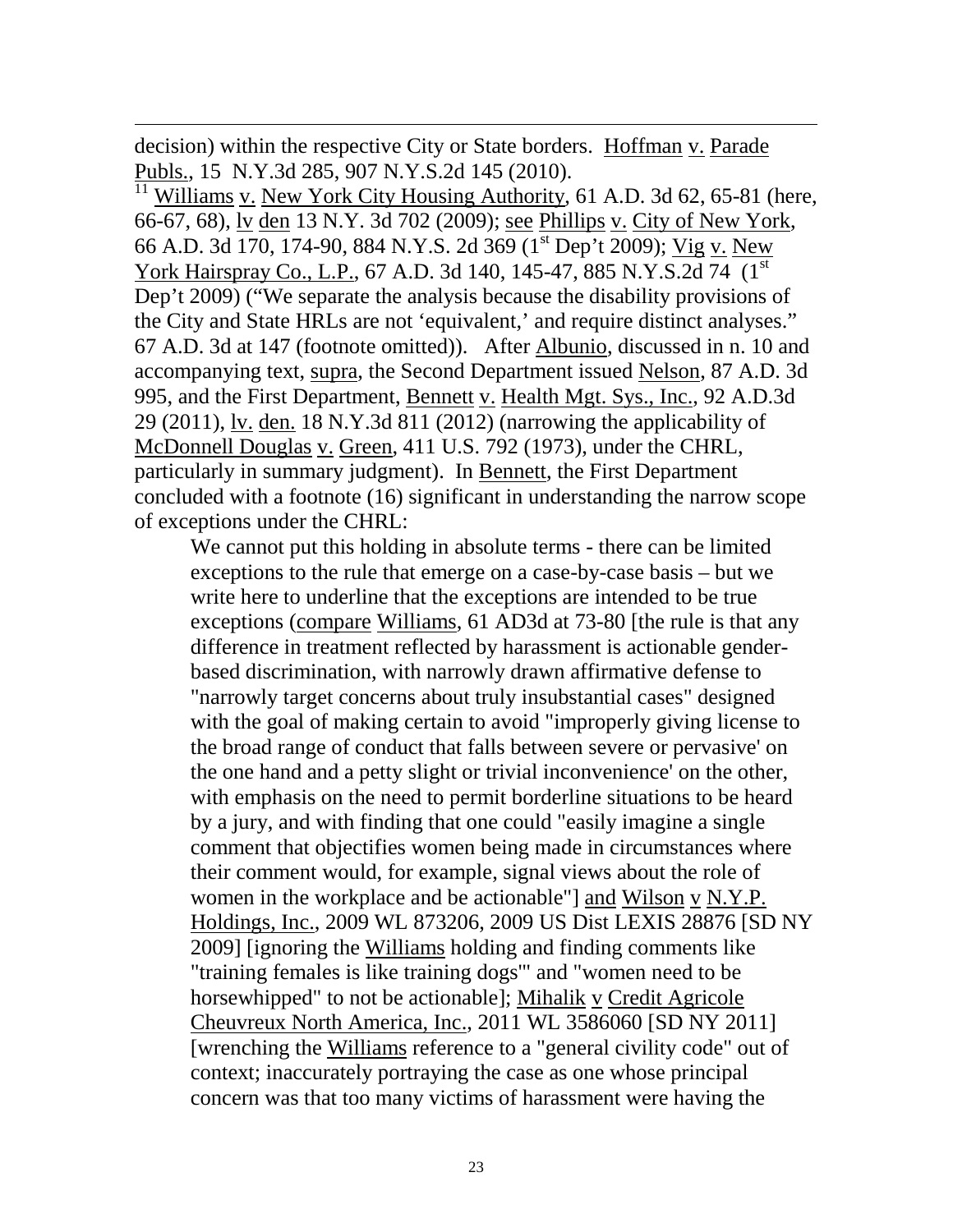opportunity to be heard by juries, not the opposite; and collecting and relying on some of the many cases that nominally acknowledge Williams but ignore its teaching, including Wilson]). As with Williams, it is our intention that a limited and narrow exception is not intended to be simply the new means by which an old status quo is continued. Bennett itself was clarified, and the unique nature of the CHRL was further

emphasized, in Cadet-Legros v. New York Univ. Hosp. Ctr. 135 A.D.3d 196

 $\overline{a}$ 

21 N.Y.S.3d 221 ( $1<sup>st</sup>$  Dept, 2015); even the slightest evidence of pretext as to any one of defendant's bona fide reasons for termination would have supported denial of summary judgment, but plaintiff failed to adduce even that). Cadet-Legos also notes that the CHRL "does not set forth a requirement that an adverse action be 'materially' adverse" and something may be adverse under thee CHRL "even where one's salary and many job responsibilities remain the same", id. at n. 4 ). It goes on to state that discrimination can be shown where the action "(at least in part) because of protected class status and operated to the disadvantage of the plaintiff." This can occur even when the action involves "misguided benevolence" toward a member of a protected class or one perceived to be in such a class. Id., at n. 5. "Even if … a comment is a 'stray' remark, it can provide a window into what is motivating the speaker and thus create an issue of fact for a jury  $\dots$ " Id. at n.6. See also Hernandez v. Kaisman, 103 A.D.3d 106 (1<sup>st</sup> Dep't 2012). In Fletcher v. Dakota, Inc., 99 A.D.3d 43, 948 N.Y.S.2d 263 (2012), the First Department, relying on Williams and related cases, held individual coop board members could be liable for housing discrimination under the SHRL and CHRL, using a tort law analysis and repudiating its own decision in Pelton v. 77 Park Ave. Condominium, 38 A.D.3d 1 (2006).

 $12$  Loeffler v. Staten Island University Hospital, 582 F. 3d 268, 278 (2d Cir. 2009); Velazco v. Columbus Citizens Foundation, ,778 F.3d 409 (2d Cir. 2015) ("We write here to reiterate that district courts who exercise pendant jurisdiction over NYCHRL claims are required by the Local Civil Rights Restoration Act of 2005 ("Restoration Act"), N.Y.C. Local L. No. 85, to analyze those claims under a different standard from that applied to parallel federal and state law claims."). See the pre-Local Civil Rights Restoration Act and pre-ADA Amendments Act Giordano v. City of New York, 274 F.3d 740, 753-55 (2001) (citations omitted):

[T]he definitions of disability under the New York State Executive Law and the New York City Administrative Code are broader than the ADA definition. … Neither of these [CHRL, SHRL] definitions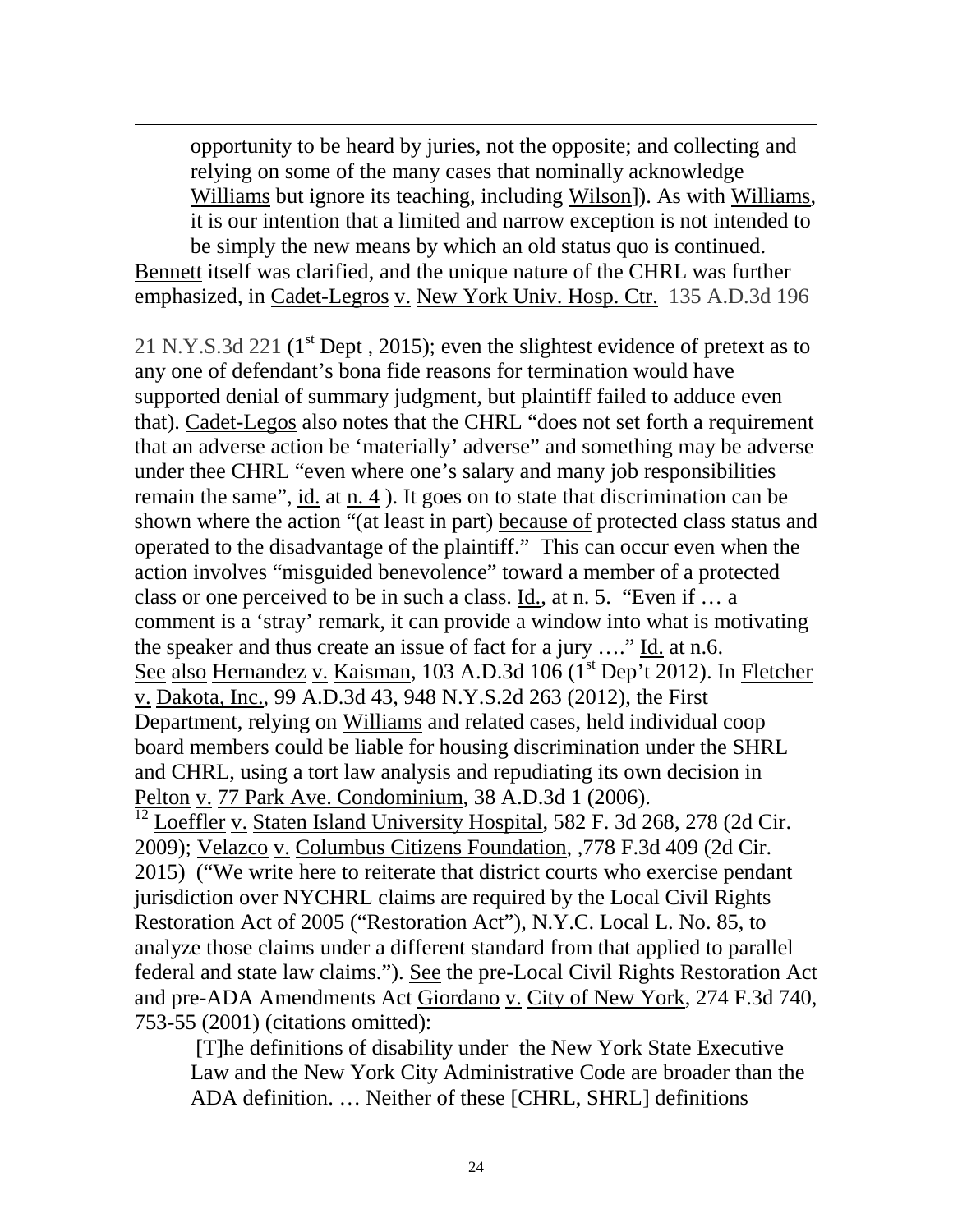requires Giordano to show that his disability "substantially limits a major life activity." … [T]he New York Court of Appeals, whose construction of New York State law binds this Court, … has confirmed that the definition of a disability under New York law is not coterminous with the ADA definition. … [I]n the absence of any remaining federal claims, the appropriate analytic framework to be applied to discrimination claims based on a "disability" as defined by New York state and municipal law is a question best left to the courts of the State of New York. … Should this case come before New York courts on the state and municipal claims, we do not think that those courts should be bound, or think themselves bound, by principles of collateral estoppel or otherwise, to any findings or conclusions reached by the district court in its discussion of whether, as a matter of law, Giordano was qualified to perform the essential functions of his job…. We therefore vacate the district court's judgment dismissing with prejudice the state and municipal claims and instruct the court to dismiss them without prejudice so that the state courts may adjudicate those claims in their entirety if the plaintiff chooses to pursue them in those courts.

 $\overline{a}$ 

But see Hernandez v. International Shoppes, LLC, 100 F.Supp. 3d 232 (E.D.N.Y. 2015) (Weinstein, J., after extensive review of ADA Title I, and some discussion of SHRL and CHRL, granted summary judgment for defendant, dismissed SHRL and CHRL claims without prejudice – and then requested magistrate to assist parties in settlement talks to try to spare State courts from a need to address the State and City law claims.) Federal courts still may apply an ADA analysis to SHRL claims. Alford v. Turbine Airfoil Coating & Repair LLC, 12 Civ.7539, N.Y.L.J. 1202652401818, at n. 5 (S.D.N.Y. Decided April 17, 2014), available at

[http://www.newyorklawjournal.com/id=1202652256008/Alford-v-Turbine-](http://www.newyorklawjournal.com/id=1202652256008/Alford-v-Turbine-Airfoil-Coating--Repair-LLC?slreturn=20140929124909)[Airfoil-Coating--Repair-LLC?slreturn=20140929124909](http://www.newyorklawjournal.com/id=1202652256008/Alford-v-Turbine-Airfoil-Coating--Repair-LLC?slreturn=20140929124909) and at [https://apps.fastcase.com.dbgateway.nysed.gov/Research/Pages/Document.as](https://apps.fastcase.com.dbgateway.nysed.gov/Research/Pages/Document.aspx?LTID=Du%2b54AzaXFJWjEHJ3Hfws2cbCX8OsY%2fYn3Q0ZT5DPl6%2ba61v9jhIEL6IMRC41jy2q7b7NRKhxt%2f%2b6s7%2bl2%2b%2ffT80ZPAg2WAofecY%2bHvjVcNi80wet4MYyhFwjnrqtdrBz5ssudLPs%2fJF3OU9duqBQNThmkPv%2f9agls0XAosu3tc%3d) [px?LTID=Du%2b54AzaXFJWjEHJ3Hfws2cbCX8OsY%2fYn3Q0ZT5DPl6](https://apps.fastcase.com.dbgateway.nysed.gov/Research/Pages/Document.aspx?LTID=Du%2b54AzaXFJWjEHJ3Hfws2cbCX8OsY%2fYn3Q0ZT5DPl6%2ba61v9jhIEL6IMRC41jy2q7b7NRKhxt%2f%2b6s7%2bl2%2b%2ffT80ZPAg2WAofecY%2bHvjVcNi80wet4MYyhFwjnrqtdrBz5ssudLPs%2fJF3OU9duqBQNThmkPv%2f9agls0XAosu3tc%3d) [%2ba61v9jhIEL6IMRC41jy2q7b7NRKhxt%2f%2b6s7%2bl2%2b%2ffT80Z](https://apps.fastcase.com.dbgateway.nysed.gov/Research/Pages/Document.aspx?LTID=Du%2b54AzaXFJWjEHJ3Hfws2cbCX8OsY%2fYn3Q0ZT5DPl6%2ba61v9jhIEL6IMRC41jy2q7b7NRKhxt%2f%2b6s7%2bl2%2b%2ffT80ZPAg2WAofecY%2bHvjVcNi80wet4MYyhFwjnrqtdrBz5ssudLPs%2fJF3OU9duqBQNThmkPv%2f9agls0XAosu3tc%3d) [PAg2WAofecY%2bHvjVcNi80wet4MYyhFwjnrqtdrBz5ssudLPs%2fJF3OU](https://apps.fastcase.com.dbgateway.nysed.gov/Research/Pages/Document.aspx?LTID=Du%2b54AzaXFJWjEHJ3Hfws2cbCX8OsY%2fYn3Q0ZT5DPl6%2ba61v9jhIEL6IMRC41jy2q7b7NRKhxt%2f%2b6s7%2bl2%2b%2ffT80ZPAg2WAofecY%2bHvjVcNi80wet4MYyhFwjnrqtdrBz5ssudLPs%2fJF3OU9duqBQNThmkPv%2f9agls0XAosu3tc%3d) [9duqBQNThmkPv%2f9agls0XAosu3tc%3d;](https://apps.fastcase.com.dbgateway.nysed.gov/Research/Pages/Document.aspx?LTID=Du%2b54AzaXFJWjEHJ3Hfws2cbCX8OsY%2fYn3Q0ZT5DPl6%2ba61v9jhIEL6IMRC41jy2q7b7NRKhxt%2f%2b6s7%2bl2%2b%2ffT80ZPAg2WAofecY%2bHvjVcNi80wet4MYyhFwjnrqtdrBz5ssudLPs%2fJF3OU9duqBQNThmkPv%2f9agls0XAosu3tc%3d) Cain v. Atelier Esthetique Institute of Esthetics, Inc., 13 Civ. 7834, (S.D.N.Y., Decided October 21, 2016)) available at

[https://apps.fastcase.com.dbgateway.nysed.gov/Research/Pages/Document.as](https://apps.fastcase.com.dbgateway.nysed.gov/Research/Pages/Document.aspx?LTID=4DvaDxYRYeWOtoLJ2gxoS934zGTG4xNWKWRitK%2fJ%2bu%2flTPcn3N052e6iAVMYPkfrS%2fhJGviTUQdTqAIwRDUAzkPKc%2fpGXoP1xoZ2L1iC1trpFIBY%2fFZnmC3dh1KGP0zbTkxLo8HCdOS4WwG04EfAHutmeQ87lGL1Sstu0SjgDIs%3d) [px?LTID=4DvaDxYRYeWOtoLJ2gxoS934zGTG4xNWKWRitK%2fJ%2bu](https://apps.fastcase.com.dbgateway.nysed.gov/Research/Pages/Document.aspx?LTID=4DvaDxYRYeWOtoLJ2gxoS934zGTG4xNWKWRitK%2fJ%2bu%2flTPcn3N052e6iAVMYPkfrS%2fhJGviTUQdTqAIwRDUAzkPKc%2fpGXoP1xoZ2L1iC1trpFIBY%2fFZnmC3dh1KGP0zbTkxLo8HCdOS4WwG04EfAHutmeQ87lGL1Sstu0SjgDIs%3d)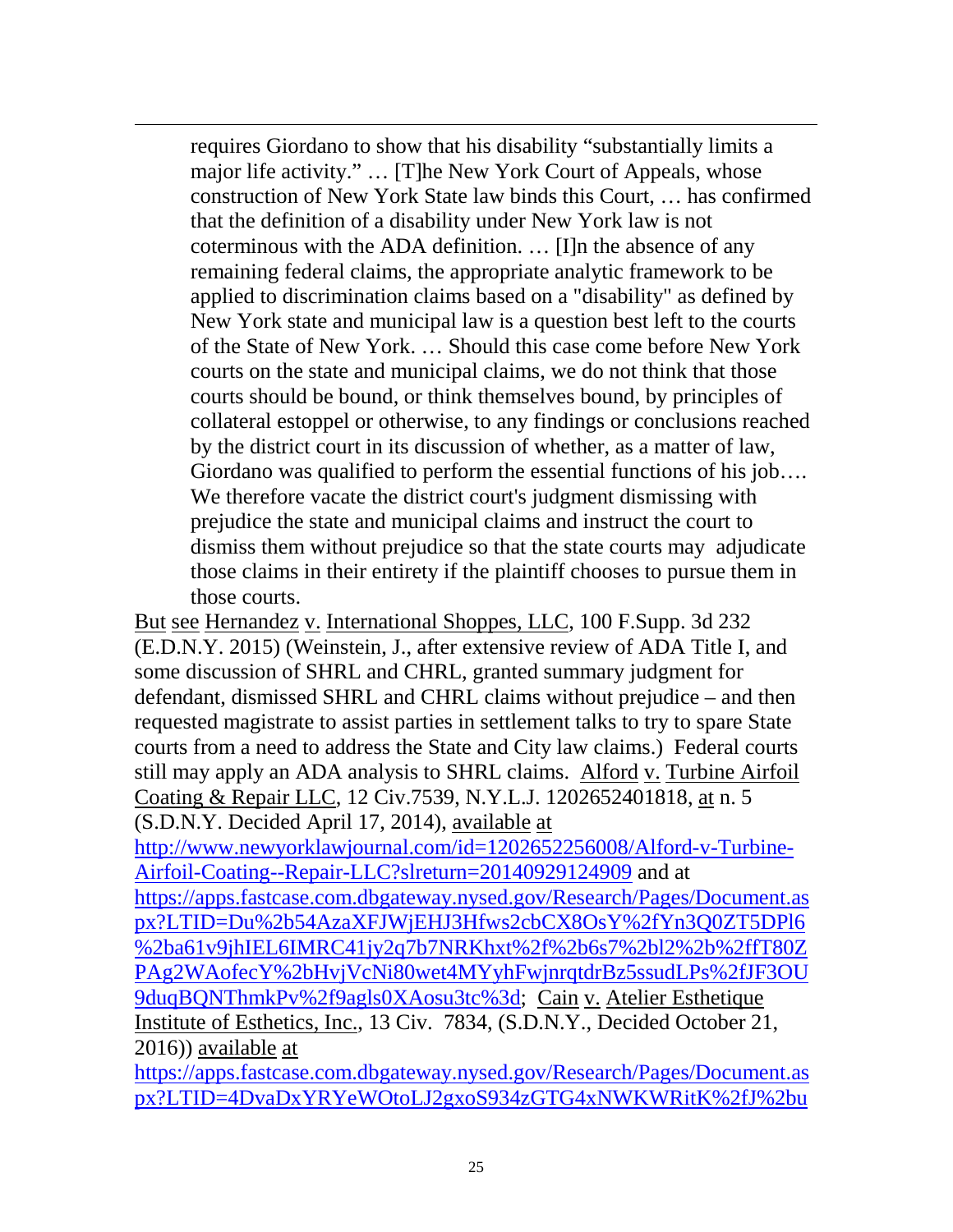$\overline{a}$ [%2flTPcn3N052e6iAVMYPkfrS%2fhJGviTUQdTqAIwRDUAzkPKc%2fpG](https://apps.fastcase.com.dbgateway.nysed.gov/Research/Pages/Document.aspx?LTID=4DvaDxYRYeWOtoLJ2gxoS934zGTG4xNWKWRitK%2fJ%2bu%2flTPcn3N052e6iAVMYPkfrS%2fhJGviTUQdTqAIwRDUAzkPKc%2fpGXoP1xoZ2L1iC1trpFIBY%2fFZnmC3dh1KGP0zbTkxLo8HCdOS4WwG04EfAHutmeQ87lGL1Sstu0SjgDIs%3d) [XoP1xoZ2L1iC1trpFIBY%2fFZnmC3dh1KGP0zbTkxLo8HCdOS4WwG04](https://apps.fastcase.com.dbgateway.nysed.gov/Research/Pages/Document.aspx?LTID=4DvaDxYRYeWOtoLJ2gxoS934zGTG4xNWKWRitK%2fJ%2bu%2flTPcn3N052e6iAVMYPkfrS%2fhJGviTUQdTqAIwRDUAzkPKc%2fpGXoP1xoZ2L1iC1trpFIBY%2fFZnmC3dh1KGP0zbTkxLo8HCdOS4WwG04EfAHutmeQ87lGL1Sstu0SjgDIs%3d) [EfAHutmeQ87lGL1Sstu0SjgDIs%3d](https://apps.fastcase.com.dbgateway.nysed.gov/Research/Pages/Document.aspx?LTID=4DvaDxYRYeWOtoLJ2gxoS934zGTG4xNWKWRitK%2fJ%2bu%2flTPcn3N052e6iAVMYPkfrS%2fhJGviTUQdTqAIwRDUAzkPKc%2fpGXoP1xoZ2L1iC1trpFIBY%2fFZnmC3dh1KGP0zbTkxLo8HCdOS4WwG04EfAHutmeQ87lGL1Sstu0SjgDIs%3d) (making clear distinction among ADA, SHRL and CHRL).

 $13$  42 U.S.C. § 12102. Failure to object to evidence of disability has been held to prove that a person in question is regarded as having a disability. In People v. Brathwaite, 11 Misc.3d 918, 816 N.Y.S.2d 331 (Crim. Ct. Kings Co. 2006), Judge Wilson, citing 42 U.S.C. § 12102(2), noted that the criminal defendants each had presented evidence of a condition that case law indicated did not meet the ADA criteria, but observed: "However, this is a question of fact to be determined by either the finder of facts (i.e., a jury) or in this instance, the Court. See, Barnes [v. Northwest Iowa Health Center], 238 F. Supp. 2d [1053] at 1077 [ND Iowa 2002], distinguishing Moore [v. J.B. Hunt Transport, Inc., 221 F.2d 944 ( $7<sup>th</sup>$  Cir. 2000)]." In the absence of any objection by the People to defendants' evidence of disability, "the Court holds that Defendants … are both considered to be disabled under the definition of 42 USC 12102(2)(C). As such, both are entitled to not be denied participation in 'state services and benefits'." Brathwaite, 11 Misc.3d at 923-25. Accordingly, if the Kings County District Attorney could not make reasonable accommodation to defendants' disabilities in the community service portion of their respective criminal sentences by a date set by the Court, those community service obligations would be deleted from their sentences. See Hallett, discussed at n. 4, supra, concerning possible discrimination in denial of work release and "shock incarceration" to a State inmate due to his use of a wheelchair and prosthesis. Denial of use of an electric wheelchair by a prison inmate has been found in violation of the ADA. Wright v. New York State Department of Corrections and Community Supervision, N.D.N.Y. Docket No. 913CV0564, Decided March 10, 2017, NYLJ1202781398638, available at

[http://www.newyorklawjournal.com/id=1202781398638?keywords=wright+c](http://www.newyorklawjournal.com/id=1202781398638?keywords=wright+corrections+and+community+supervision&publication=New+York+Law+Journal) [orrections+and+community+supervision&publication=New+York+Law+Jour](http://www.newyorklawjournal.com/id=1202781398638?keywords=wright+corrections+and+community+supervision&publication=New+York+Law+Journal) [nal,](http://www.newyorklawjournal.com/id=1202781398638?keywords=wright+corrections+and+community+supervision&publication=New+York+Law+Journal) on remand from 831 F.3d 74 (CA2 2016).

 $\overline{^{14}}$  Indeed, the definition had been developed in regulations under Section 504 of the Rehabilitation Act of 1973, prohibiting disability discrimination. Prohibitions of housing discrimination originally planned for the ADA were relocated to the faster moving Fair Housing Amendments Act of 1988, where the term "handicapped" effectively had the same definition. 42 U.S.C. § 3602(h); see the federal Air Carrier Access Act of 1986, 49 U.S.C. § 41705(a).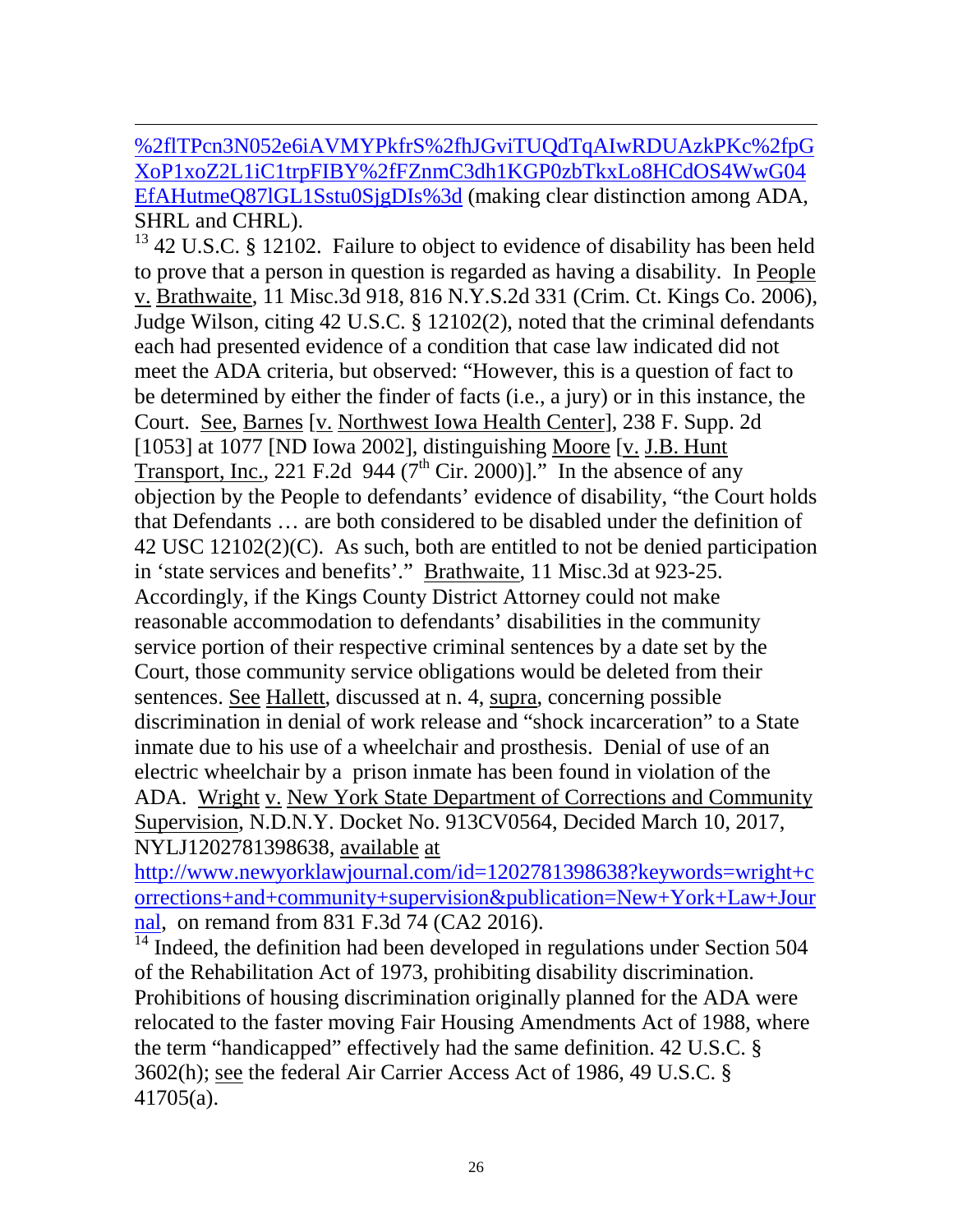<sup>15</sup> 42 U.S.C. § 12102. The definition in the ADAAA is not read retroactively. Widomski, discussed at n. 1, supra. Some conditions might be viewed as presumptive disabilities. See 29 C.F.R. § 1630.2(j). However, an employer must make an individualized assessment of the employee or prospective employee's condition before concluding that the individual cannot perform the essential functions of a job. See Statement of Interest of the United States of America in Pesce v. New York City Police Department, 12 Civ. 8663, S.D.N.Y., June 23, 2015, and Statement of Interest of the United States of America in Buttigeeg v. The City of New York and the New York City Fire Department, Civil Action No. 14-CV-4141, E.D.N.Y., October 18, 2016, both

available through [http://www.ada.gov.](http://www.ada.gov/)<br> $\frac{16}{16}$  See P.L. 110-325, Sept. 25, 2008, 122 Stat. 3553, § 2, codified at 42 U.S.C. § 12101.

<sup>17</sup> 42 U.S.C. § 12114.

<sup>18</sup> 42 U.S.C. § 12103.

<sup>19</sup> Exec. Law § 292(21). This definition also is incorporated by reference in State Civil Rights Law (SCRL) § 40-c (prohibiting discrimination (inter alia, in employment, public accommodations, and housing, on the basis of disability or other classifications)) and Art. 4-B  $(\S 47-b(5))$  (prohibiting discrimination against people with disabilities accompanied by guide, hearing, or service dogs). Penalties for violation of § 40-c range from \$100 to \$500 payable to the person aggrieved, as well as conviction of a misdemeanor. SCRL § 40-d. Violation of Art. 4-B is a violation subject to a fine (payable to the State) of \$1000. § 47-c. The State CRL is enforced by the State Attorney General, not by the State Division of Human Rights (SDHR). A private right of action is implied. See Sheehy v. Big Flats Community Day, 73 NY2d 629, 623 (1989); Pietra v. Poly Prep , 506586/2015, NYLJ 1202770890474, at \*1, \*5 (Sup., KI, Decided October 1, 2016; published N.Y. Law Journal October 28, 2016), available at

[http://www.newyorklawjournal.com/id=1202770890474/Pietra-v-Poly-Prep-](http://www.newyorklawjournal.com/id=1202770890474/Pietra-v-Poly-Prep-Country-Day-School-065862015?kw=Pietra%20v.%20Poly%20Prep%20Country%20Day%20School%2C%20506586/2015&et=editorial&bu=New%20York%20Law%20Journal&cn=20161028&src=EMC-Email&pt=Daily%20Decisions)[Country-Day-School-](http://www.newyorklawjournal.com/id=1202770890474/Pietra-v-Poly-Prep-Country-Day-School-065862015?kw=Pietra%20v.%20Poly%20Prep%20Country%20Day%20School%2C%20506586/2015&et=editorial&bu=New%20York%20Law%20Journal&cn=20161028&src=EMC-Email&pt=Daily%20Decisions)

[065862015?kw=Pietra%20v.%20Poly%20Prep%20Country%20Day%20Sch](http://www.newyorklawjournal.com/id=1202770890474/Pietra-v-Poly-Prep-Country-Day-School-065862015?kw=Pietra%20v.%20Poly%20Prep%20Country%20Day%20School%2C%20506586/2015&et=editorial&bu=New%20York%20Law%20Journal&cn=20161028&src=EMC-Email&pt=Daily%20Decisions) [ool%2C%20506586/2015&et=editorial&bu=New%20York%20Law%20Jour](http://www.newyorklawjournal.com/id=1202770890474/Pietra-v-Poly-Prep-Country-Day-School-065862015?kw=Pietra%20v.%20Poly%20Prep%20Country%20Day%20School%2C%20506586/2015&et=editorial&bu=New%20York%20Law%20Journal&cn=20161028&src=EMC-Email&pt=Daily%20Decisions)

[nal&cn=20161028&src=EMC-Email&pt=Daily%20Decisions.](http://www.newyorklawjournal.com/id=1202770890474/Pietra-v-Poly-Prep-Country-Day-School-065862015?kw=Pietra%20v.%20Poly%20Prep%20Country%20Day%20School%2C%20506586/2015&et=editorial&bu=New%20York%20Law%20Journal&cn=20161028&src=EMC-Email&pt=Daily%20Decisions)<br><sup>20</sup> See Exec. Law § 292(21-e) and 9 N.Y.Comp. R. & Regs (N.Y.C.R.R.). § 466.11 and its appendix, available at [http://www.dhr.ny.gov/general](http://www.dhr.ny.gov/general-regulations)[regulations.](http://www.dhr.ny.gov/general-regulations)<br><sup>21</sup> Exec. Law § 296(3).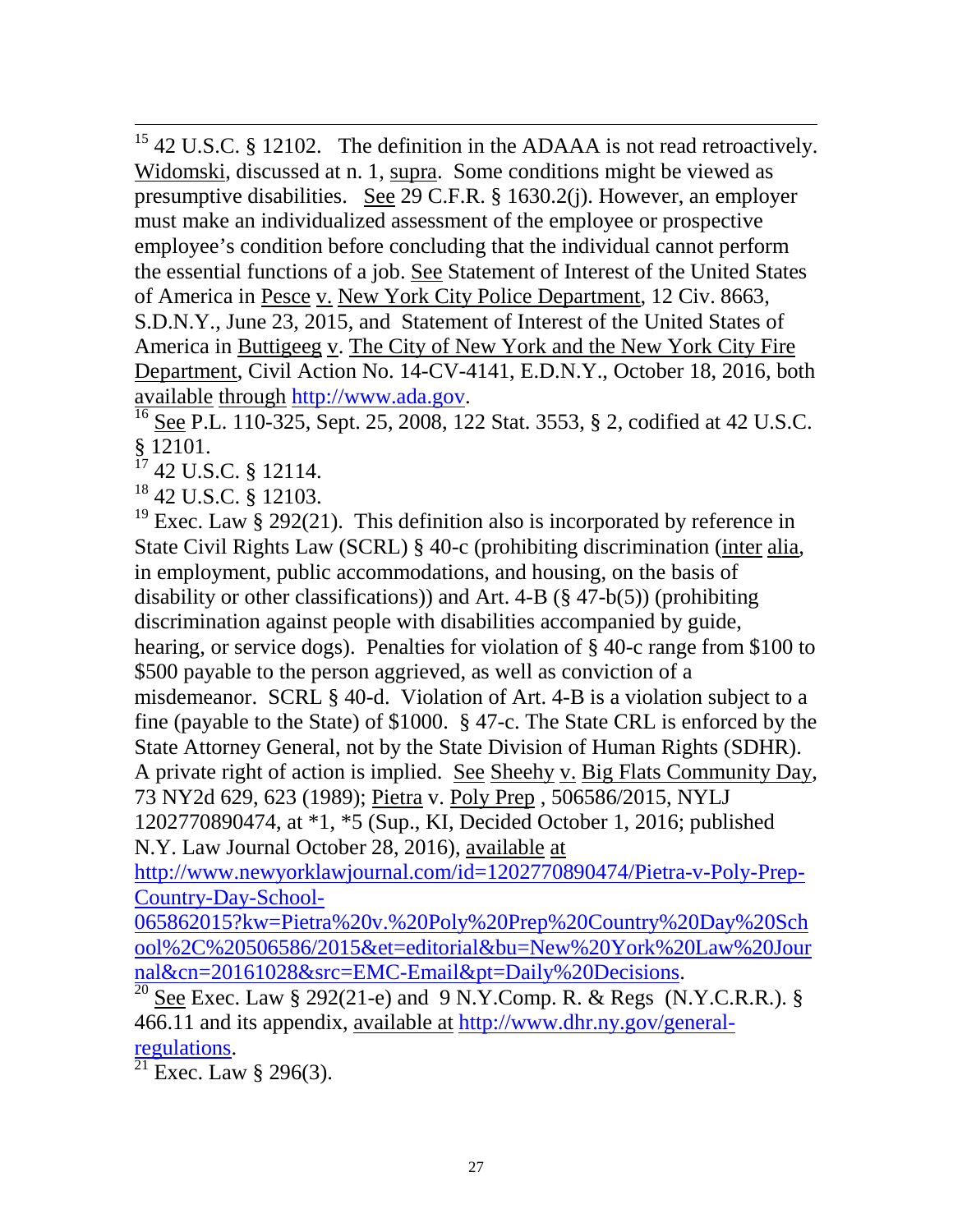<sup>22</sup> 9 N.Y.C.R.R. § 466.11(b)(i)(iii). Although within quotations, the term "hardship" is not defined. <u>See</u> n. 57, <u>infra</u>.<br><sup>23</sup> 42 U.S.C. §§ 12111(8), 12112(a). The individual still must be qualified to

perform the essential functions of the job. Stevens v. Rite Aid, Docket No. 15-277-cv(L), 2d Cir. March 21, 2017, available at

[https://www.gpo.gov/fdsys/pkg/USCOURTS-ca2-15-](https://www.gpo.gov/fdsys/pkg/USCOURTS-ca2-15-00279/pdf/USCOURTS-ca2-15-00279-0.pdf)

[00279/pdf/USCOURTS-ca2-15-00279-0.pdf](https://www.gpo.gov/fdsys/pkg/USCOURTS-ca2-15-00279/pdf/USCOURTS-ca2-15-00279-0.pdf) (pharmacy did not violate ADA or SHRL by firing pharmacist unable to perform essential injection function due to needle phobia; reversing district court application of jury verdict for plaintiff).

<sup>24</sup> See Jacobsen, 22 N.Y.3d at 833-45; *Phillips*, 66 A.D.3d at 177-90; *Bennett* ,and Cadet-Legros, discussed in n. 11, supra.<br><sup>25</sup> 9 N.Y.C.R.R. § 466(11) (h). No statutory language supports this

interpretation. See the discussion below concerning the CHRL's limited coverage of substance abusers.

<sup>26</sup> Exec. Law § 292(21).

<sup>27</sup> Exec. Law §§ 292(21-a), 292(21-b).

<sup>28</sup> See, e.g., Laws of Westchester County, Chap. 700, § 700.02(4); Nassau County Administrative Code, Chap. 21, Title C, § 21-9.2(e); Buffalo uses the SHRL definition, without the employment proviso, with respect to damage to property or physical injury motivated by bias (Code of the City of Buffalo, §§ 154.9 – 154.11), and a FHAA definition in cases of housing discrimination (§§ 154.13 et seq.). The Albany City Code prohibits disability discrimination and incorporates by reference the SHRL definitions of "disability" and "place of public accommodation" (but gives its own definitions of other terms) (§ 48-23 – § 48-27). For these and other local laws in New York State, see [http://www.lawsource.com/also/usa.cgi?ny#Z9Q.](http://www.lawsource.com/also/usa.cgi?ny#Z9Q)<br><sup>29</sup> Phillips, 66 A.D.3d at 176, 180-83.

 $30$  N.Y.C. Admin. Code § 8-102(16).

 $31$  This anomaly was the result of a vain, but adamant, hope of those who prevailed in Mayor Dinkins' Administration in 1991 that State and federal laws applicable in New York City would be changed to reflect this limitation.

See MacShane v. The City of New York, 05-CV-06021, N.Y.L.J. 1202721567966, at \*1, \*29-32 (E.D.N.Y., Decided March 23, 2015), available at

[http://www.newyorklawjournal.com/id=1202721567966?keywords=macshan](http://www.newyorklawjournal.com/id=1202721567966?keywords=macshane&publication=New+York+Law+Journal) [e&publicatio=New+York+Law+Journal,](http://www.newyorklawjournal.com/id=1202721567966?keywords=macshane&publication=New+York+Law+Journal) both noting the CHRL limitation and, under the ADA, discussing how alcohol-related misconduct and the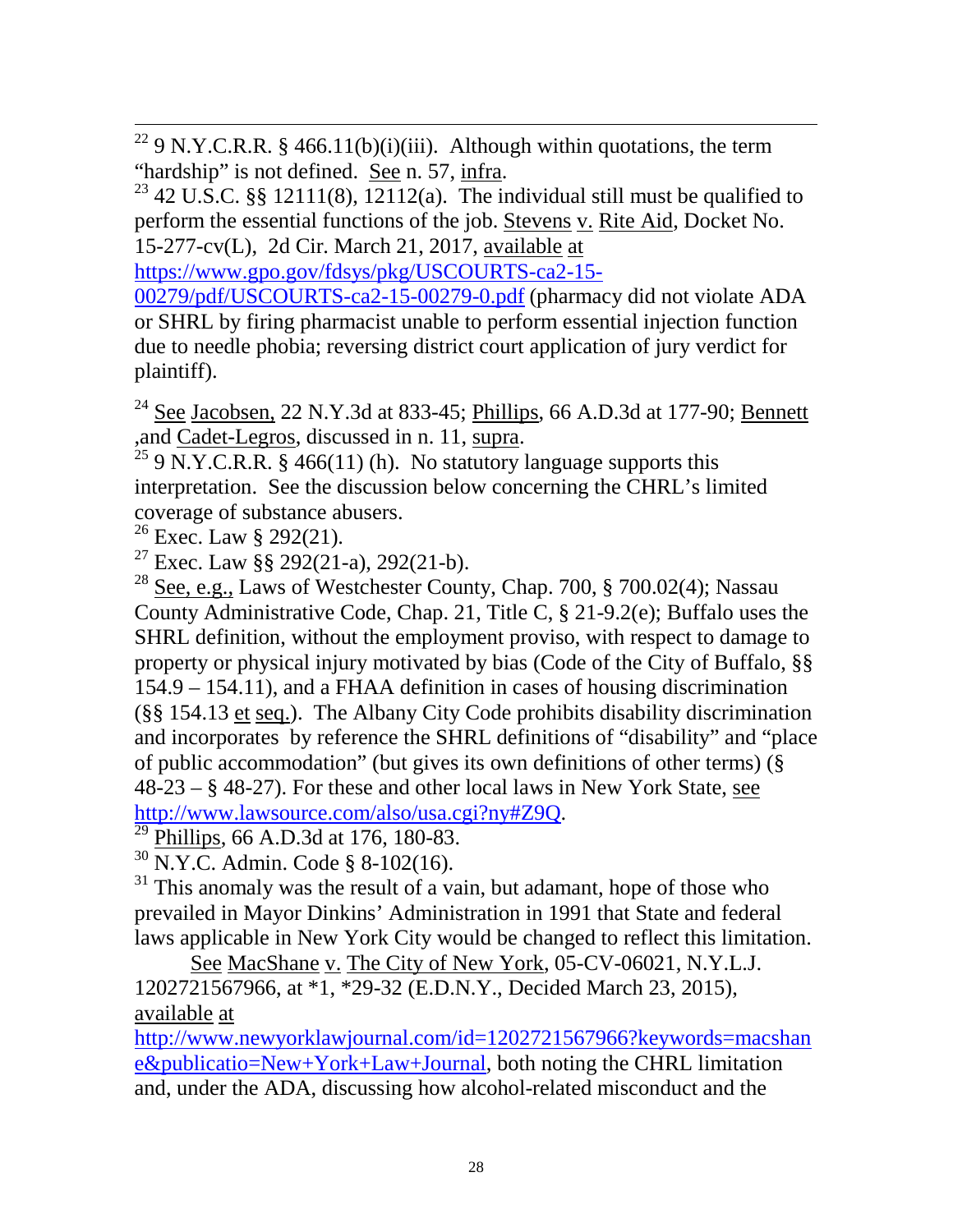$\overline{a}$ particular demands of law enforcement work may justify employer action that might be inappropriate in other contexts.

<sup>32</sup> N.Y.C. Admin. Code § 8-107.

 $33$  P. 6. Further, "the degree and frequency of impairment is not defined" in the CHRL, that also "does not impose a minimum degree of severity below which its mandates do not apply." N.Y.C. Comm'n on Human Rights ex rel. Glaude v. New York Downtown Hospital, OATH Index. Nos. 7069/13 &1770/14, Comm'n Dec. & Order, Sept. 10, 2014, available through . [http://www.nyls.edu/cityadmin/?q=disability+hospital&site=new\\_chr%7Cne](http://www.nyls.edu/cityadmin/?q=disability+hospital&site=new_chr%7Cnew_oath&filter=0&Search=Search&sort=relevancy) [w\\_oath&filter=0&Search=Search&sort=relevancy](http://www.nyls.edu/cityadmin/?q=disability+hospital&site=new_chr%7Cnew_oath&filter=0&Search=Search&sort=relevancy) (CCHR reversing OATH recommendation of summary judgment for respondent in case involving strep throat and persistent absenteeism); citing Comm'n on Human Rights ex rel L.D. v. Riverbay Corp., OATH Index No. 1300/11 (Aug. 26, 2011), adopted, Comm'n Dec. & Order (Jan. 9, 2012), available at [http://archive.citylaw.org/oath/11\\_Cases/11-1300.pdf](http://archive.citylaw.org/oath/11_Cases/11-1300.pdf) and 2012 NYC HRC LEXIS.

<sup>34</sup> Testifying on behalf of the Mayor, in explanation and support of the bill, the author pointed out to the City Council how more progressive interpretations of the then-current CHRL could be lost unless the City's definition of "disability" were made to be substantially different from that under federal law and unless other provisions were added to the City's law (e.g., Admin. Code § 8-107(15)). The Council's concurrence is reflected not only in the amended language itself, but also in the analysis quoted in the text

accompanying n. 33, supra.<br><sup>35</sup> 42 U.S.C. §§ 12112(b)(4), 12182(b)(1)(E); N.Y.C. Admin. Code § 8-107(20).

<sup>36</sup> Until the ill-conceived enactment of Local Law 78 of 2013, pregnancy was a per se disability under the CHRL. Willis v. New York City Police Department, NYCCHR Complaint No. EM01566-01-11-88-E, Amended Decision and Order, July 31-1992, 2-4, available through [http://www.nyls.edu/cityadmin/.](http://www.nyls.edu/cityadmin/) Until Local Law 78, discrimination on the basis of pregnancy also violated gender discrimination prohibitions under the CHRL. Colon v. Del Business Systems, Inc., NYCCHR Complaint No. E91- 0215/16F-91-0293, Recommended Decision and Order, November 2, 1996, 10, available through [http://www.nyls.edu/cityadmin/.](http://www.nyls.edu/cityadmin/) The legislative history of Local Law 78 ignored such coverage, that had included not only employment, but also other forms of discrimination. In place of such coverage, Local Law 78 enacted Admin. Code § 8-107(22), that covers pregnancy only with respect to employment discrimination and, even there,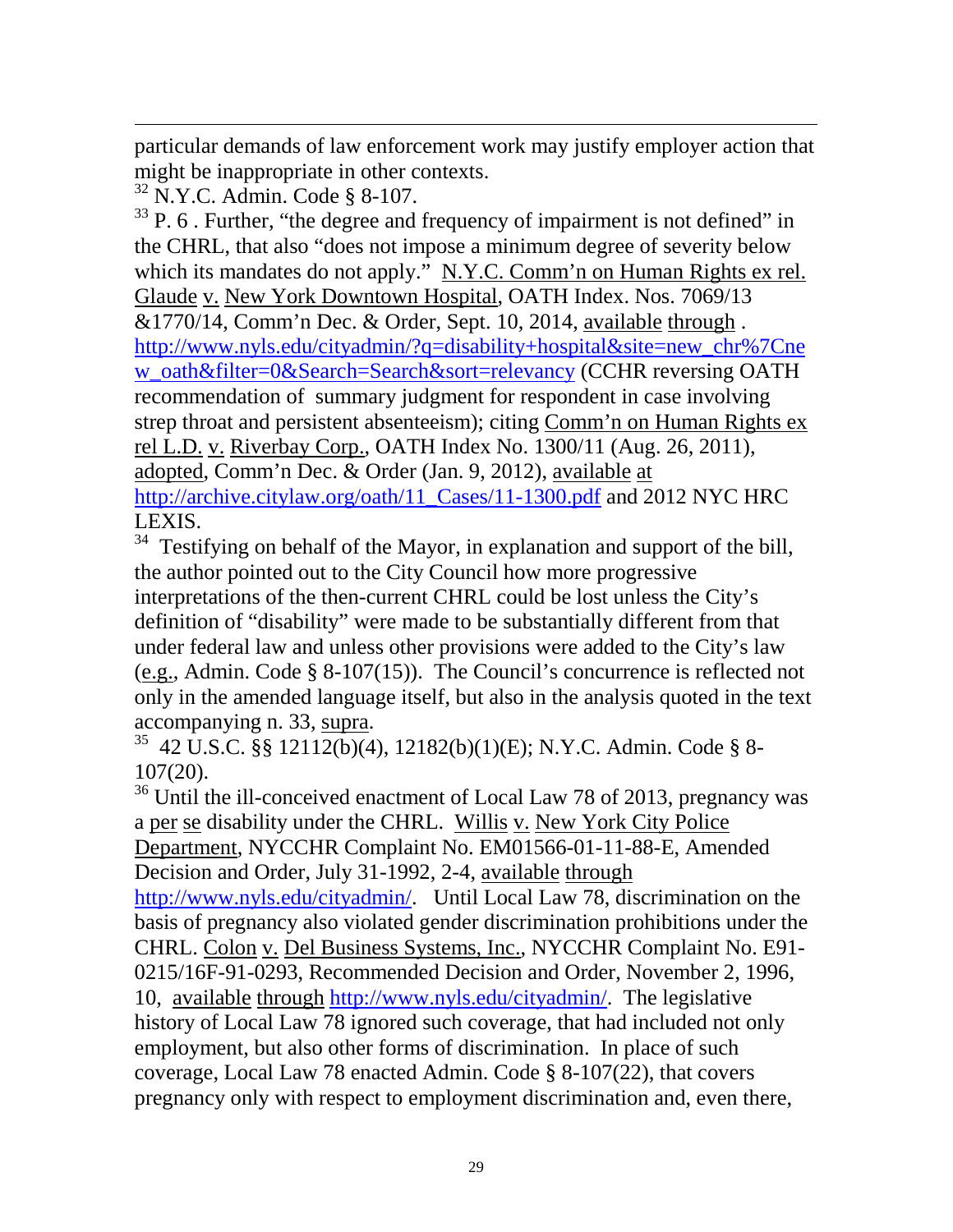provides lesser rights than such pregnant women had had under disability provisions (contrast Admin. Code § 8-107(22), with § 8-107(15); subd. (22) refutes a vague purported "savings clause", since the recitation of lesser rights would be superfluous at best had subd. (15) remained in effect as to pregnancy). Local Law 78 did add a requirement that employers notify employees of their (diminished) rights, but only with respect to pregnancy and related conditions. The SHRL treats pregnancy separately from disability and prohibits an employer from requiring an employee to take a pregnancy leave unless the pregnancy prevents the employee from performing the activities of the job in a reasonable manner. Exec. Law § 296 (g). The Supreme Court ruled in 2015 that a plaintiff may reach a jury under the federal Pregnancy Discrimination Act (PDA) by showing she was pregnant, sought an accommodation, but was denied it while her employer made similar accommodations for others with similar limitations who were not pregnant; if the employer asserts an apparently legitimate non-discriminatory reason for denying plaintiff the accommodation ("that reason normally cannot consist simply of a claim that it is more expensive or less convenient to add pregnant women to the category of those ('similar in their ability or inability to work') whom the employer accommodates"), the plaintiff may show such reason to be a pretext for intentional discrimination by demonstrating the employer, for example, frequently waives a lifting requirement in cases other than pregnancy (circumstantial evidence that the "requirement" is not such an essential job function), while the burden on pregnant women of denying the accommodation is substantial. Young v. United Parcel Services, Inc., 575 U.S. \_\_\_ (Docket No. [12-1226,](http://www.supremecourt.gov/Search.aspx?FileName=/docketfiles/12-1226.htm) decided March 25, 2015), slip op at 20-21, available through [http://www.supremecourt.gov/opinions/opinions.aspx.](http://www.supremecourt.gov/opinions/opinions.aspx) In Young, the Court found unpersuasive the Equal Employment Opportunity Commission (EEOC) Enforcement Guidance on Pregnancy Discrimination and Related Issues (July 14, 2014), available at [http://www.eeoc.gov/laws/guidance/pregnancy\\_guidance.cfm\)](http://www.eeoc.gov/laws/guidance/pregnancy_guidance.cfm). The Court noted that EEOC had issued this Guidance after certiorari had been granted in Young and that the Guidance was inconsistent with previous federal pronouncements on the same issue. Slip op at15-17. The Court does "note that statutory changes made after the time of Young's pregnancy may limit the future significance of our interpretation of the Act." Slip op at 10. <sup>37</sup> 42 U.S.C. §§ 12111, 12112, 12132, 12181, 12182; N.Y.C. Admin. Code §§ 8-102, 8-107; Exec. Law §§ 292, 296. Even a community service program operated by a district attorney to enable criminal defendants to avoid or to limit incarceration has been held to fall under the term "state services and

 $\overline{a}$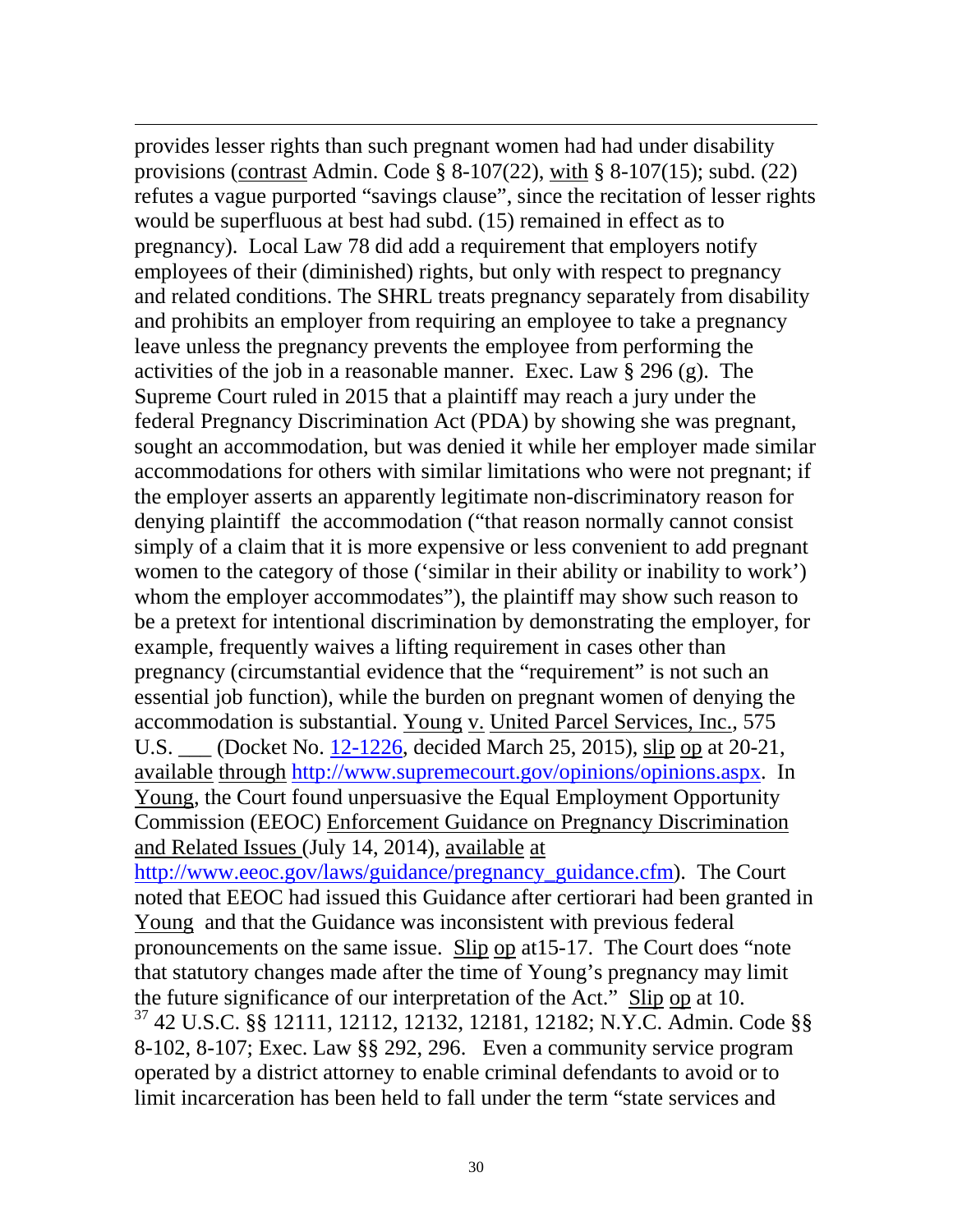$\overline{a}$ benefits," see, Brathwaite, discussed at n. 13, supra. See Statement of Interest of the United States of America in Williams v. City of New York, 121 F.Supp.3d 354 (S.D.N.Y. 2015) (arrest without sign language interpreter during investigation); n denying summary judgment in this case, the court noted that disability discrimination in connection with a police arrest or preliminary investigation could result, inter alia, from wrongful arrest (e.g., misinterpreting disability-related conduct as criminal activity) or a failure to make reasonable accommodation to the person with a disability (with the circumstances in each case to be evaluated in determining reasonableness). Decided August 5, 2015, the case was settled for \$750,000 on October 23, 2015. A covered entity's policies also must reasonably accommodate people with disabilities. Brooklyn Center for Independence of the Disabled v. Bloomberg, 980 F. Supp.2d 588 (E.D.N.Y. 2013) (New York City emergency management plans). On October 19, 2015, a few days before settling the Williams arrest case, the City also reached settlements concerning services for people who are deaf in homeless shelters, with the Justice Department (E.D.N.Y. 15-cv-5986) and with Grace Inetu (E.D.N.Y. 13-cv-01732), paying Ms. Inetu \$117,500 and agreeing to provide qualified sign language interpreters upon request, to install visual alarm appliances in numerous shelter units, and to train shelter staff members in effective communication with people who are deaf. See [http://www.justice.gov/usao-edny/pr/united](http://www.justice.gov/usao-edny/pr/united-states-enters-consent-judgment-new-york-city-ensure-individuals-city-s-homeless)[states-enters-consent-judgment-new-york-city-ensure-individuals-city-s](http://www.justice.gov/usao-edny/pr/united-states-enters-consent-judgment-new-york-city-ensure-individuals-city-s-homeless)[homeless](http://www.justice.gov/usao-edny/pr/united-states-enters-consent-judgment-new-york-city-ensure-individuals-city-s-homeless) in City shelter, and

[http://www.newyorklawjournal.com/id=1202740192202/NYC-Reaches-](http://www.newyorklawjournal.com/id=1202740192202/NYC-Reaches-Settlement-for-Deaf-Services-in-Shelterss)[Settlement-for-Deaf-Services-in-Shelterss.](http://www.newyorklawjournal.com/id=1202740192202/NYC-Reaches-Settlement-for-Deaf-Services-in-Shelterss) A decision in Maryland found a department store located in a mall may be required under Title III of the ADA to have an emergency evacuation plan that enables a person with a mobility impairment to evacuate safely not only from the store itself, but also from the mall in which it is located; issues of failure to remove architectural barriers and of negligence also were proceeding to trial, Savage v. City Place Limited, 2004 WL 3045404 (Md. Cir. Ct.) (Montgomery County, Civil No. 240306, Dec. 28, 2004), available at

[http://www.washlaw.org/pdf/Opinion\\_12\\_28\\_04.pdf,](http://www.washlaw.org/pdf/Opinion_12_28_04.pdf) when the case was settled on May 4, 2005, with the settlement requiring provision of an accessible means of emergency egress in all Marshall's stores nationwide.

Covered entities must ensure that their oral and written communication with people who have disabilities is as clear and understandable to them as such communication is with people without disabilities, unless they can show that so providing would fundamentally alter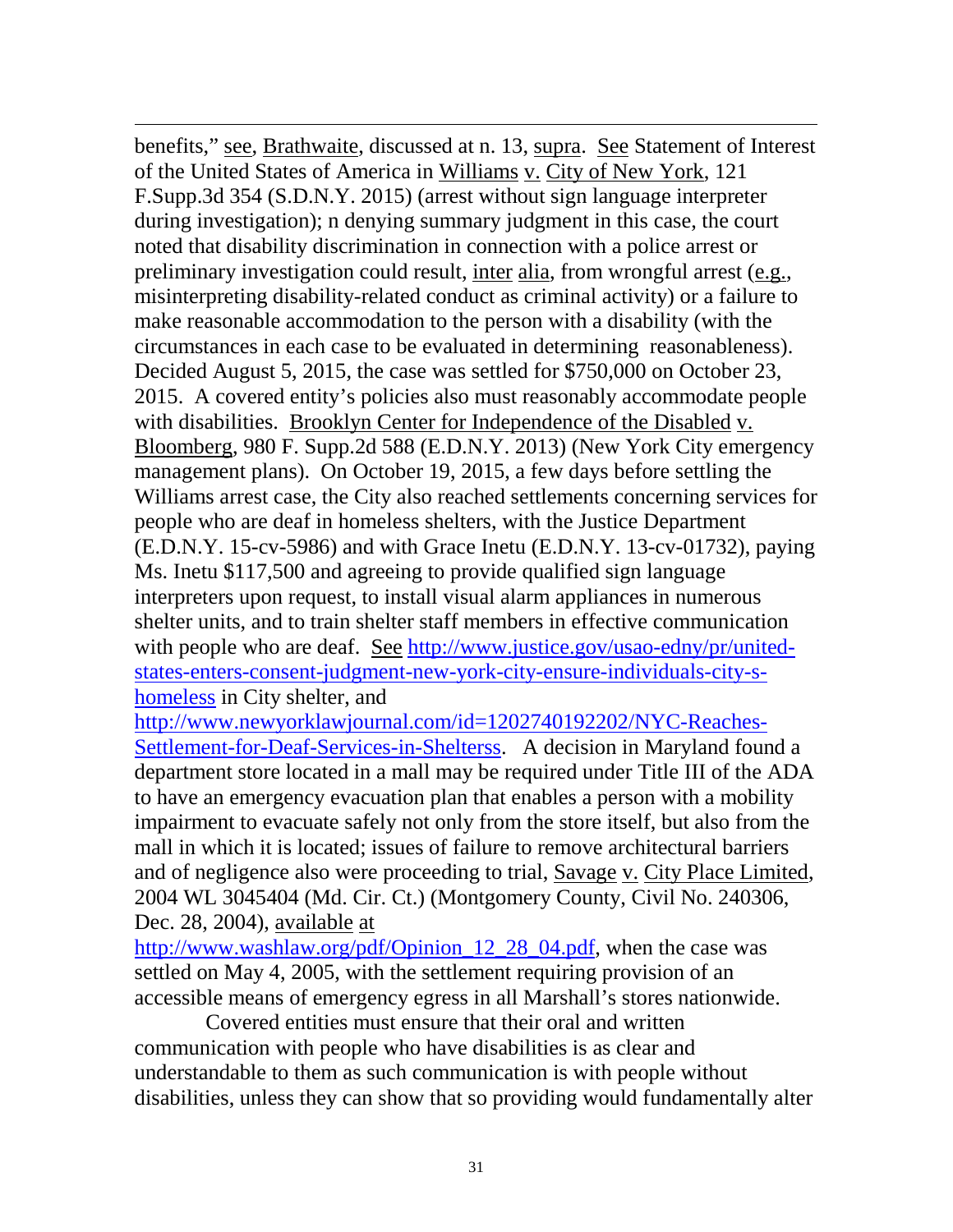their program or would present an undue economic and administrative burden. See Justice Department "Best Practices Tool Kit for State and Local Governments" under Title II of the ADA, Chapter 3 of which addresses effective communication,<http://www.ada.gov/pcatoolkit/chap3toolkit.htm> (Chapter 5 of the "Tool Kit" relates to required website accessibility, [http://www.ada.gov/pcatoolkit/chap5toolkit.htm\)](http://www.ada.gov/pcatoolkit/chap5toolkit.htm). See also updated regulations at [http://www.ada.gov/regs2010/titleII\\_2010/titleII\\_2010\\_withbold.htm#anchor](http://www.ada.gov/regs2010/titleII_2010/titleII_2010_withbold.htm#anchor3508) [3508;](http://www.ada.gov/regs2010/titleII_2010/titleII_2010_withbold.htm#anchor3508) "Effective Communication", Justice Department, January 31, 2014, available at [http://www.ada.gov/effective-comm.htm.](http://www.ada.gov/effective-comm.htm) See also Settlement Agreement between the United States of America and Ahold U.S.A., Inc. and Peapod LLC. (November 2014), available at [http://www.ada.gov/peapod\\_sa.htm](http://www.ada.gov/peapod_sa.htm) ; ADA Title III Settlement between United States of America and edX, Inc, (April 2, 2015), available at [http://www.ada.gov/edx\\_sa.htm;](http://www.ada.gov/edx_sa.htm) Statement of Interest of the United States of America in National Association of the Deaf v. Massachusetts Institute of Technology Civil Action No. 3:15-cv-300024 (D. Mass. June 25, 2015), available through [http://www.ada.gov;](http://www.ada.gov/) Statement of Interest of the United States of America in National Association of the Deaf v. Harvard University, Civil Action No. 3:15-cv-300023 (D. Mass. June 25, 2015), available through [http://www.ada.gov.](http://www.ada.gov/) On February 16, 2016, the Magistrate Judge rejected Harvard and MIT's motions to delay the Justice Department's cases against them until final regulations are issued or to dismiss the cases.

 $\overline{a}$ 

Touch screens are not a means of effective communication with people who have reading impairments, even though current ADA regulations do not address such devices directly. April 20, 2014, Statement of Interest of the United States of America in New v. Lucky Brand Discounts Stores, Inc., 14-CV-20574, (S.D. Fla. 2014), available through [http://www.ada.gov/enforce\\_activities.htm#luckybrand.](http://www.ada.gov/enforce_activities.htm#luckybrand) But see West v. Moe's Franchisor, LLC, 15cv2846 (S.D.N.Y., Decided December 9, 2015)(NYLJ December 15, 2015) (failure of one employee during one visit to one food service establishment in a national chain to assist blind patron with touch screen soda selection did not establish chain's violation of ADA Title III obligation to train employees to provide effective communication); but see Camarillo v. Carrols Corp., 518 F.3d 153 (2d Cir. 2008), vacating and remanding a dismissal of a complaint by a woman who is blind against a restaurant chain for failing to provide effective communication (a large print menu), and further discussion at n. 60, infra. While the Obama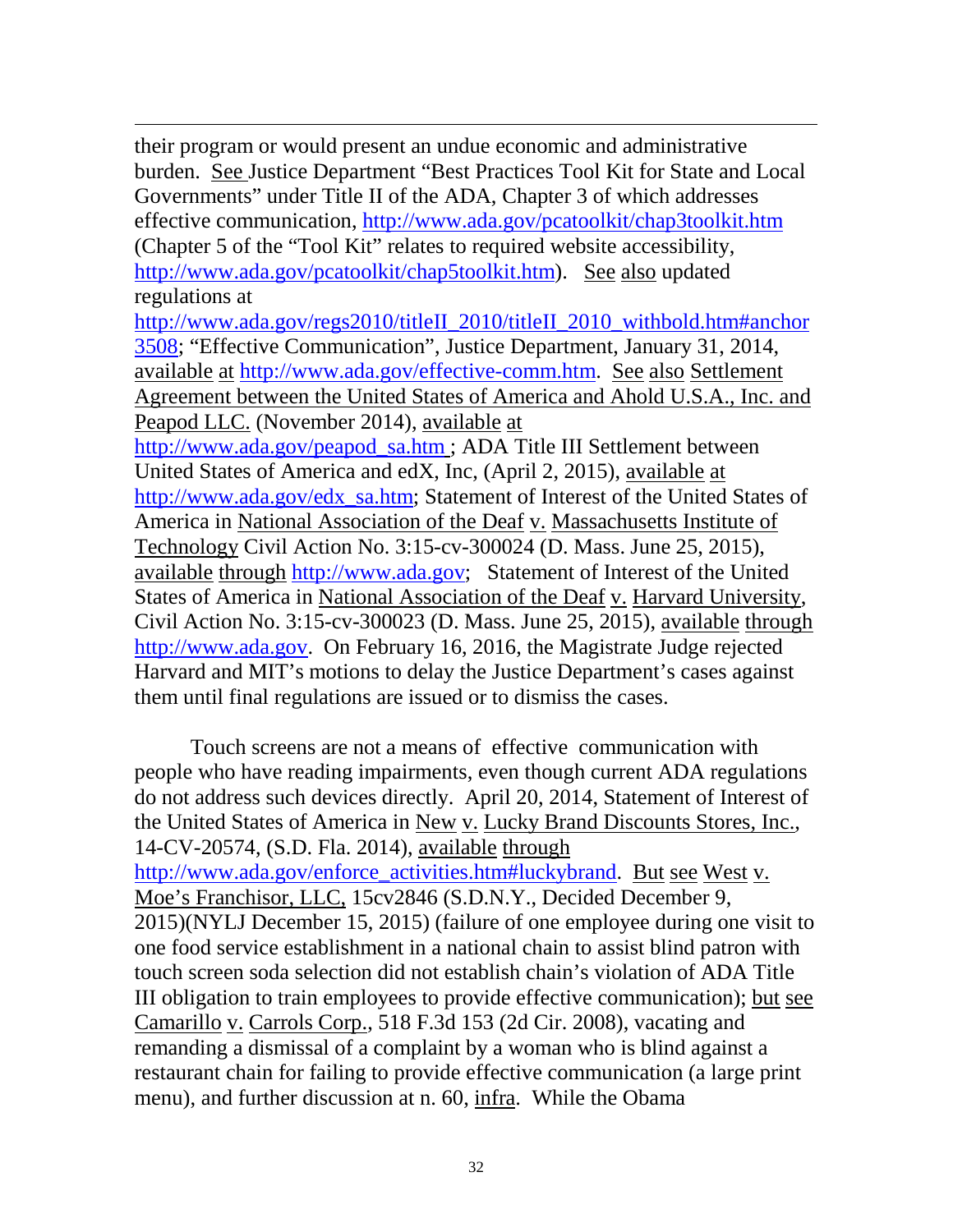$\overline{a}$ Administration did not complete its rulemaking process concerning website accessibility standards and the Trump Administration might have a different perspective on the subject, the latest Justice Department pronouncement on the subject at the time of this writing appears in Gill v. Winn-Dixie Stores (S.D.Fla 16-2030-RNS), filed Dec. 12, 2016, available through [www.ada.gov.](http://www.ada.gov/) On June 12, 2017, the Court held that Winn-Dixie's website was substantially integrated with its physical stores and thus must be accessible under the ADA. See [http://www.almcms.com/contrib/content/uploads/sites/292/2017/06/16](http://www.almcms.com/contrib/content/uploads/sites/292/2017/06/16-cv-23020-63-Verdict-Order_WinnDixie.pdf) [cv-23020-63-Verdict-Order\\_WinnDixie.pdf.](http://www.almcms.com/contrib/content/uploads/sites/292/2017/06/16-cv-23020-63-Verdict-Order_WinnDixie.pdf) While addressing a marketplace of ideas, rather than one of commercial commodities, the Supreme Court has recognized that, today, it is "clear" that "the most important places (in a spatiall sense) for the exchange of views …. Is cyberspace – the "vast democratic forums of the Internet…" Packingham v. North Carolina, 582 U. S. \_\_\_\_ (June 19, 2017, slip op. at 5) (citation omitted). With respect to the CHRL, see  $§$  8-107(4)(a).

See Department of Justice and Department of Education joint technical guidance, ["Frequently Asked Questions on Effective Communication for](http://www.ada.gov/doe_doj_eff_comm/doe_doj_eff_comm_faqs.htm)  [Students with Hearing, Vision, or Speech Disabilities in Public Elementary](http://www.ada.gov/doe_doj_eff_comm/doe_doj_eff_comm_faqs.htm)  [and Secondary Schools"](http://www.ada.gov/doe_doj_eff_comm/doe_doj_eff_comm_faqs.htm), November 12, 2014, available at [http://www.ada.gov/doe\\_doj\\_eff\\_comm/doe\\_doj\\_eff\\_comm\\_faqs.htm](http://www.ada.gov/doe_doj_eff_comm/doe_doj_eff_comm_faqs.htm) ; and Complaint in United States of America v. University of Miami, Case Number: 1:14-cv-038. (S.D. Ohio, Western Div Sept. 2015), available at [http://www.ada.gov/miami\\_univ/miami\\_complaint.htm](http://www.ada.gov/miami_univ/miami_complaint.htm) l. See also Settlement Agreement Between United States and School District of the City of Detroit, DJ0 20437-342, Sept. 16, 2015, available at [http://www.ada.gov/detroit\\_sa.html](http://www.ada.gov/detroit_sa.html) (ADA Title II (§ 504 and IDEA not covered in settlement) requires school district to provide effective communication to, inter alia, deaf parent of student to ensure communication to enable effective participation in school programs for developmentally disabled children).

Hospitals must provide effective communication with patients and those associated with them who have communication disabilities. See, Settlement Agreement between United States of America and Overlake Regional Medical Center, January 2017, available at [https://www.ada.gov/overlake\\_sa.html,](https://www.ada.gov/overlake_sa.html) and Voluntary Compliance Agreement between United States of America and Arrowhead Regional Medical Center, Nov. 3, 2016, available at [https://www.ada.gov/arrowhead\\_sa.html.](https://www.ada.gov/arrowhead_sa.html)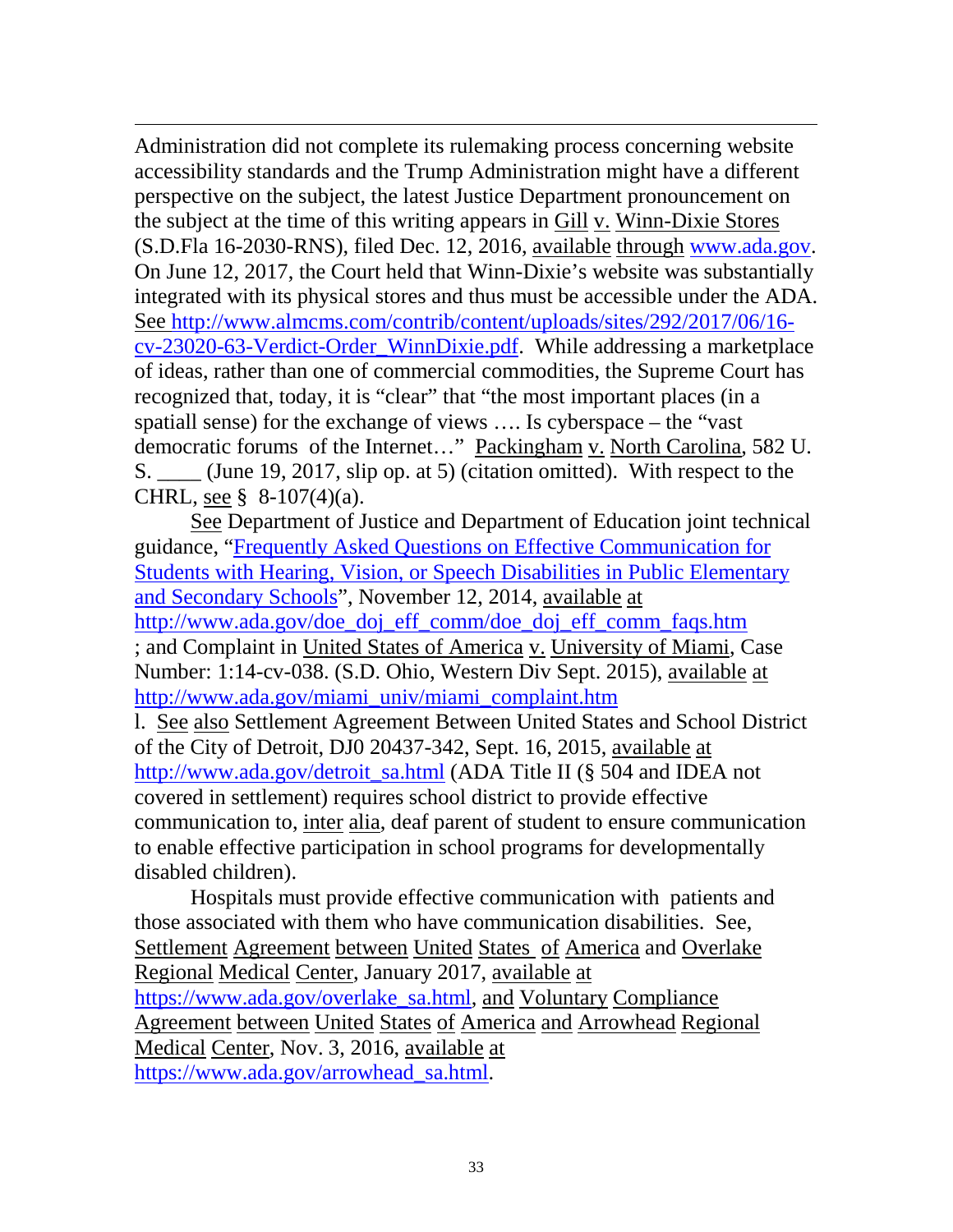Prisons have similar obligations. See, Ensuring Equality in the Criminal Justice System for People with Disabilities, Department of Justice, Jan. 2017, available at [https://ada.gov/criminaljustice/index/htm;](https://ada.gov/criminaljustice/index/htm) see also, United States v. Florida Department of Corrections, Case No. 4-16CV-47- /RH/CAS (N.D. Fla filed Jan 9, 2017), available at

 $\overline{a}$ 

[https://www.ada.gov/florida\\_doc/florida\\_doc\\_comp.html.](https://www.ada.gov/florida_doc/florida_doc_comp.html) Departments of correction also must conduct individualized assessments as to a prisoner's need for a motorized wheelchair and may have to provide such a wheelchair for a prisoner. Wrigh, discussed at n. 13, supra.

A hospital's refusal to allow a patient with severe communication impairments to use her laptop computer to communicate while at the hospital was a possible ADA Title III violation. Reed v. Columbia St. Mary's Hospital, 782 F.3d 331  $(7<sup>th</sup>$  Cir. 2015).

Courts must make reasonable accommodation to litigants (and to other participants in adjudication) to enable them to participate in the proceedings in such a way that their disabilities will interfere as little as possible with a fair hearing. See Reed v. Illinois, 7th Cir., No. 141745, decided Oct. 30, 2015, available through

[http://law.justia.com/cases/federal/appellate-courts/ca7/14-1745/14-1745-](http://law.justia.com/cases/federal/appellate-courts/ca7/14-1745/14-1745-2015-10-30.html) [2015-10-30.html,](http://law.justia.com/cases/federal/appellate-courts/ca7/14-1745/14-1745-2015-10-30.html) in which Judge Posner, writing for the majority, found State court (and federal district court) application of collateral estoppel had resulted in unfairness to a pro se plaintiff whose substantial disabilities had not been adequately accommodated. The majority and dissenting opinions present differing views as to the State trial court's conduct with respect to Ms. Reed's disabilities at trial. (This is the same pro se Ms. Reed as in the St. Mary's Hospital case last cited.) NY Judiciary Law § 390 requires courts to provide qualified sign language interpreters (where available) or other auxiliary aides or services to enable a party, witness, juror or prospective juror to participate in the proceeding; no provision is made for others who may be present at the proceeding (as associates of those who are covered, as public observers, or otherwise) – or for clerical or other ancillary aspects of a case. This limited provision does not diminish broader requirements under the ADA. The Bar has been admonished to make clear to the Court the physical, mental, and emotional conditions of parties that might affect their ability to participate me adequately in proceedings. N.Y. City Housing Authority-Pennsylvania-Wortman Houses v. Adams, 17127/16, NYLJ 1202785253757, \*1, at \*7 (Civ., KI, Decided January 20, 2017, published May 4, 2017), available at [http://www.newyorklawjournal.com/printerfriendly/id=1202785253757:](http://www.newyorklawjournal.com/printerfriendly/id=1202785253757)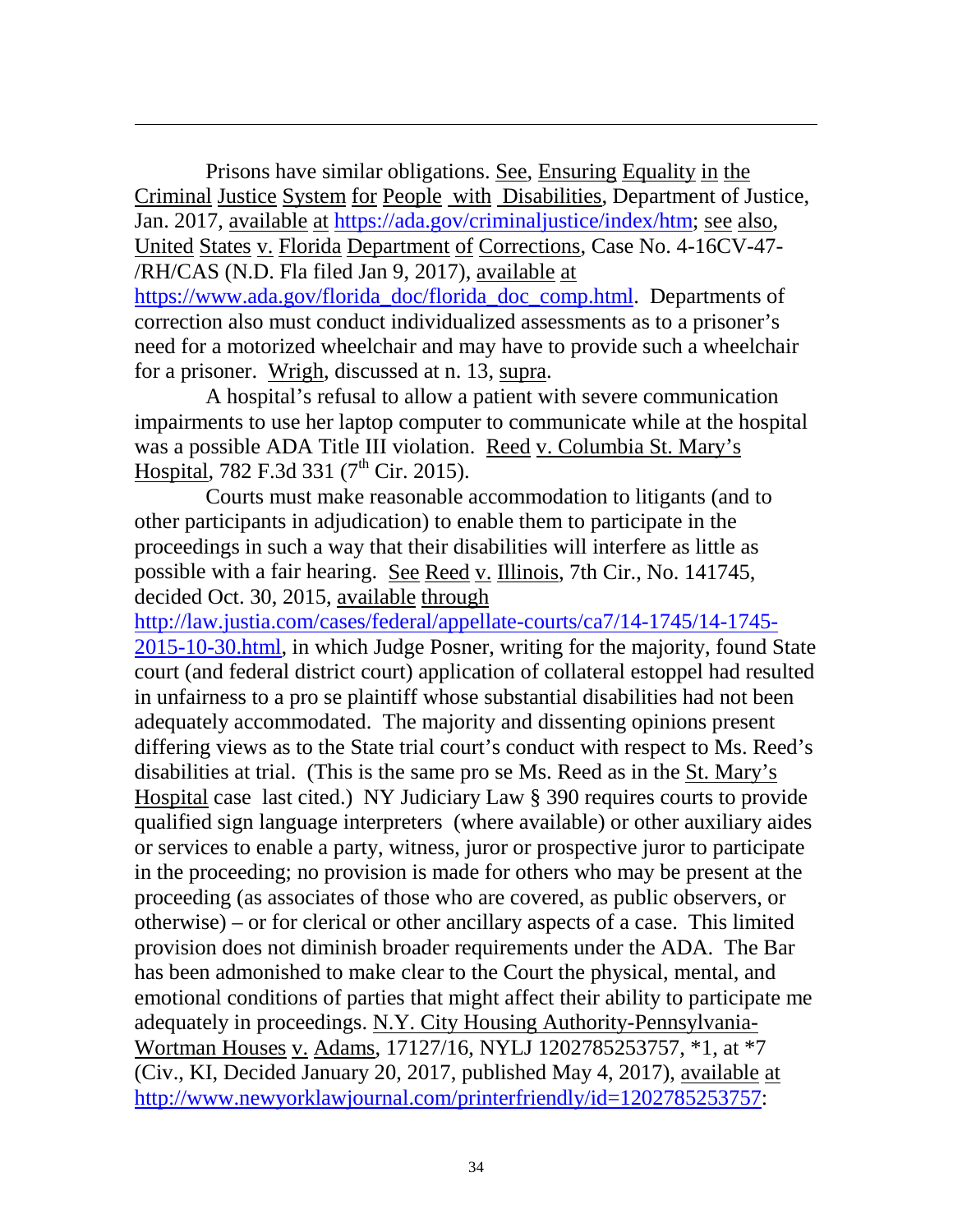if petitioners want to avoid this type of disruption and vacatur of judgments, default or otherwise, it behooves petitioners and their attorneys to make sure the court is on actual notice of the potential that respondent suffers from a mental, physical or emotional disability. There are regularly over 100 cases on each morning calendar alone in the NYCHA part of the Housing Court in Kings County. It is not a reasonable belief that, given this immense volume, the court is on actual notice merely by putting a piece of paper in a file. If the petitioner is on notice of a disability, they should make sure to inform the court, on the record, $2$  of the disability at the time it seeks settlement with or default judgment against a respondent. Reliance on a piece of paper inserted into a file leaves open the potential of a miscarriage of justice, such as this, and the potential of disruption to the finality of a proceeding, as is occurring now.

 $\overline{a}$ 

Sometimes, effective communication may be impossible, but due process considerations still remain. See People v. Sanchez, 2013BX016341, N.Y.L.J. 1202660934965, at \*1 (Crim. BX, Decided June 20, 2014) (deaf defendant with no language communication skills accused of sexual attack), available at

[http://www.newyorklawjournal.com/id=1202660934965/The-People-of-the-](http://www.newyorklawjournal.com/id=1202660934965/The-People-of-the-State-of-New-York-Plaintiff-v-Yenser-Sanchez-Defendant-2013BX016341#ixzz3HlKshxTh)[State-of-New-York-Plaintiff-v-Yenser-Sanchez-Defendant-](http://www.newyorklawjournal.com/id=1202660934965/The-People-of-the-State-of-New-York-Plaintiff-v-Yenser-Sanchez-Defendant-2013BX016341#ixzz3HlKshxTh)[2013BX016341#ixzz3HlKshxTh](http://www.newyorklawjournal.com/id=1202660934965/The-People-of-the-State-of-New-York-Plaintiff-v-Yenser-Sanchez-Defendant-2013BX016341#ixzz3HlKshxTh) and [http://law.justia.com/cases/new](http://law.justia.com/cases/new-york/other-courts/2014/2014-ny-slip-op-24157.html)[york/other-courts/2014/2014-ny-slip-op-24157.html.](http://law.justia.com/cases/new-york/other-courts/2014/2014-ny-slip-op-24157.html) See also United States v. Crandall,748 F.3d 476 (2nd Cir. 2014) ("the Sixth Amendment requires reasonable accommodations for hearing-impaired criminal defendants during judicial proceedings and that such accommodations must be commensurate with the severity of the hearing impairment. Where a criminal defendant does not notify the District Court of the impairment, however, he is only entitled to accommodations commensurate with the degree of difficulty that was, or reasonably should have been, clear or obvious to the District Judge.") See also Matter of P.M., 213-932, N.Y.L.J. 1202652593075 (Surr. Ct., Dutchess Co., Decided April 18, 2014), available at [http://www.newyorklawjournal.com/id=1202652593075/In-the-Matter-of](http://www.newyorklawjournal.com/id=1202652593075/In-the-Matter-of-the-Estate-of-PM-Deceased-2013932)[the-Estate-of-PM-Deceased-2013932](http://www.newyorklawjournal.com/id=1202652593075/In-the-Matter-of-the-Estate-of-PM-Deceased-2013932) (considering a wide array of requests). See also 551 Hudson Street Property LLC v. Rios, L&T 91743/13, N.Y.L.J. 1202713072149, at \*1 (Civ., NY, Decided December 5, 2014), available at

[http://www.newyorklawjournal.com/home/id=1202713072149?kw=551%20](http://www.newyorklawjournal.com/home/id=1202713072149?kw=551%20Hudson%20Street%20Property%20LLC%2C%20Petitioner-Landlord%20v.%20Antonio%20Rios%2C%20et%20al.%2C%20Respondents-Tenants%2C%20L%26amp%3BT%2091743%2F13&et=editorial&bu=New%20York%20Law%20Journal&cn=20141224&src=EMC-Email&pt=Daily%20Decisions) [Hudson%20Street%20Property%20LLC%2C%20Petitioner-](http://www.newyorklawjournal.com/home/id=1202713072149?kw=551%20Hudson%20Street%20Property%20LLC%2C%20Petitioner-Landlord%20v.%20Antonio%20Rios%2C%20et%20al.%2C%20Respondents-Tenants%2C%20L%26amp%3BT%2091743%2F13&et=editorial&bu=New%20York%20Law%20Journal&cn=20141224&src=EMC-Email&pt=Daily%20Decisions)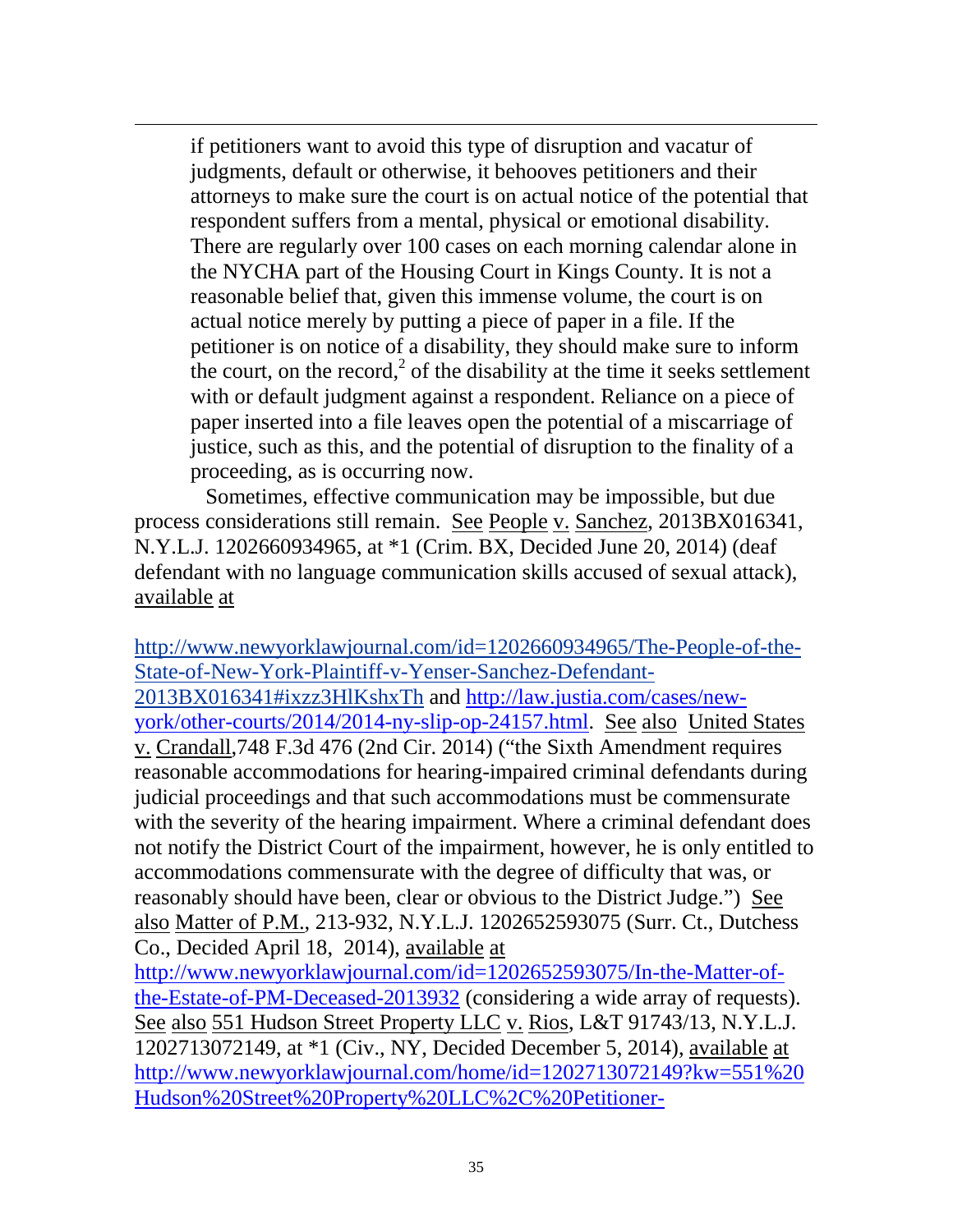$\overline{a}$ [Landlord%20v.%20Antonio%20Rios%2C%20et%20al.%2C%20Respondents](http://www.newyorklawjournal.com/home/id=1202713072149?kw=551%20Hudson%20Street%20Property%20LLC%2C%20Petitioner-Landlord%20v.%20Antonio%20Rios%2C%20et%20al.%2C%20Respondents-Tenants%2C%20L%26amp%3BT%2091743%2F13&et=editorial&bu=New%20York%20Law%20Journal&cn=20141224&src=EMC-Email&pt=Daily%20Decisions) [-](http://www.newyorklawjournal.com/home/id=1202713072149?kw=551%20Hudson%20Street%20Property%20LLC%2C%20Petitioner-Landlord%20v.%20Antonio%20Rios%2C%20et%20al.%2C%20Respondents-Tenants%2C%20L%26amp%3BT%2091743%2F13&et=editorial&bu=New%20York%20Law%20Journal&cn=20141224&src=EMC-Email&pt=Daily%20Decisions)

[Tenants%2C%20L%26amp%3BT%2091743%2F13&et=editorial&bu=New](http://www.newyorklawjournal.com/home/id=1202713072149?kw=551%20Hudson%20Street%20Property%20LLC%2C%20Petitioner-Landlord%20v.%20Antonio%20Rios%2C%20et%20al.%2C%20Respondents-Tenants%2C%20L%26amp%3BT%2091743%2F13&et=editorial&bu=New%20York%20Law%20Journal&cn=20141224&src=EMC-Email&pt=Daily%20Decisions) [%20York%20Law%20Journal&cn=20141224&src=EMC-](http://www.newyorklawjournal.com/home/id=1202713072149?kw=551%20Hudson%20Street%20Property%20LLC%2C%20Petitioner-Landlord%20v.%20Antonio%20Rios%2C%20et%20al.%2C%20Respondents-Tenants%2C%20L%26amp%3BT%2091743%2F13&et=editorial&bu=New%20York%20Law%20Journal&cn=20141224&src=EMC-Email&pt=Daily%20Decisions)

[Email&pt=Daily%20Decisions](http://www.newyorklawjournal.com/home/id=1202713072149?kw=551%20Hudson%20Street%20Property%20LLC%2C%20Petitioner-Landlord%20v.%20Antonio%20Rios%2C%20et%20al.%2C%20Respondents-Tenants%2C%20L%26amp%3BT%2091743%2F13&et=editorial&bu=New%20York%20Law%20Journal&cn=20141224&src=EMC-Email&pt=Daily%20Decisions) (mental condition may make oral deposition impracticable, requiring reliance on other forms of discovery). A tenant's stipulation to vacate her apartment and the judgment based on that stipulation were vacated when it became apparent the tenant was so developmentally disabled that a guardian ad litem should have been appointed to protect her interests. SG 455 LLC v. Green, L&T 054084/15, Civil Court, Kings Co., Housing PartD, decided Oct. 13, 2015, available at [http://www.newyorklawjournal.com/id=1202740678954/SG-455-LLC-v-](http://www.newyorklawjournal.com/id=1202740678954/SG-455-LLC-v-Green-LT-05408415)

[Green-LT-05408415.](http://www.newyorklawjournal.com/id=1202740678954/SG-455-LLC-v-Green-LT-05408415)

The Supreme Court's decision in Gross v. FBL Financial Services, Inc., 557 U.S. 167 (2009), raises a question concerning mixed motive actions under the ADA and, perhaps, the SHRL (N.Y.C. Admin. Code § 8-101 should avoid the question with respect to the CHRL, since discrimination is prohibited "from playing any role"). In Gross, the Court ruled that, since Congress had not amended the Age Discrimination in Employment Act (ADEA) to require that age merely be a "motivating factor" (a term it had used in amending Title VII of the Act), in adverse action, such action is discriminatory only where, but for the person's age, the action would not have been taken. The ADA Amendments Act changed "because of" to "on the basis of" disability in the employment context (42 U.S.C. § 12112(a)), it left "by reason of … disability" in defining public sector discrimination (42 U.S.C. § 12131), and "on the basis of … disability" with respect to private sector discrimination (42 U.S.C. § 12182(a)). This language may run afoul of the Court's reasoning in Gross, thus precluding a mixed motive theory under the ADA. See Bolmer v. Oliveira, 594 F.3d 134, 148-49 (2nd Cir. 2010) ("questionable" whether ADA plaintiff could avoid "but for" requirement in light of Gross, but issue not ripe on interlocutory appeal) ; but see Whalen v. City of Syracuse, 5:11-CV-0794 (LEK/TWD), N.Y.L.J. 1202665951764, at \*15 (N.D.N.Y., Decided July 15, 2014), available at) [http://www.newyorklawjournal.com/id=1202665951764/William-Whalen-](http://www.newyorklawjournal.com/id=1202665951764/William-Whalen-Plaintiff-v-City-of-Syracuse-Defendant-511CV0794-LEKTWD#ixzz3HfLv6Cbd)[Plaintiff-v-City-of-Syracuse-Defendant-511CV0794-](http://www.newyorklawjournal.com/id=1202665951764/William-Whalen-Plaintiff-v-City-of-Syracuse-Defendant-511CV0794-LEKTWD#ixzz3HfLv6Cbd) [LEKTWD#ixzz3HfLv6Cbd:](http://www.newyorklawjournal.com/id=1202665951764/William-Whalen-Plaintiff-v-City-of-Syracuse-Defendant-511CV0794-LEKTWD#ixzz3HfLv6Cbd)

The ADA prohibits employment discrimination "against a qualified individual on the basis of disability." 42 U.S.C. §12112(a). A plaintiff must demonstrate that her disability was, in the very least, "a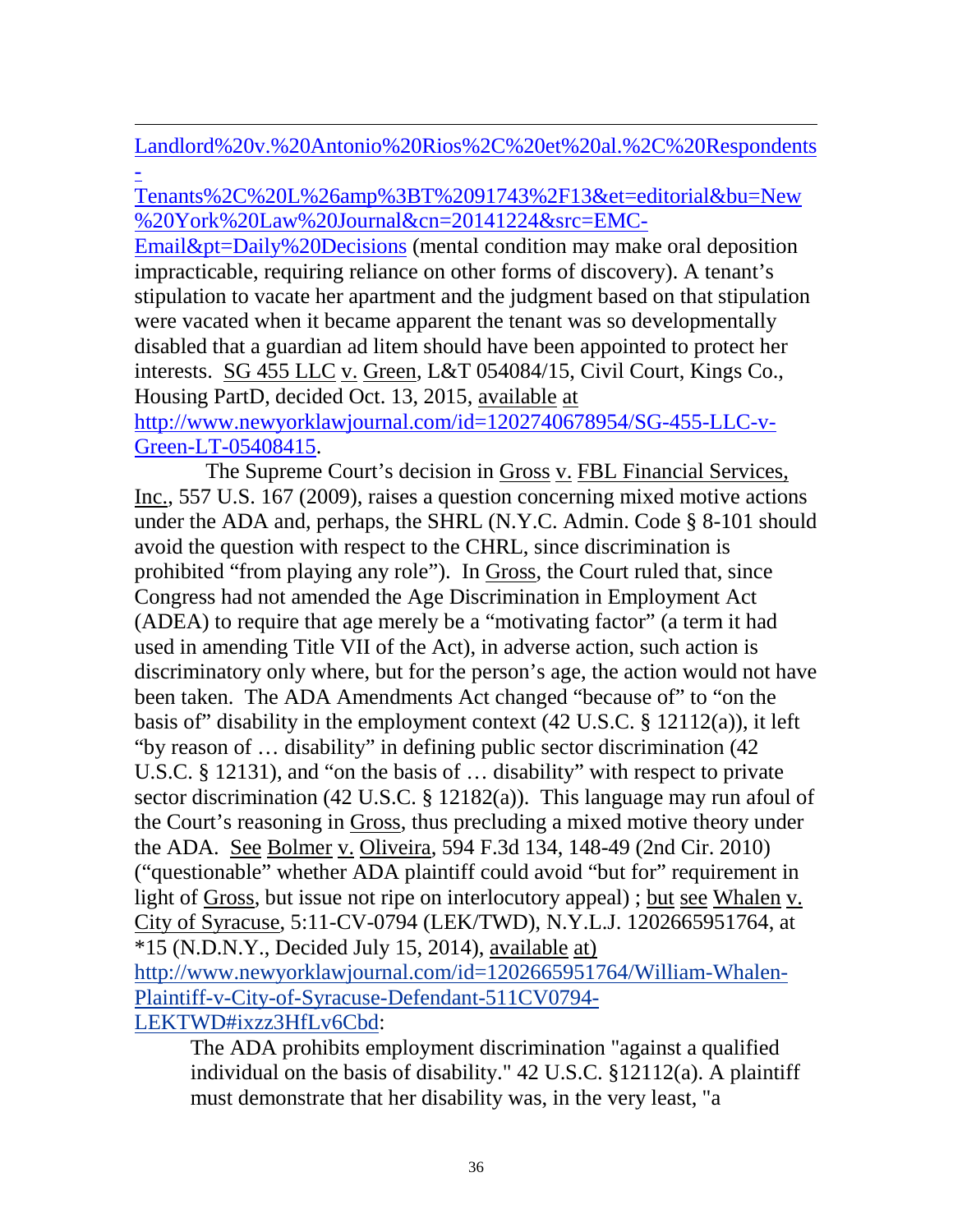motivating factor" for the adverse employment action, if not a "but-for" cause of such an action. See Parker v. Columbia Pictures Indus., 204 F.3d 326, 336-37 (2d Cir. 2000); Mines v. City of New York/DHS, No. 11 CV 7886, 2013 WL 5904067, at \*9 n.2 (S.D.N.Y. Nov. 4, 2013) (noting the continued applicability of the mixed-motive standard to ADA claims); Siring v. Oregon State Bd. of Higher Educ., 977 F. Supp. 2d 1058, 1062-63 (D. Or. 2013) (discussing legislative history of ADAAA in applying "motivating factor" standard).

Recall that the federal government, federal contractors, and recipients of federal funds are covered by the Rehabilitation Act of 1973. See n. 2,

supra.<br><sup>38</sup> N.Y.C. Admin. Code § 8-107(5), Exec. Law §§ 296(5), 296(18).

 $\overline{a}$ 

<sup>39</sup> 42 U.S.C. §§ 3601-3631. For an excellent discussion of the FHAA and its place in the array of potential federal, state, and local laws prohibiting housing discrimination, see U.S. v. East River Housing Corp., 90 F. Supp.3d 118 (S.D.N.Y. 2015).

 $40$  Riverbay Corp. v. New York City Commission, 260832/10,

1202518198460 (Sup., Ct. Bronx Co., decided September 9, 2011), available at

[http://www.newyorklawjournal.com/CaseDecisionNY.jsp?id=120251819846](http://www.newyorklawjournal.com/CaseDecisionNY.jsp?id=1202518198460) [0](http://www.newyorklawjournal.com/CaseDecisionNY.jsp?id=1202518198460) (affirming CCHR interpretation that the CHRL "require[es] that housing providers. public accommodations and employers (where applicable), make the main entrance to a building accessible unless doing so creates an undue hardship, or is architecturally infeasible. Only then should an alternative entrance be considered."). See N.Y.C. Comm'n on Human Rights (Kass) v. United Veterans Mutual Housing No. 2, New York City Comm'n on Human Rights Compl. No. EM00877-7/27/88), Recommended Decision and Order (April 4, 1990), aff'd sub nom Matter of United Veterans Mut. Hous. No. 2 Corp. v. New York City Comm. on Human Rights (N.Y.L.J. March 2, 1992, 35:3 (Sup. Ct. Queens Co.), aff'd 207 A.D.2d 551, 616 N.Y.S.2d 84 (2d Dep't 1994). When a tenant requested installation of a Building Code compliant exterior ramp and lobby lift, as well as relocation, widening and opening force adjustments to entrance doors, the landlord could not avail itself of the "tax fiction" of depreciation to avoid, or to reduce the resources from which to meet, its obligation to make reasonable accommodation to the tenant. T.K. Management, Inc. v. Gatling, N.Y.L.J. Nov. 2, 2005, 19:3 (Sup. Ct. Queens Co., Oct. 19, 2005), available at

[http://www.nycourts.gov/library/queens/PDF\\_files/tk\\_management-](http://www.nycourts.gov/library/queens/PDF_files/tk_management-gatling.pdf)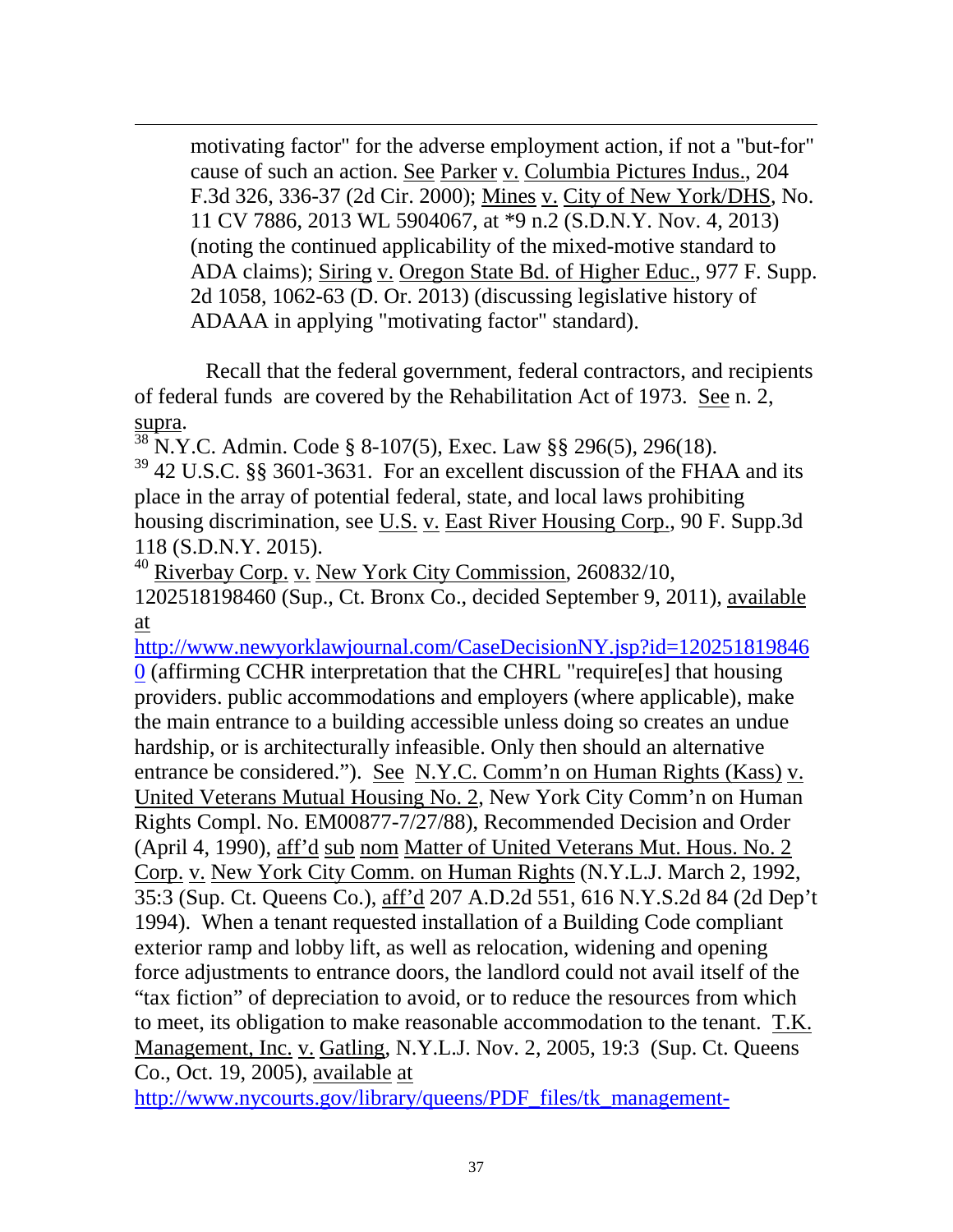[gatling.pdf.](http://www.nycourts.gov/library/queens/PDF_files/tk_management-gatling.pdf) See also L.D. ,at 13, cited at n. 33, supra, n. 72, infra, and elsewhere (emotional comfort animal for person with severe depression). <sup>41</sup> Exec. Law § 296(19).

 $\overline{a}$ 

 $42$  Exec. Law § 296-a. The CHRL bars lending discrimination in real estate related matters, N.Y.C. Admin. Code § 8-107(5)(d).

<sup>43</sup> A full review of how employers might violate these laws is beyond the scope of this article, but coverage of employment agencies and labor organizations deserves some discussion. Employment agencies, as screeners of prospective employees for an employer, might stray into prohibited disability-based action, either at the suggestion of an employer/client or by their own concept of who might be "right" to recommend. Unions, although active proponents of the ADA and similar laws, tend to favor seniority over reasonable accommodation (notwithstanding a duty of fair representation (limited in New York courts, Palladino v. CNY Centro, Inc., 23 N.Y.3d 140 (2014)) and cumbersome, time-consuming grievance and arbitration procedures over more streamlined methods of reaching a reasonable accommodation. (See n. 57, infra, for further discussion of limits on the applicability of collective bargaining agreements in resolving discrimination claims.) Unions also might insist on provisions in collective bargaining agreements that may result in discrimination charges against the employer, which then must decide whether to jeopardize general labor relations by bringing the union into the case. In some cases, a union that has accepted a discriminatory policy put forward by an employer in a collective bargaining agreement may sue on behalf of employees aggrieved by that policy. Transp. Workers Union of America v. N.Y.C. Transit Auth., 341 F.Supp.2d 432 (S.D.N.Y.2004). An employer and the union(s) with which it collectively bargains also must navigate between Scylla and Charibdys (or, more precisely, the EEOC and the NLRB) in sharing confidential information about the disability of an employee (42 U.S.C. § 12112 (d); New York State also imposes a confidentiality requirement  $(9 \text{ N.Y.C.R.R.} \$ § 466(11)(j)(5)) on an employer whose employee has requested a reasonable accommodation that may conflict with collectively bargained seniority rights. The EEOC has advised the NLRB that such sharing with pertinent union representatives may be permissible under the ADA to a limited extent in the context of determining whether an accommodation poses an undue hardship to the union or to its senior member who has been bypassed to accommodate a person with a disability. See EEOC-NLRB Memorandum of Understanding (Nov. 16, 1993), available at [http://www.eeoc.gov/policy/docs/eeoc-nlrb-ada.html.](http://www.eeoc.gov/policy/docs/eeoc-nlrb-ada.html) See also letter from Ellen J. Vargyas of EEOC to Barry Kearney of NLRB (Nov.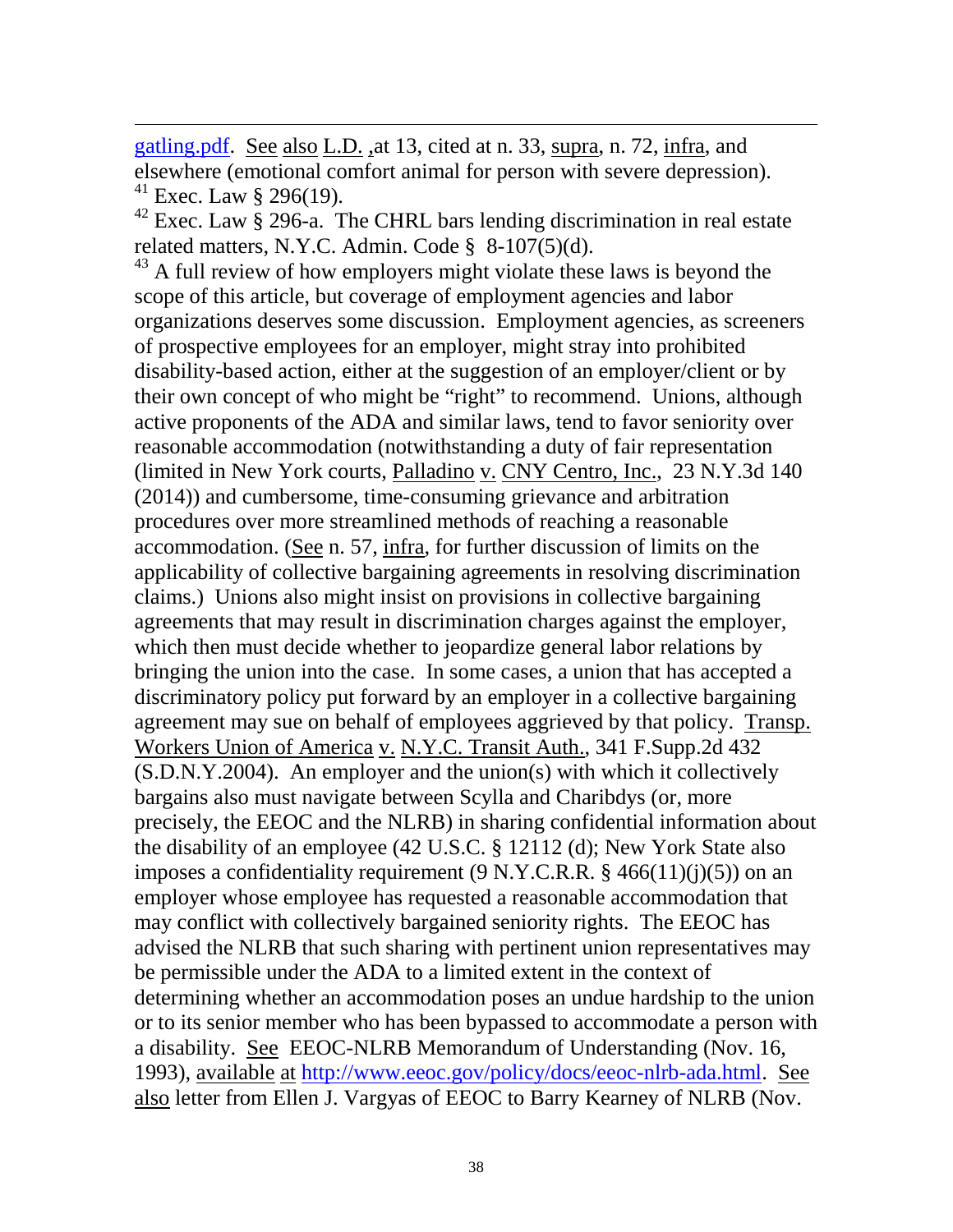$\overline{a}$ 1, 1996). The 1996 opinion was based in part on the right of pertinent inquiry to verify the need for an accommodation requested, where both the employer and the union have obligations to make reasonable accommodations. Not addressed squarely, inter alia, is a situation in which the member with a disability has not directly invoked the union's obligation, making the request to the employer alone; the employer may want to suggest the employee involve the union or clearly authorize the employer to do so. For more concerning the balance between reasonable accommodation and seniority systems under the ADA, see U.S. Airways, Inc. v. Barnett, 535 U.S.391 (2002), discussed at n. 57, infra. Unions also may be sued for policies and practices resulting in underemployment of protected class members. See EEOC v. Local 638, 401 F.Supp. 467 (S.D.N.Y. 1975) (Werker, J.), aff'd sub nom, EEOC v. Local 638, Local 28 of Sheet Metal Workers' Int'l Ass'n, [532](javascript:docLink()  [F.2d 821](javascript:docLink() (2d Cir. 1976), and its progeny (race and national origin). As to the duty of fair representation in the context of a complaint of disability discrimination, see Woldeselassie American Eagle Airlines, No. 12 Civ. 07703 (S.D.N.Y. Feb. 2, 2015),. available at

[http://scholar.google.com/scholar\\_case?case=12257732026119861431&q=w](http://scholar.google.com/scholar_case?case=12257732026119861431&q=woldeselassie+v.+american+eagle&hl=en&as_sdt=6,33&as_vis=1)

 $\frac{\text{oldesselassie+v.+american+eagle&hl=en&as\_sdt=6,33&as\_vis=1}}{44,42 \text{ U.S.C. § } 12111 (2). \text{ However, a non-emptyer entity may be liable}}$ under the ADA for its acts if it controls and interferes with the plaintiff's access to employment opportunities with a third party. Ehrlich v. New York Leadership Academy, 12 Civ. 2565, N.Y.L.J.1202658095881, at nn. 5, 6 (S.D.N.Y., Decided May 29, 2014), available at

[http://www.newyorklawjournal.com/id=1202658095881.](http://www.newyorklawjournal.com/id=1202658095881)<br><sup>45</sup> 42 U.S.C. § 12111 (5).

 $46$  Exec. Law § 296.

<sup>47</sup> Exec. Law § 292(5); but see Exec. Law § 296-b, covering employers of even a single domestic employee. Employees of related entities may be aggregated to meet the jurisdictional minimum of 4 employees. Matter of Argyle Realty Assoc. v. New York State Div. of Human Rights, [65 A.D.3d](https://webmail.nyc.gov/exchweb/bin/redir.asp?URL=http://www.courts.state.ny.us/reporter/3dseries/2009/2009_05544.htm)  [273, 882 N.Y.S.2d 458 \(2d Dep't 2009\).](https://webmail.nyc.gov/exchweb/bin/redir.asp?URL=http://www.courts.state.ny.us/reporter/3dseries/2009/2009_05544.htm) A mother-in-law employed by a physician could not be excluded from the term "employee" as defined in Exec. Law § 292(6) for purposes of bringing the doctor's staff below the jurisdictional requirement. Goldman v. Stein, 60 A.D.3d 902, 875 N.Y.S.2d 273 (2d Dep't 2009). Pparticipants in a Work Experience Program (WEP) now have been held to be employees under federal antidiscrimination laws. Matter of Carver v. State, Number 139, N.Y. Court of Appeals, Decided November 19, 2015, available at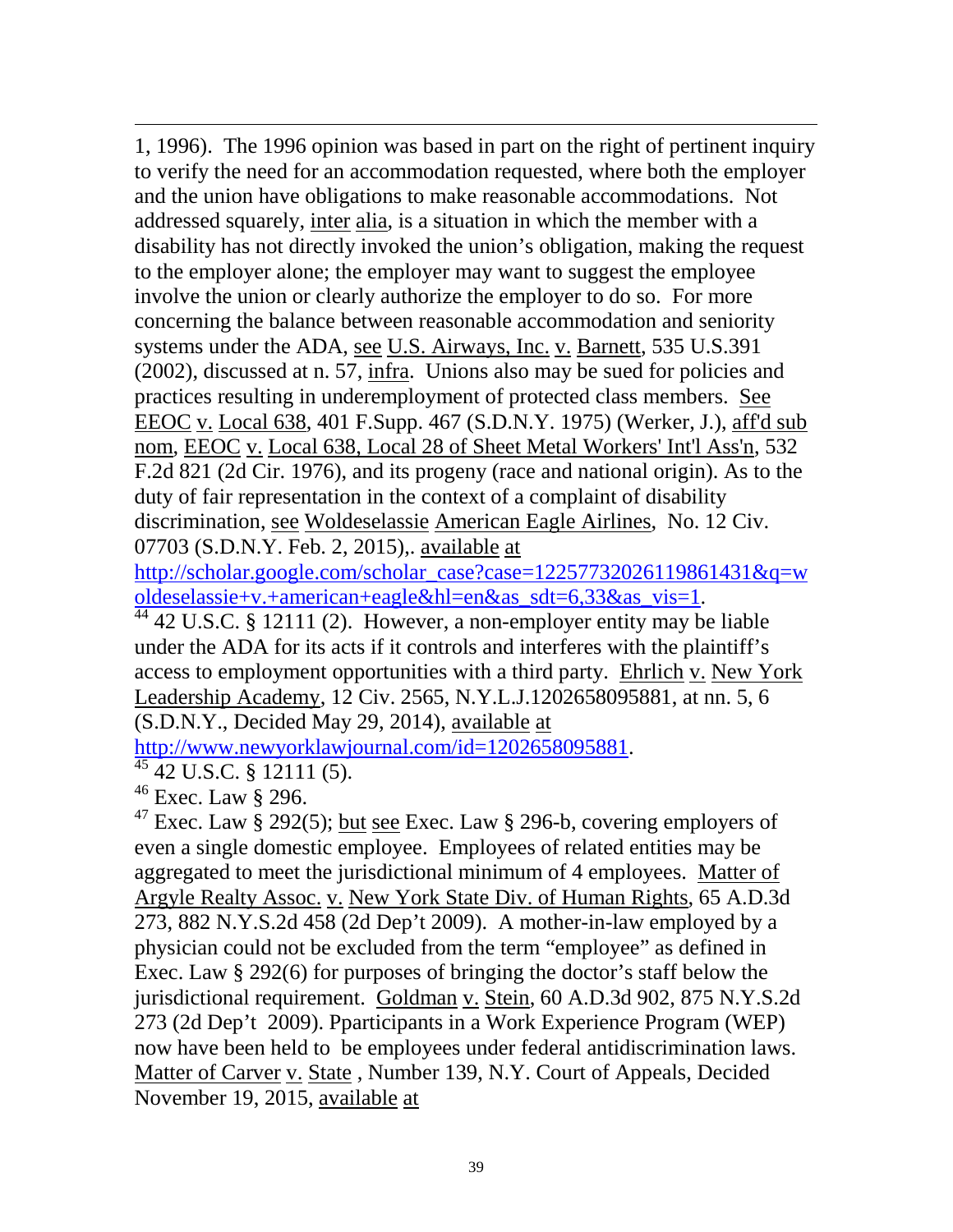$\overline{a}$ [http://www.newyorklawjournal.com/printerfriendly/id=1202742901418#.](http://www.newyorklawjournal.com/printerfriendly/id=1202742901418) But see

McGhee v. City of New York, N.Y.L.J. Aug. 27, 2002, 18:2 (Sup .Ct. N.Y. Co.) , available at [http://www.employee-](http://www.employee-leasing.org/DisplayCaseLawDetail.aspx?CaseLaw=43663&PrintPage=1)

[leasing.org/DisplayCaseLawDetail.aspx?CaseLaw=43663&PrintPage=1.](http://www.employee-leasing.org/DisplayCaseLawDetail.aspx?CaseLaw=43663&PrintPage=1) Employers of even one person are covered under Civil Rights Law Art. 4-B, that prohibits discrimination against people with disabilities who use guide, hearing or service dogs, or who are blind and use a cane as a mobility aid; see particularly §§ 47-a and 47-b; employers of all sizes also are prohibited from discrimination under State Civil Rights Law (SCRL) § 40-c.

<sup>48</sup> N.Y.C. Admin. Code §§ 8-102(5), 8-107(1). See Zakrzewska, 14 N.Y. 3d at 479-82, and N.Y.C. Admin. Code § 8-107(13). See also 9 N.Y.C.R.R. § 466(11) (h), discussed at n. 22 and accompanying text, supra.(allowing consideration of a "problem" a proposed reasonable accommodation might cause an employer or another employee. An employer might be found in violation of State tort law for negligent training or supervision of its employees. Adler v. WestJet Airlines, Ltd., 31 F. Supp. 3d 1381 (S.D. Fla. 2014) (settled confidentially August 11, 2014). Also, an employer's agent "who actually participates in the conduct giving rise to a discrimination claim may be held personally liable under the [State] ]HRL." Tomka v. Seiler Corp., 66 F.3d 1295, 1317 (2d Cir. 1995); see Mendez v. City of New York Human Res. Admin., N.Y.L.J. May 23, 2005, 24:3, (04 Civ. 0559 (May 10, 2005, S.D.N.Y.), available at

[http://ny.findacase.com/research/wfrmDocViewer.aspx/xq/fac.20050510\\_000](http://ny.findacase.com/research/wfrmDocViewer.aspx/xq/fac.20050510_0000492.SNY.htm/qx) [0492.SNY.htm/qx.](http://ny.findacase.com/research/wfrmDocViewer.aspx/xq/fac.20050510_0000492.SNY.htm/qx) An employer also may be held liable for harassment of employees by a non-employee. Summa v. Hofstra University, 708 F.3d 115 (2nd Cir. 2013). An ill-conceived amendment to the CHRL, passed over the Mayor's veto, Local Law 14 of 2013, available at

[http://legistar.council.nyc.gov/LegislationDetail.aspx?ID=1102958&GUID=9](http://legistar.council.nyc.gov/LegislationDetail.aspx?ID=1102958&GUID=9B3B9F98-4E30-475C-A813-F9E1C99F1D99&Options=ID|Text|&Search=unemployment) [B3B9F98-4E30-475C-A813-](http://legistar.council.nyc.gov/LegislationDetail.aspx?ID=1102958&GUID=9B3B9F98-4E30-475C-A813-F9E1C99F1D99&Options=ID|Text|&Search=unemployment)

[F9E1C99F1D99&Options=ID|Text|&Search=unemployment,](http://legistar.council.nyc.gov/LegislationDetail.aspx?ID=1102958&GUID=9B3B9F98-4E30-475C-A813-F9E1C99F1D99&Options=ID|Text|&Search=unemployment) (N.Y.C.

Admin. Code § 8-107(21)), relating to discrimination based on

"unemployment" status, muddies the waters concerning permissibility of certain possibly disability-related inquiries and may require years of litigation in efforts to clarify its parameters.

<sup>49</sup> N.Y.C. Admin. Code § 8-102(5).

 $50$  See EEOC's Reasonable Accommodations for Attorneys with Disabilities, available at [http://www.eeoc.gov/facts/accommodations-attorneys.html.](http://www.eeoc.gov/facts/accommodations-attorneys.html)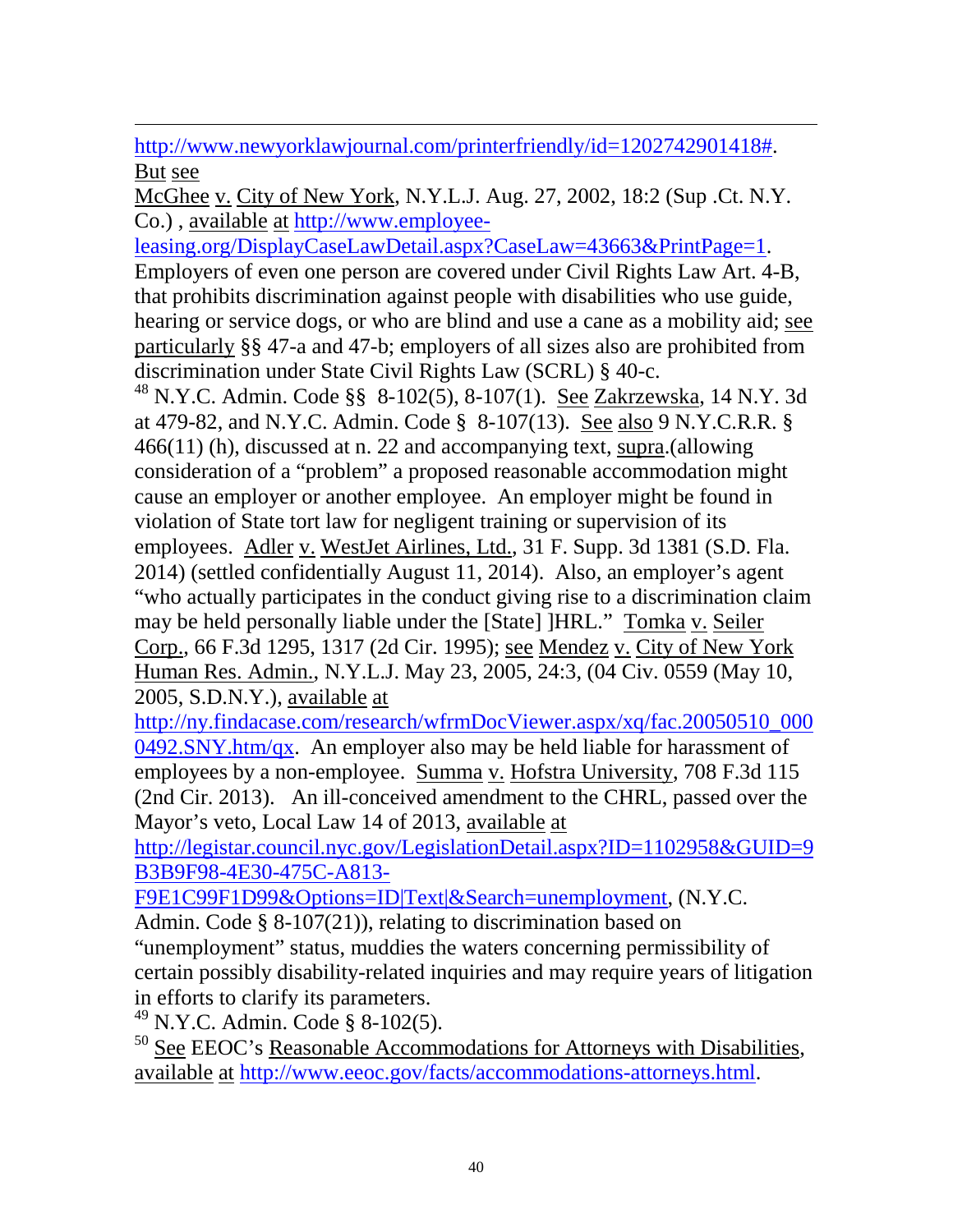51 N.Y.C. Admin. Code §§ 8-102(9), 8-107(4); Exec. Law§§ 292(9) and 296(2)(c) -(e); N.Y.S. Civil Rights Law (SCRL) Arts. 4 and 4-B, 42 U.S.C.  $\S$ 12181 (7); State Div. of Human Rights v. Cross and Brown, 83 A.D. 2d 993, 415 N.Y.S. 2d 671 ( $1^{\text{st}}$  Dep't 1981) (affirming without opinion a SDHR decision). A State Bar continuing legal education program is covered. Department of Justice Title III Technical Assistance Manual, 1994 Supplement, § III-1.1000, available at [http://www.ada.gov/taman3up.html.](http://www.ada.gov/taman3up.html) A law firm may not exclude a client's service animal from its premises. See consent decree in US v. Larkin, Axelrod, Ingrassia & Tetenbaum, LLP, and John Ingrassia, June 28, 2012, available at [http://www.ada.gov/larkin-cd.htm.](http://www.ada.gov/larkin-cd.htm) See also [http://www.ada.gov/taman3.html;](http://www.ada.gov/taman3.html) the Justice Department's Guide for Small Businesses, available at

[https://search.ada.gov/search?query=guide+for+small+business&search=go&](https://search.ada.gov/search?query=guide+for+small+business&search=go&sort=date%3AD%3AL%3Ad1&output=xml_no_dtd&ie=iso-8859-1&oe=UTF-8&client=default_frontend&proxystylesheet=default_frontend&affiliate=justice-ada) [sort=date%3AD%3AL%3Ad1&output=xml\\_no\\_dtd&ie=iso-8859-](https://search.ada.gov/search?query=guide+for+small+business&search=go&sort=date%3AD%3AL%3Ad1&output=xml_no_dtd&ie=iso-8859-1&oe=UTF-8&client=default_frontend&proxystylesheet=default_frontend&affiliate=justice-ada) [1&oe=UTF-](https://search.ada.gov/search?query=guide+for+small+business&search=go&sort=date%3AD%3AL%3Ad1&output=xml_no_dtd&ie=iso-8859-1&oe=UTF-8&client=default_frontend&proxystylesheet=default_frontend&affiliate=justice-ada)

[8&client=default\\_frontend&proxystylesheet=default\\_frontend&affiliate=justi](https://search.ada.gov/search?query=guide+for+small+business&search=go&sort=date%3AD%3AL%3Ad1&output=xml_no_dtd&ie=iso-8859-1&oe=UTF-8&client=default_frontend&proxystylesheet=default_frontend&affiliate=justice-ada) [ce-ada,](https://search.ada.gov/search?query=guide+for+small+business&search=go&sort=date%3AD%3AL%3Ad1&output=xml_no_dtd&ie=iso-8859-1&oe=UTF-8&client=default_frontend&proxystylesheet=default_frontend&affiliate=justice-ada) ADA Best Practices Tool Kit for State and Local Governments, available at [http://www.ada.gov/pcatoolkit/toolkitmain.htm,](http://www.ada.gov/pcatoolkit/toolkitmain.htm) and, with respect to [accessibility of web information and services provided by entities covered](http://www.ada.gov/anprm2010/web%20anprm_2010.htm)  [by the ADA,](http://www.ada.gov/anprm2010/web%20anprm_2010.htm) [http://www.ada.gov/anprm2010/anprm2010.htm.](http://www.ada.gov/anprm2010/anprm2010.htm) See n. 37, supra. Chapter 394 of the Laws of 2007 of the State of New York adopted some definitions from the ADA relating to places of public accommodation that were consistent with pre-existing New York State law, but at the same time, exempted from SHRL coverage many facilities that had been covered under the SHRL.

Use of guide, hearing and service dogs is covered under federal, State, and local law and has been subject to much confusion that, with recent legislation, hopefully, can be resolved. For three decades, the CHRL has recognized the right of a person with a disability to use a service animal (not limited in species or breed) anywhere in New York City, with training of the animal by anyone, and with (with a limited exception with respect to housing), merely the credible verbal assurance of the person with the animal as to the disability and the fact of training to alleviate any aspect of the person's disability; trainers of such animals may be covered by their relationship with the person with the disability. See Tartaglia v. Jack LaLanne Fitness Ctrs.,Inc. N.Y.C. Comm'n on Human Rights, Complaint No. 04153182-PA, Decision and Order (June12, 1986), available at 1986 NYC HRC LEXIS 2; Stamm v. E & E Bagels, Inc., OATH Index No. 803/14 (Mar. 21, 2014), available at [http://archive.citylaw.org/wp-](http://archive.citylaw.org/wp-content/uploads/sites/17/oath/00_Cases/14-803.pdf)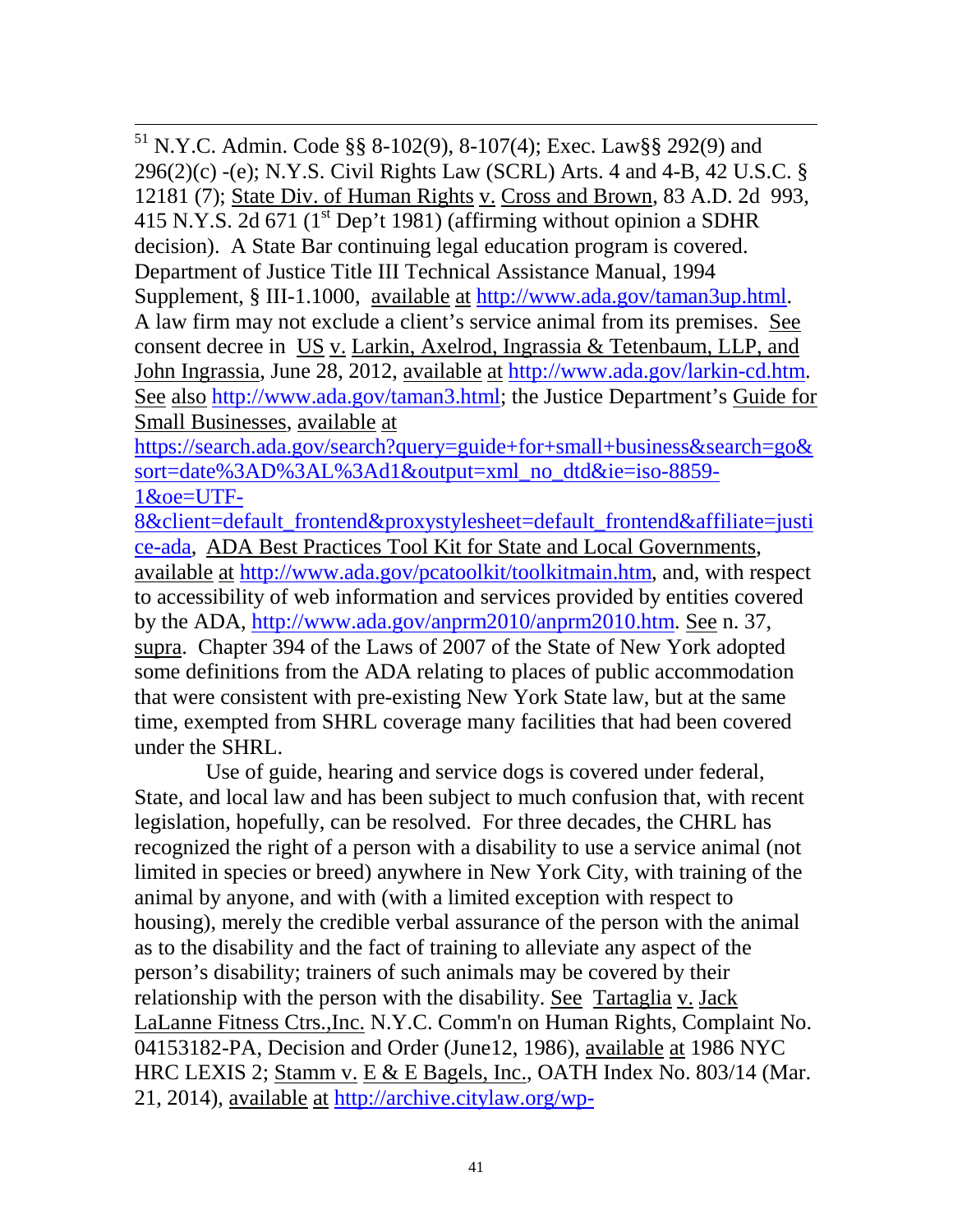$\overline{a}$ [content/uploads/sites/17/oath/00\\_Cases/14-803.pdf;](http://archive.citylaw.org/wp-content/uploads/sites/17/oath/00_Cases/14-803.pdf) Comm'n on Human Rights ex rel L.D. v. Riverbay Corp., OATH Index No. 1300/11 (Aug. 26, 2011), adopted, Comm'n Dec. & Order (Jan. 9, 2012), available at [http://archive.citylaw.org/oath/11\\_Cases/11-1300.pdf](http://archive.citylaw.org/oath/11_Cases/11-1300.pdf) and 2012 NYC HRC LEXIS. Recall that federal and State laws are a floor, rather than a ceiling, for rights under the CHRL. See nn. 10-12, supra. Since 2011, the Justice Department – with respect to private and public sector public accommodations– has limited service animals to dogs (with a similar provision for miniature horses), excluded emotional support and physical protection functions as qualifying for service animal status, severely limited inquiries concerning service animal status, and made clear training need not be done by any "professional" trainer. 28 C.F.R. § 36.302(c); 28 C.F.R. § 35.136 ; 28 C.F.R. § 36.302 (c) (6); § 35.136 (f)); "Section-by-Section Analysis and Response to Public Comments" regarding amendments to ADA regulations 75 F.R. 56163, et seq. (September 15, 2010); 75 F.R. 56236 et seq. (September 15, 2010); 28 C.F.R. § 36.302 (c) (6), available at http://www.ada.gov/regs2010/titleIII\_2010/reg3\_2010.html; 28 C.F.R. § 35.136 (f), available at

[https://www.ada.gov/regs2010/titleII\\_2010/titleII\\_2010\\_fr.pdf.](https://www.ada.gov/regs2010/titleII_2010/titleII_2010_fr.pdf) See, as to the Bush Administration, Notice of Proposed Rulemaking to amend 28 CFR Part 36: Nondiscrimination on the Basis of Disability by Public Accommodations and in Commercial Facilities. 73 F.R. 34473 (June 17, 2008). The EEOC, enforcing ADA Title I's "reasonable accommodation" requirement, has no direct equivalent to service animal provisions of the Justice Department covering both public and private sector places of public accommodation. The United States Department of Transportation's (DOT) ADA regulations require ground and water vehicles and facilities to accept all forms of service animals (not only dogs) on a credible verbal assurance by the individual accompanied by the animal as to service animal status. The Federal Transit Administration (FTA) does not require acceptance on ground and surface facilities of "comfort" animals as service animals, since their service is not the result of training of the animal. See 49 C.F.R. § 37.167 and 49 C.F.R. § 37.5 App. D (discussing 49 C.F.R. § 37.167). See also under the Air Carrier Access Act, 49 U.S.C. § 41705, requiring acceptance of virtually all species of potential service animals (snakes, other reptiles, spiders, and ferrets may be declined) in most situations; "Nondiscrimination on the Basis of Disability in Air Travel", 14 C.F.R. Part 382 (DOT 2014), available at [http://www.ecfr.gov/cgi-bin/text-](http://www.ecfr.gov/cgi-bin/text-idx?SID=aa072804eed9a56532223335f92e6b87&node=pt14.4.382&rgn=div5)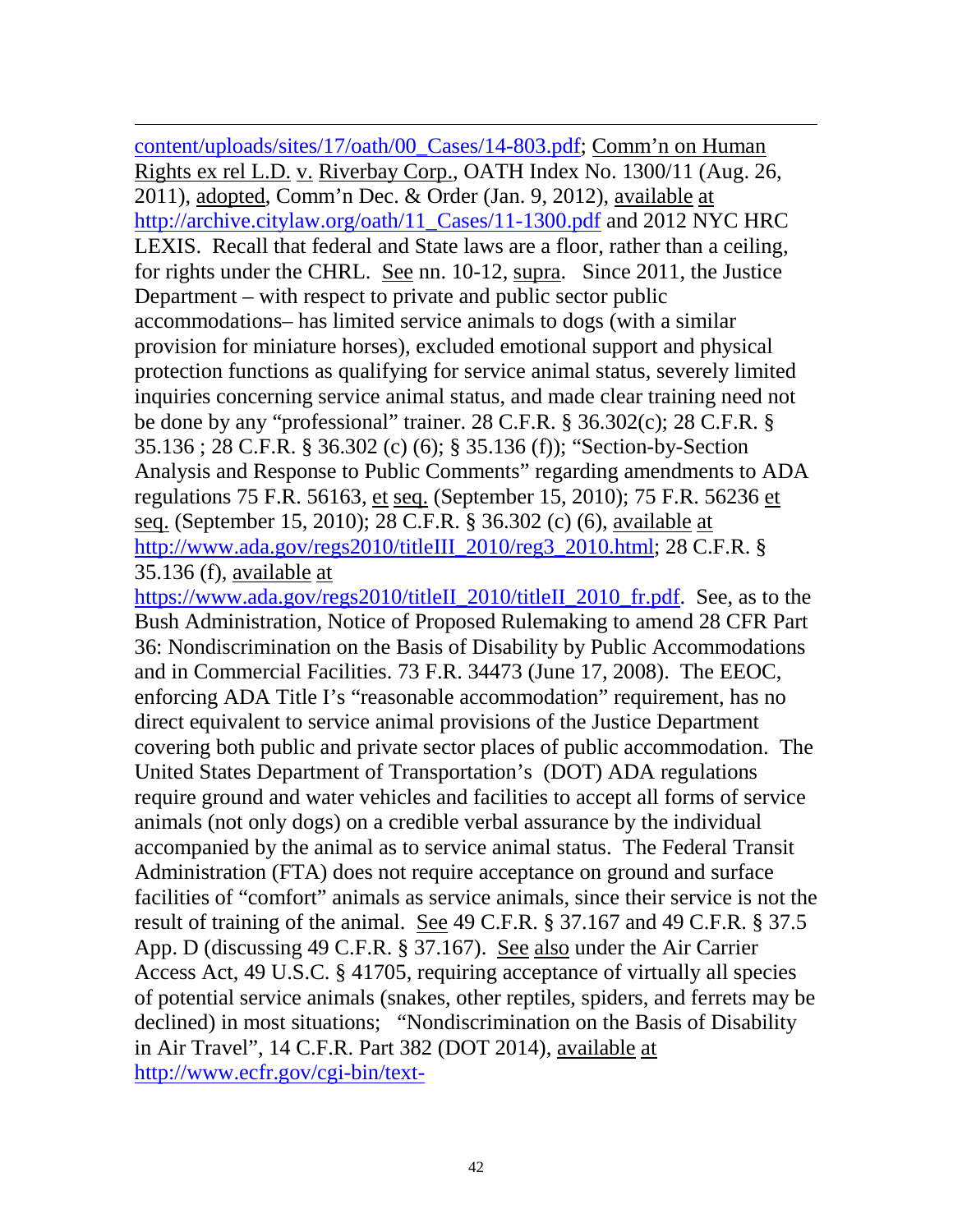$\overline{a}$ [idx?SID=aa072804eed9a56532223335f92e6b87&node=pt14.4.382&rgn=div](http://www.ecfr.gov/cgi-bin/text-idx?SID=aa072804eed9a56532223335f92e6b87&node=pt14.4.382&rgn=div5) [5.](http://www.ecfr.gov/cgi-bin/text-idx?SID=aa072804eed9a56532223335f92e6b87&node=pt14.4.382&rgn=div5)

See Department of Housing and Urban Development (HUD) "Notice on Service Animals and Assistance Animals for People with Disabilities in Housing and HUD-funded Programs" [under both the federal Fair Housing Act and § 504 of the federal Rehabilitation Act] (April 25, 2013) available at [http://portal.hud.gov/hudportal/documents/huddoc?id=servanimals\\_ntcfheo20](http://portal.hud.gov/hudportal/documents/huddoc?id=servanimals_ntcfheo2013-01.pdf) [13-01.pdf](http://portal.hud.gov/hudportal/documents/huddoc?id=servanimals_ntcfheo2013-01.pdf) .

SCRL Art. 4-B and SHRL § 296 now are consistent with Justice Department regulations relating to guide, hearing, and service dogs (but without any provision for miniature horses); SHRL § 296(14) should be read to give effect to the repeal of definitions that required "recognized" or "professional" training for guide, hearing, or service dogs (especially since SHRL § 296(14) contains a remedy relating to professionally trained dogs "in addition to" other rights under the section, the fact that the Justice Department regulations make that additional cause of action difficult to maintain in many circumstances (places of public accommodation) does not entirely vitiate the additional right). See Chapter 536 of the Laws of 2014 and 141 of the Laws of 2015, available through [http://public.leginfo.state.ny.us/.](http://public.leginfo.state.ny.us/navigate.cgi) It should be noted that the SCRL is enforced by the State Attorney General, while the SHRL is under the jurisdiction of the SDHR. As discussed in the "Remedies" portion of this article, there is a private right of action under the SHRL. See also, A Guide to the Use of Service Animals in New York State, New York State Bar Association and New York City Bar Association, May 4, 2017, available at <http://www.nysba.org/ServiceAnimalGuide> and

[http://www.nycbar.org/ServiceAnimalGuide.](http://www.nycbar.org/ServiceAnimalGuide)<br><sup>52</sup>Available at [http://www.ada.gov/2010ADAstandards\\_index.htm.](http://www.ada.gov/2010ADAstandards_index.htm)<br><sup>53</sup> Albany City Code §§ 48-23 – 48-27. .

<sup>54</sup> Chapter 700 of the Laws of Westchester County.

<sup>55</sup> Nassau County Administrative Code §§ 21-9.0 –21-9.9.

<sup>56</sup> §§ 21-9.8(3).

 $57$  42 U.S.C. §§ 12111(9), 12112(b)(5)(A); see also § 12111(10), defining "undue hardship", which is a defense to the requirement to make a reasonable accommodation. The individual seeking reasonable accommodation must be "qualified", meaning that, with or without reasonable accommodation, the person must be able to perform the essential functions of the job in question, 42 U.S.C. § 12111(8). See also 29 C.F.R. § 1630.9; EEOC Enforcement Guidance: Reasonable Accommodation and Undue Hardship Under the Americans with Disabilities Act, available at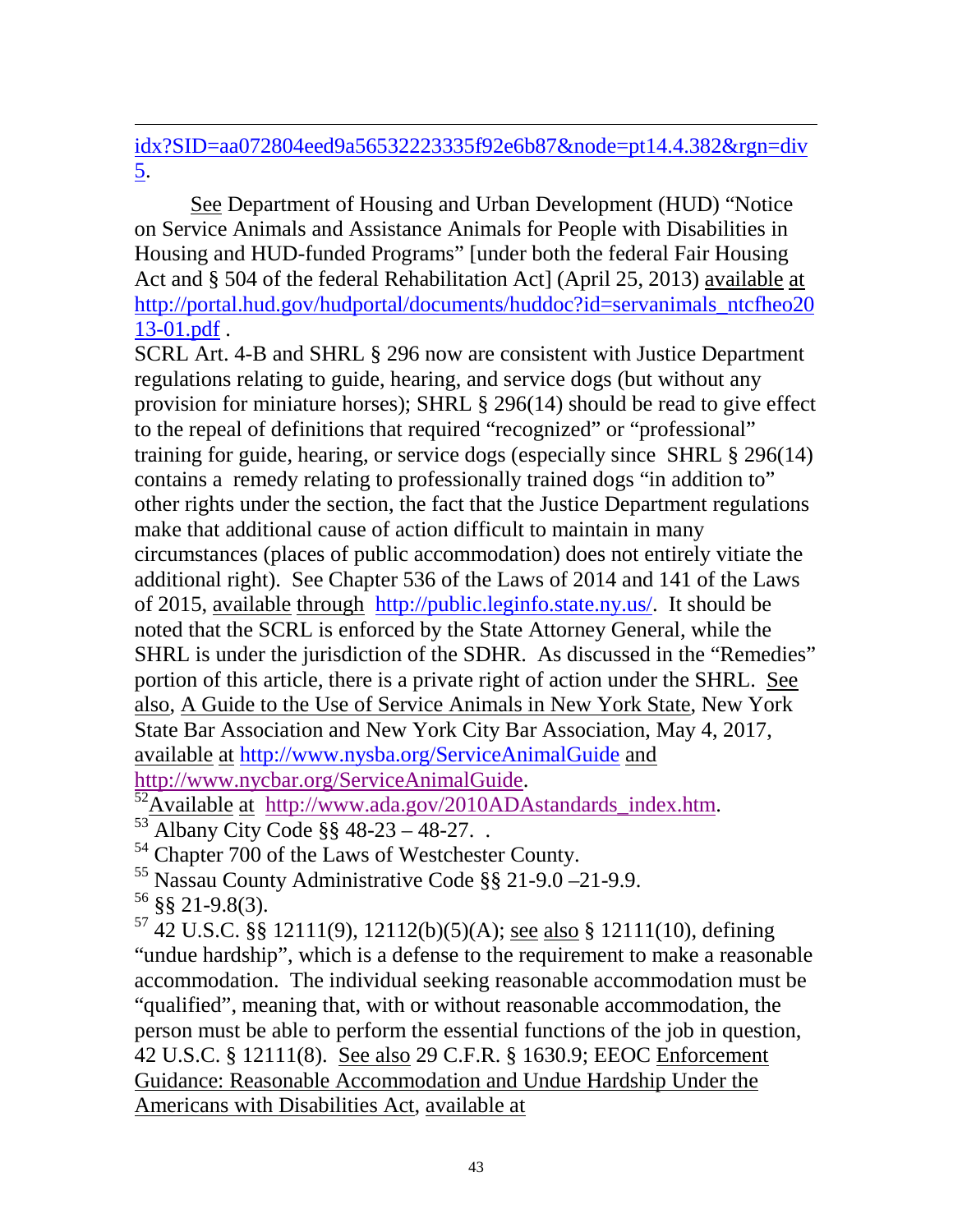[http://www.eeoc.gov/policy/docs/accommodation.html.](http://www.eeoc.gov/policy/docs/accommodation.html); see also Collective Bargaining and NLRA Issues Raised by the Americans with Disabilities Act, available at

 $\overline{a}$ 

[https://www.americanbar.org/content/dam/aba/events/labor\\_law/basics\\_paper](https://www.americanbar.org/content/dam/aba/events/labor_law/basics_papers/nlra/collective_bargaining.authcheckdam.pdf) [s/nlra/collective\\_bargaining.authcheckdam.pdf.](https://www.americanbar.org/content/dam/aba/events/labor_law/basics_papers/nlra/collective_bargaining.authcheckdam.pdf) A generally helpful resource for information about accommodations (in employment and elsewhere) is the Job Accommodation Network (JAN), [https://askjan.org/.](https://askjan.org/) Interpreting the language and history of the ADA (before the 2008 amendments, that did not address this issue), the Supreme Court held that seniority systems (whether or not part of a collective bargaining agreement) "ordinarily" will "trump" a request for job reassignment as a reasonable accommodation, unless the employee requesting the accommodation can show special circumstances (e.g., that exceptions otherwise made to the seniority system reduce expectations of its application) making the assignment contrary to the seniority system "reasonable" in a particular case. U.S. Airways, Inc. v. Barnett, 535 U.S. 391 (2002). Both the EEOC Guidance and the American Bar Association analysis address Barnett, but neither Barnett nor these analyses address more stringent reasonable accommodation requirements such as those under the CHRL; Barnett might not apply under CHRL § 8- 102(18), but see CHRL § 8-107(21)(c)(1)(d). See n. 71, infra. SDHR's consideration of "problems … that may be caused for other employees" (9 N.Y.C.R.R. § 466.11(b)(i)(iii)) would make reasonable accommodation even less likely in a case brought solely under that law. See n. 22, supra. Governmental entities are covered under Title V of the federal Rehabilitation Act (29 U.S.C. § 794 and by Title II of the ADA (42 U.S.C. § 12134(b)).  $58$  42 U.S.C. § 12182(a). Title II of the ADA, prohibiting governmental discrimination against people with disabilities in the full gamut of public programs, services and activities, as well as in employment, involves nondiscrimination and, as one aspect of such nondiscrimination, reasonable accommodation. In large measure, this is done by adoption of longstanding regulations developed under Sec. 504 of the Rehabilitation Act of 1973. See 42 U.S.C. § 12131 et seq. See also, Spinella v. Paris Zoning Bd., 194 Misc.2d 232 (S.Ct. Oneida Co. 2002) (blind attorney granted extension to file papers), and discussion of effective communication in. n. 36, supra.<br><sup>59</sup> 42 U.S.C. § 12182(b)(2)(A)(ii).

 $^{60}$  42 U.S.C. § 12182(b)(2)(A)(iii). See Camarillo v. Carrols Corp., 518 F.3d 153 (2d Cir. 2008), vacating and remanding a dismissal of a complaint by a woman who is blind against a restaurant chain for failing to provide effective communication (a large print menu) as required by this section and by 28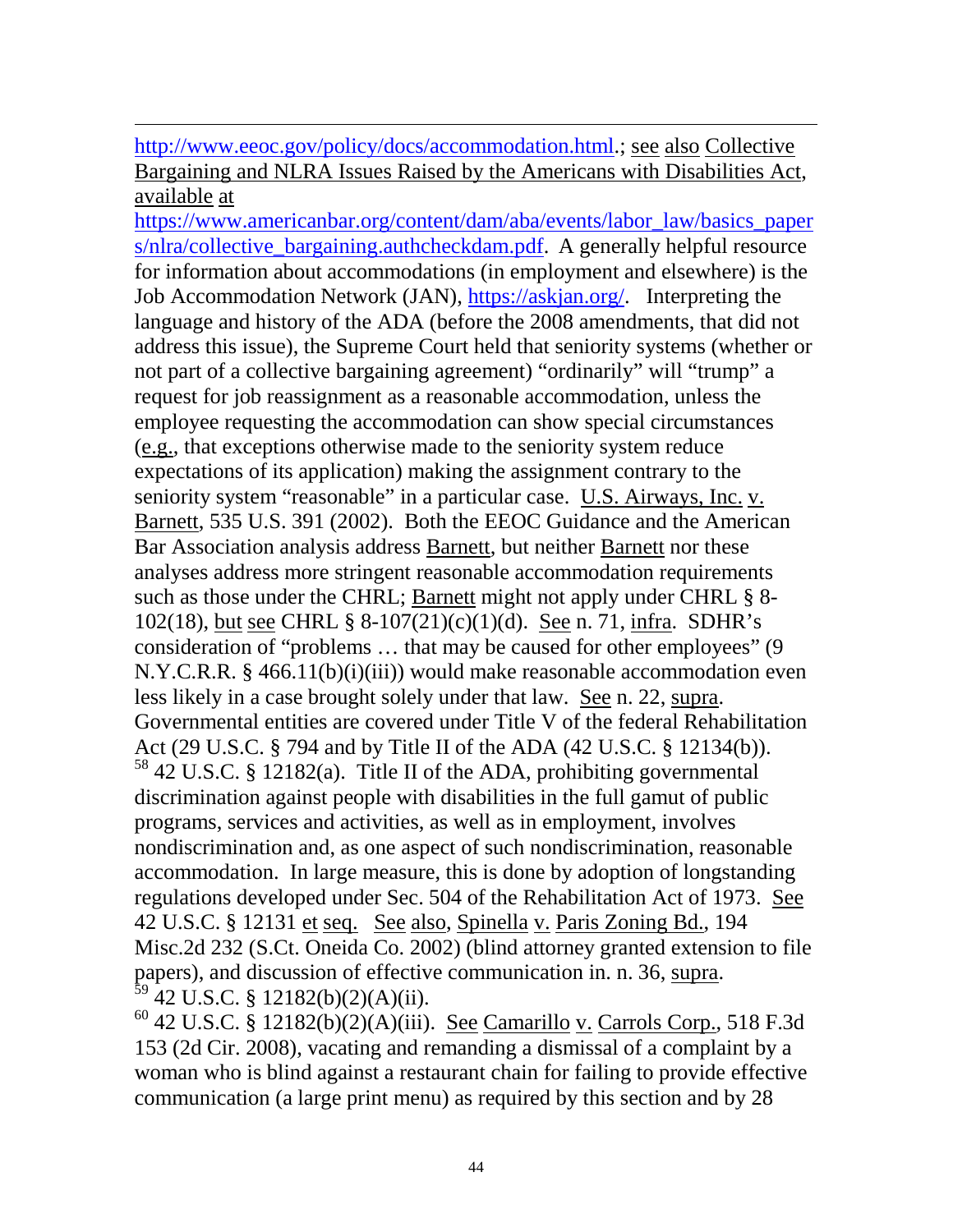$\overline{a}$ C.F.R.  $§$  36.303(c) – not for failing to make reasonable modifications. Plaintiff's claim under Exec. Law § 296(2)(a) also was reinstated "because the scope of the disability discrimination provisions … [under that section] are similar to those of the" ADA (internal quotations and citations omitted). (Note that this is a pre-Albunio case; see n. 10 and accompanying text, supra.) But see West v. Moe's Franchisor, LLC, 15cv2846 (S.D.N.Y., Decided December 9, 2015) (NYLJ December 15, 2015); available at [http://www.leagle.com/decision/In%20FDCO%2020151210D40/West%20v.](http://www.leagle.com/decision/In%20FDCO%2020151210D40/West%20v.%20Moe%27s%20Franchisor,%20LLC) [%20Moe%27s%20Franchisor,%20LLC](http://www.leagle.com/decision/In%20FDCO%2020151210D40/West%20v.%20Moe%27s%20Franchisor,%20LLC) (failure of one employee during one visit to one food service establishment in a national chain to assist blind patron with touch screen soda selection did not establish chain's violation of ADA Title III obligation to train employees to provide effective communication), discussed further at n.37, supra.<br><sup>61</sup> 42 U.S.C. §§ 12182(b)(1), 12182(b)(2)(A)(iv), (v); the term "readily

achievable" is defined in 42 U.S.C. § 12181(9). A court may stay an action alleging architectural inaccessibility during the term of a voluntary compliance agreement between a facility owner and the Department of Justice requiring architectural modifications that may affect conditions pertinent to the private suit. Gropper v. Fine Arts Housing Inc., S.D.N.Y. 13 Civ. 2820, N.Y.L.J. 1202650574433, at \*1 (Decided March 3, 2014), available at [http://www.newyorklawjournal.com/id=1202650574433,](http://www.newyorklawjournal.com/id=1202650574433) and May 14, 2014, decision in the same matter, available through

[https://www.docketalarm.com/cases/New\\_York\\_Southern\\_District\\_Court/1--](https://www.docketalarm.com/cases/New_York_Southern_District_Court/1--13-cv-02820/Gropper_v._Fine_Arts_Housing_Inc._et_al/4/) [13-cv-02820/Gropper\\_v.\\_Fine\\_Arts\\_Housing\\_Inc.\\_et\\_al/4/](https://www.docketalarm.com/cases/New_York_Southern_District_Court/1--13-cv-02820/Gropper_v._Fine_Arts_Housing_Inc._et_al/4/) and [https://apps.fastcase.com.dbgateway.nysed.gov/Research/Pages/Document.as](https://apps.fastcase.com.dbgateway.nysed.gov/Research/Pages/Document.aspx?LTID=pEG39b6CmLJpOk8C9dWUhOkMijzKyS52rwKYef9xhCIUuEiD6%2b4IWeIZLgFHEpRgE24V9Pu1RWMkt7pnwYjk%2fX56mcwpkY9gFSdtJzphsScIP667oNSgDenL38UZeigzGNtiRP98JLtdMOEA2KXM3t9weLEzxp%2f%2bNCXk3WpwoWU%3d) [px?LTID=pEG39b6CmLJpOk8C9dWUhOkMijzKyS52rwKYef9xhCIUuEiD](https://apps.fastcase.com.dbgateway.nysed.gov/Research/Pages/Document.aspx?LTID=pEG39b6CmLJpOk8C9dWUhOkMijzKyS52rwKYef9xhCIUuEiD6%2b4IWeIZLgFHEpRgE24V9Pu1RWMkt7pnwYjk%2fX56mcwpkY9gFSdtJzphsScIP667oNSgDenL38UZeigzGNtiRP98JLtdMOEA2KXM3t9weLEzxp%2f%2bNCXk3WpwoWU%3d) [6%2b4IWeIZLgFHEpRgE24V9Pu1RWMkt7pnwYjk%2fX56mcwpkY9gFSd](https://apps.fastcase.com.dbgateway.nysed.gov/Research/Pages/Document.aspx?LTID=pEG39b6CmLJpOk8C9dWUhOkMijzKyS52rwKYef9xhCIUuEiD6%2b4IWeIZLgFHEpRgE24V9Pu1RWMkt7pnwYjk%2fX56mcwpkY9gFSdtJzphsScIP667oNSgDenL38UZeigzGNtiRP98JLtdMOEA2KXM3t9weLEzxp%2f%2bNCXk3WpwoWU%3d) [tJzphsScIP667oNSgDenL38UZeigzGNtiRP98JLtdMOEA2KXM3t9weLEzxp](https://apps.fastcase.com.dbgateway.nysed.gov/Research/Pages/Document.aspx?LTID=pEG39b6CmLJpOk8C9dWUhOkMijzKyS52rwKYef9xhCIUuEiD6%2b4IWeIZLgFHEpRgE24V9Pu1RWMkt7pnwYjk%2fX56mcwpkY9gFSdtJzphsScIP667oNSgDenL38UZeigzGNtiRP98JLtdMOEA2KXM3t9weLEzxp%2f%2bNCXk3WpwoWU%3d)<br>%2f%2bNCXk3WpwoWU%3d.

 $\frac{62}{62}$  The term "undue hardship" is defined in the employment context as "requiring significant difficulty or expense." 42 U.S.C. § 12111(10). But see McMillan v. City of New York, 711 F.3d 120 (2d Cir. 2013) (presence of employee at workplace at particular time or with regularity not always an essential function; "This case highlights the importance of a penetrating analysis.").

 $63$  42 U.S.C. § 12181(9). For examples of how this standard is applied by the Department of Justice, see its September 30, 2014, press release, available at [http://www.justice.gov/opa/pr/department-justice-enters-five-agreements-](http://www.justice.gov/opa/pr/department-justice-enters-five-agreements-ensure-small-businesses-provide-people-disabilities)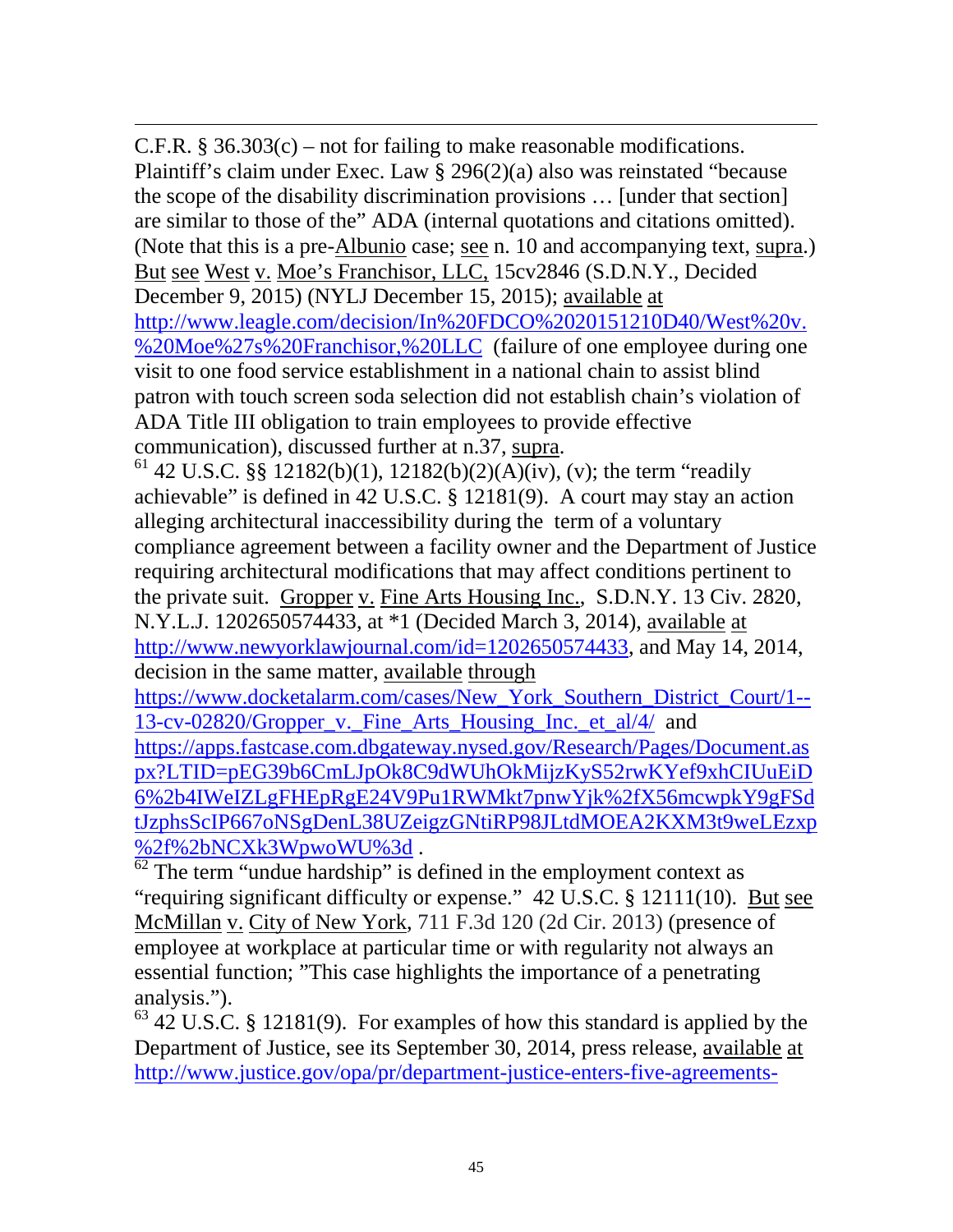[ensure-small-businesses-provide-people-disabilities,](http://www.justice.gov/opa/pr/department-justice-enters-five-agreements-ensure-small-businesses-provide-people-disabilities) as well as the settlement agreements linked to that site.

<sup>64</sup> Exec. Law §§ 296 (2-a) (d)(2) and 296 (18)(2). With respect to publicallyassisted housing, see Exec. Law  $\S$ § 296 (2-a) (d)(2).

<sup>65</sup> Exec. Law §§ 292(21-e), 292(21), 296(3); 9 N.Y.C.R.R. § 466(11) and its appendix; <u>see</u> n. 29, supra.<br><sup>66</sup> Exec. Law § 296(2)(c).

 $\overline{a}$ 

 $67$  Exec. Law §§ 296(2)(c), (d); but see Exec. Law §§ 296(2)(e) (eliminating SHRL coverage in some places of public accommodation). Exec. Law § 296(14) prohibits discrimination against some people using guide, hearing, or service dogs, whether accommodation would be "reasonable" or not.

 $67$  N.Y.C. Admin. Code § 8-102(18). With respect to pregnancy, now limited to employment, see n. 36, supra, and Admin. Code § 8-107(22).

69 N.Y.C. Admin. Code § 8-107.

<sup>70</sup> N.Y.C. Admin. Code § 8-107(15).

**<sup>71</sup>** Phillips, 66 A.D.3d at 181; see generally 180-83; see Romanello, 22 N.Y.3d at 889:

Unlike the State HRL, the City HRL's definition of "disability" does not include "reasonable accommodation" or the ability to perform a job in a reasonable manner. Rather, the City HRL defines "disability" solely in terms of impairments (Administrative Code of City of NY § 8-102 [16]). The City HRL requires that an employer "make reasonable accommodation to enable a person with a disability to satisfy the essential requisites of a job . . . provided that the disability is known or should have been known by the [employer]" (id. § 8-107 [15] [a]). Contrary to the State HRL, it is the employer's burden to prove undue hardship (Phillips, 66 AD3d at 183). And, the City HRL provides employers an affirmative defense if the employee cannot, with reasonable accommodation, "satisfy the essential requisites of the job" (Administrative Code § 8-107 [15] [b]). Thus, the employer, not the employee, has the "pleading obligation" to prove that the employee "could not, with reasonable accommodation, satisfy the essential requisites of the job" (Phillips, 66 AD3d at 183 [internal quotation marks omitted]).

For an example of how an employer "should have known" of an employee's disability and of the employer's obligation to initiate an interactive process regarding reasonable accommodation, based on what the employrr should have known, see Duckett v. New York Presbyterian Hospital, 114004/2010, N.Y.L.J. 1202677620468, at \*31-\*33 (S.CT.., N.Y. Co., Decided October 21,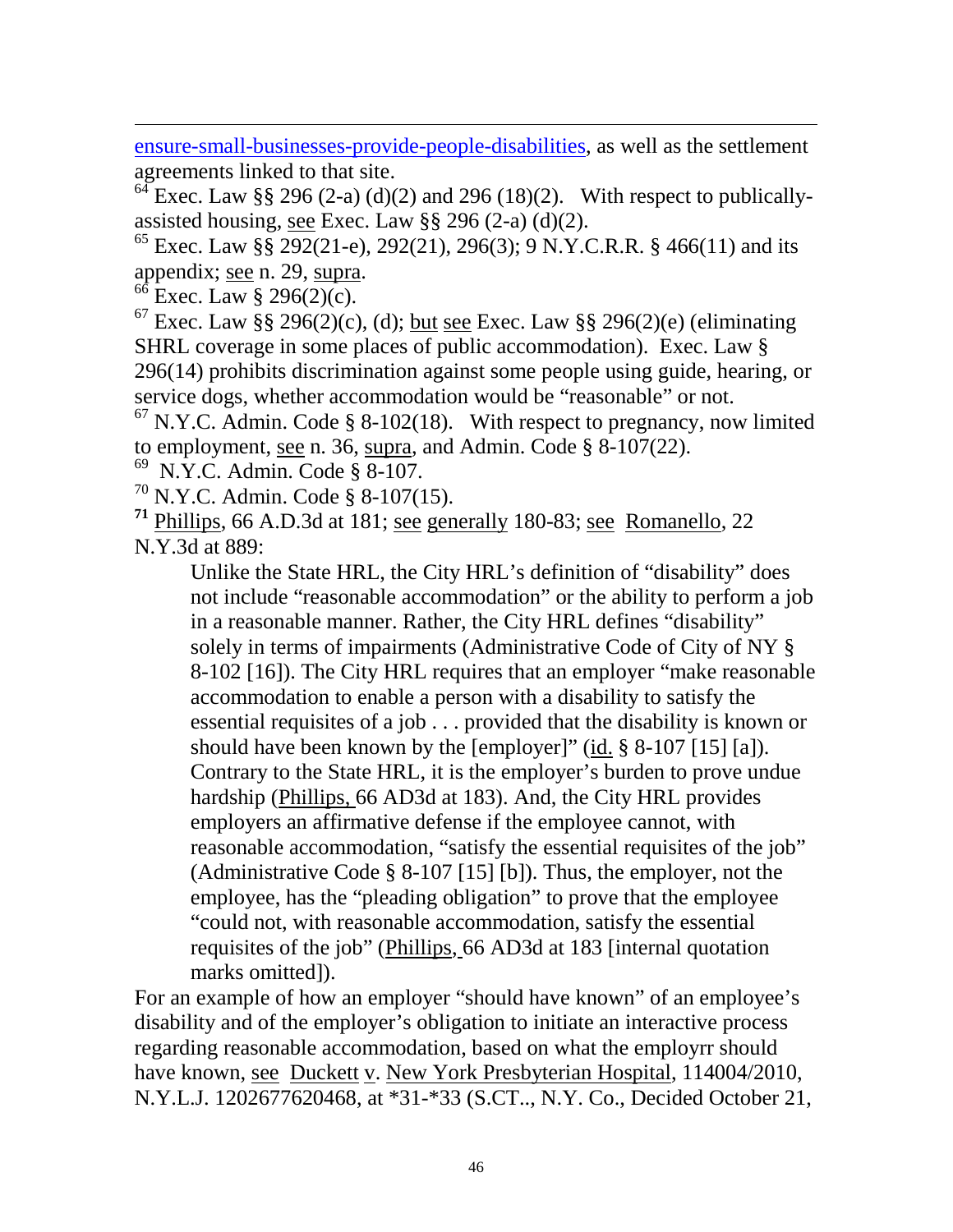2014), available at

 $\overline{a}$ 

[http://www.newyorklawjournal.com/printerfriendly/id=1202677620468#](http://www.newyorklawjournal.com/printerfriendly/id=1202677620468) and [https://apps.fastcase.com.dbgateway.nysed.gov/Research/Pages/Document.as](https://apps.fastcase.com.dbgateway.nysed.gov/Research/Pages/Document.aspx?LTID=OO8UuhWByJmT4T0PJcOe%2bdgYqqCxspn%2bJJIcBciDB16cJk4Ir7xwAwOWi18bACMqx12U8wiLqrWDNZszzd4CILxb2fjW1aYtmzCdrnu7zjh9suQUVz8mN%2fqe8AAKeKgoRIDQ4aV2aBjdQuo6b7AkYVWbnCWcckf7%2bPPj3LZpS2o%3d) [px?LTID=OO8UuhWByJmT4T0PJcOe%2bdgYqqCxspn%2bJJIcBciDB16cJ](https://apps.fastcase.com.dbgateway.nysed.gov/Research/Pages/Document.aspx?LTID=OO8UuhWByJmT4T0PJcOe%2bdgYqqCxspn%2bJJIcBciDB16cJk4Ir7xwAwOWi18bACMqx12U8wiLqrWDNZszzd4CILxb2fjW1aYtmzCdrnu7zjh9suQUVz8mN%2fqe8AAKeKgoRIDQ4aV2aBjdQuo6b7AkYVWbnCWcckf7%2bPPj3LZpS2o%3d) [k4Ir7xwAwOWi18bACMqx12U8wiLqrWDNZszzd4CILxb2fjW1aYtmzCdrn](https://apps.fastcase.com.dbgateway.nysed.gov/Research/Pages/Document.aspx?LTID=OO8UuhWByJmT4T0PJcOe%2bdgYqqCxspn%2bJJIcBciDB16cJk4Ir7xwAwOWi18bACMqx12U8wiLqrWDNZszzd4CILxb2fjW1aYtmzCdrnu7zjh9suQUVz8mN%2fqe8AAKeKgoRIDQ4aV2aBjdQuo6b7AkYVWbnCWcckf7%2bPPj3LZpS2o%3d) [u7zjh9suQUVz8mN%2fqe8AAKeKgoRIDQ4aV2aBjdQuo6b7AkYVWbnC](https://apps.fastcase.com.dbgateway.nysed.gov/Research/Pages/Document.aspx?LTID=OO8UuhWByJmT4T0PJcOe%2bdgYqqCxspn%2bJJIcBciDB16cJk4Ir7xwAwOWi18bACMqx12U8wiLqrWDNZszzd4CILxb2fjW1aYtmzCdrnu7zjh9suQUVz8mN%2fqe8AAKeKgoRIDQ4aV2aBjdQuo6b7AkYVWbnCWcckf7%2bPPj3LZpS2o%3d) [Wcckf7%2bPPj3LZpS2o%3d,](https://apps.fastcase.com.dbgateway.nysed.gov/Research/Pages/Document.aspx?LTID=OO8UuhWByJmT4T0PJcOe%2bdgYqqCxspn%2bJJIcBciDB16cJk4Ir7xwAwOWi18bACMqx12U8wiLqrWDNZszzd4CILxb2fjW1aYtmzCdrnu7zjh9suQUVz8mN%2fqe8AAKeKgoRIDQ4aV2aBjdQuo6b7AkYVWbnCWcckf7%2bPPj3LZpS2o%3d) aff'd 1<sup>st</sup> Dept July 2, 2015, available at [https://apps.fastcase.com.dbgateway.nysed.gov/Research/Pages/Document.as](https://apps.fastcase.com.dbgateway.nysed.gov/Research/Pages/Document.aspx?LTID=OO8UuhWByJmT4T0PJcOe%2bdgYqqCxspn%2bJJIcBciDB16cJk4Ir7xwAwOWi18bACMqx12U8wiLqrWDNZszzd4CIMgUkNYjY0d2DbjPZV0DB9oKVD1y4qezjJvx%2bYk2u6gGHqmwGJalS7MAOnuAgA%2fe60vNmEsw7I6PK6I6wsCJdmk%3d) [px?LTID=OO8UuhWByJmT4T0PJcOe%2bdgYqqCxspn%2bJJIcBciDB16cJ](https://apps.fastcase.com.dbgateway.nysed.gov/Research/Pages/Document.aspx?LTID=OO8UuhWByJmT4T0PJcOe%2bdgYqqCxspn%2bJJIcBciDB16cJk4Ir7xwAwOWi18bACMqx12U8wiLqrWDNZszzd4CIMgUkNYjY0d2DbjPZV0DB9oKVD1y4qezjJvx%2bYk2u6gGHqmwGJalS7MAOnuAgA%2fe60vNmEsw7I6PK6I6wsCJdmk%3d) [k4Ir7xwAwOWi18bACMqx12U8wiLqrWDNZszzd4CIMgUkNYjY0d2DbjP](https://apps.fastcase.com.dbgateway.nysed.gov/Research/Pages/Document.aspx?LTID=OO8UuhWByJmT4T0PJcOe%2bdgYqqCxspn%2bJJIcBciDB16cJk4Ir7xwAwOWi18bACMqx12U8wiLqrWDNZszzd4CIMgUkNYjY0d2DbjPZV0DB9oKVD1y4qezjJvx%2bYk2u6gGHqmwGJalS7MAOnuAgA%2fe60vNmEsw7I6PK6I6wsCJdmk%3d) [ZV0DB9oKVD1y4qezjJvx%2bYk2u6gGHqmwGJalS7MAOnuAgA%2fe60v](https://apps.fastcase.com.dbgateway.nysed.gov/Research/Pages/Document.aspx?LTID=OO8UuhWByJmT4T0PJcOe%2bdgYqqCxspn%2bJJIcBciDB16cJk4Ir7xwAwOWi18bACMqx12U8wiLqrWDNZszzd4CIMgUkNYjY0d2DbjPZV0DB9oKVD1y4qezjJvx%2bYk2u6gGHqmwGJalS7MAOnuAgA%2fe60vNmEsw7I6PK6I6wsCJdmk%3d)<br>NmEsw7I6PK6I6wsCJdmk%3d.

 $\frac{72 \text{ N.Y.C. } \text{Admin.} \text{Code } \S \text{ 8-102}(18). \text{ See } \text{Comm'n on Human Rights } v. \text{ 325}$ Cooperative Inc., OATH Index No.: 1423/98 (July 15, 1998), available through [http://www.nyls.edu/cityadmin/.](http://www.nyls.edu/cityadmin/) The City Human Rights Law definition of "reasonable accommodation"

unlike the state Human Rights Law and the …ADA …, allows no category of accommodation to be "excluded from the universe of reasonable accommodation" and, unlike the ADA, there are no accommodations that may be unreasonable under the city Human Rights Law if they do not create undue hardship. Phillips, 66 A.D. at 182. Thus, the term "accommodation," though undefined in the law, is "intended to connote any action, modification or forbearance that helps ameliorate at least to some extent a need caused by a disability." Phillips, 66 A.D. 3d at 182, n. 12 (original emphasis).

Comm'n on Human Rights ex rel L.D. v. Riverbay Corp., OATH Index No. 1300/11 (Aug. 26, 2011), adopted, Comm'n Dec. & Order (Jan. 9, 2012), at 13, available at [http://archive.citylaw.org/oath/11\\_Cases/11-1300.pdf.](http://archive.citylaw.org/oath/11_Cases/11-1300.pdf)  $^{73}$  N.Y.C. Admin. Code § 8-102(18). See 42 U.S.C. § 12111(10); Exec. Law

§ 292(21-e). <u>But see</u> n. 22 and accompanying text, supra.<br><sup>74</sup> Ph<u>illips</u>, 66 A.D.3d at 175 (citations omitted). SDHR's failure to analyze whether a provider of housing accommodations had engaged in an interactive process concerning a reasonable accommodation rendered a "no probable cause" finding arbitrary and capricious. In the Matter of Valderrama v. New York State Division of Human Rights and York Ville Towers Associates, LLC, 401640/11, N.Y.L.J. 1202519960377 (S. Ct. NY Co. Decided October 6, 2011), available at

[http://www.newyorklawjournal.com/CaseDecisionNY.jsp?id=120251996037](http://www.newyorklawjournal.com/CaseDecisionNY.jsp?id=1202519960377&slreturn=1) [7&slreturn=1.](http://www.newyorklawjournal.com/CaseDecisionNY.jsp?id=1202519960377&slreturn=1) Under the ADA, "a penetrating analysis" was crucial in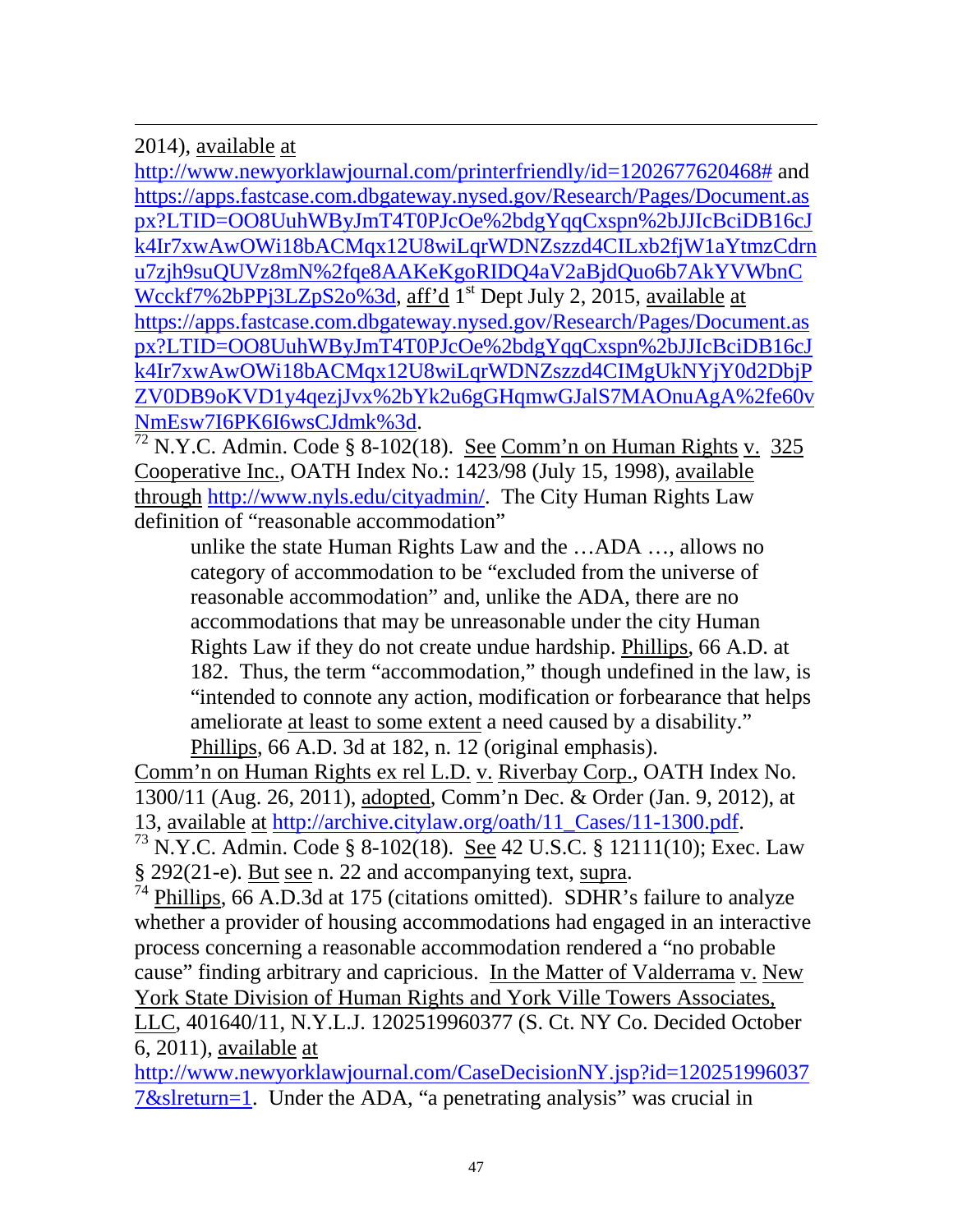concluding that "[p]hysical presence at or by a specified time is not, as a matter of law, an essential function of all employment." McMillan v. City of New York, 711 F.3d 120, 126 (2d Cir. 2013).

 $\overline{a}$ 

Phillips, 66 A.D.3d at 175. However, when an employee, acting through counsel, confront[ed] … [the employer] with an inflexible, categorical demand, with no room for negotiation and no suggestion of a time frame in which plaintiff would be open to revisiting the issue .... plaintiff discharged … [the employer], as a matter of law, of the obligation to continue its efforts to initiate … [a bilateral, interactive process to find a way to reconcile both parties' needs]. Romanello v. Intesa SanpauloS.p.A., 97 A.D.3d 449, 949 N.Y.S.2d 345 (1<sup>st</sup> Dep't 2012), mod (to reinstate CHRL cause of action) and, as mod, aff'd, 22 N.Y.3d 881 (2013). The New York Court of Appeals discussed the interactive process extensively in Jacobsen, 22 NY3d 824 (2014) and was careful to limit its agreement with prior case law in one respect:

 Our conclusion that, in all but the most extreme cases, the lack of a good

faith interactive process forecloses summary judgment in favor of the employer should not be construed too broadly. At a trial on a State HRL claim, the plaintiff employee still bears the burden of proving the existence of a reasonable accommodation that would have enabled the employee to perform the essential functions of his or her position (see [Executive Law § 292](http://www.loislaw.com.dbgateway.nysed.gov/pns/doclink.htp?dockey=18710465@NYCODE&alias=NYCODE&cite=292+Exec.) [21]; Romanello, 22 N.Y.3d at 884). Furthermore, to the extent the Appellate Division's decision in Phillips can be interpreted as implying that a good faith interactive process is an independent element of the disability discrimination analysis under either the State or City HRL which, if lacking, automatically compels a grant of summary judgment to the employee or a verdict in the employee's favor (cf. [66 AD3d at 175-176\)](http://www.loislaw.com.dbgateway.nysed.gov/pns/doclink.htp?alias=NYCASE&cite=66+A.D.3d+170#PG175), we reject that notion.

Id. at 838. But see New York City Council Int. No. 804 of 2015, available at [http://legistar.council.nyc.gov/LegislationDetail.aspx?ID=2352223&GUID=0](http://legistar.council.nyc.gov/LegislationDetail.aspx?ID=2352223&GUID=04039CC5-37D8-4366-A5AF-8B93F6D9717E&Options=&Search) [4039CC5-37D8-4366-A5AF-8B93F6D9717E&Options=&Search=](http://legistar.council.nyc.gov/LegislationDetail.aspx?ID=2352223&GUID=04039CC5-37D8-4366-A5AF-8B93F6D9717E&Options=&Search), directed at reversing this limitation with respect to the New York City Human Rights Law.

Under the ADA and SHRL, an interactive process may not be necessary when an employee who is offered sign language interpreter services he finds effective for meetings rejects the same accommodation when viewing videos maintained by employer for employees. Noll v. International Business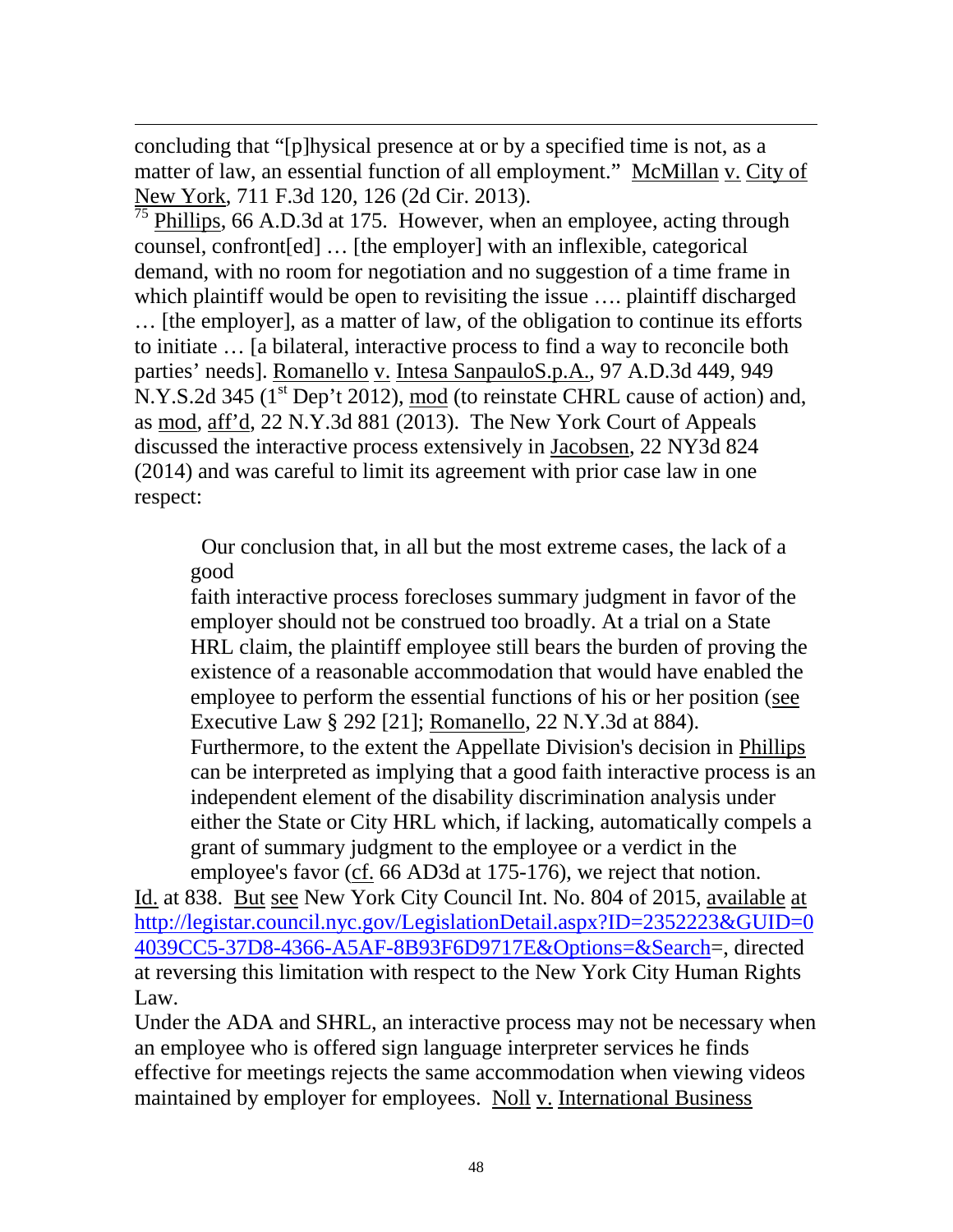$\overline{a}$ Machines Corporation, 13-4096-cv, (2d Cir., decided May 21, 2015), available at <http://caselaw.findlaw.com/us-2nd-circuit/1701617.html>

(affirming grant of summary judgment for employer; majority held no interactive process needed since effective accommodation available; dissent stated such a conclusion was not appropriate in summary judgment under the circumstances).

It is important to keep McMillan (see n. 73), Phillips, Romanello, and Jacobsen in mind to avoid poorly reasoned decisions such as that in Williams v. New York City Health & Hospitals Corp., 300055/13N.Y.L.J.

1202672226295 (S.Ct. Bronx Co. decided September 12, 2014; published October 6, 2014), available at

[http://www.newyorklawjournal.com/home/id=1202672226295?kw=Wayne%](http://www.newyorklawjournal.com/home/id=1202672226295?kw=Wayne%20Williams%2C%20Plaintiff%28s%29%20v.%20New%20York%20City%20Health%20%26amp%3B%20Hospitals%20Corporation%20and%20Jacobi%20Medical%20Center%2C%20Defendant%28s%29%2C%20300055%2F13&et=editorial&bu=New%20York%20Law%20Journal&src=EMC-Email&pt=Daily%20Decisions) [20Williams%2C%20Plaintiff%28s%29%20v.%20New%20York%20City%2](http://www.newyorklawjournal.com/home/id=1202672226295?kw=Wayne%20Williams%2C%20Plaintiff%28s%29%20v.%20New%20York%20City%20Health%20%26amp%3B%20Hospitals%20Corporation%20and%20Jacobi%20Medical%20Center%2C%20Defendant%28s%29%2C%20300055%2F13&et=editorial&bu=New%20York%20Law%20Journal&src=EMC-Email&pt=Daily%20Decisions) [0Health%20%26amp%3B%20Hospitals%20Corporation%20and%20Jacobi%](http://www.newyorklawjournal.com/home/id=1202672226295?kw=Wayne%20Williams%2C%20Plaintiff%28s%29%20v.%20New%20York%20City%20Health%20%26amp%3B%20Hospitals%20Corporation%20and%20Jacobi%20Medical%20Center%2C%20Defendant%28s%29%2C%20300055%2F13&et=editorial&bu=New%20York%20Law%20Journal&src=EMC-Email&pt=Daily%20Decisions) [20Medical%20Center%2C%20Defendant%28s%29%2C%20300055%2F13&](http://www.newyorklawjournal.com/home/id=1202672226295?kw=Wayne%20Williams%2C%20Plaintiff%28s%29%20v.%20New%20York%20City%20Health%20%26amp%3B%20Hospitals%20Corporation%20and%20Jacobi%20Medical%20Center%2C%20Defendant%28s%29%2C%20300055%2F13&et=editorial&bu=New%20York%20Law%20Journal&src=EMC-Email&pt=Daily%20Decisions) [et=editorial&bu=New%20York%20Law%20Journal&src=EMC-](http://www.newyorklawjournal.com/home/id=1202672226295?kw=Wayne%20Williams%2C%20Plaintiff%28s%29%20v.%20New%20York%20City%20Health%20%26amp%3B%20Hospitals%20Corporation%20and%20Jacobi%20Medical%20Center%2C%20Defendant%28s%29%2C%20300055%2F13&et=editorial&bu=New%20York%20Law%20Journal&src=EMC-Email&pt=Daily%20Decisions)

[Email&pt=Daily%20Decisions.](http://www.newyorklawjournal.com/home/id=1202672226295?kw=Wayne%20Williams%2C%20Plaintiff%28s%29%20v.%20New%20York%20City%20Health%20%26amp%3B%20Hospitals%20Corporation%20and%20Jacobi%20Medical%20Center%2C%20Defendant%28s%29%2C%20300055%2F13&et=editorial&bu=New%20York%20Law%20Journal&src=EMC-Email&pt=Daily%20Decisions) There, inter alia, the Court ignored the different ADA and SHRL issues involved in th assessing the interactive process to explore the possibility of a reasonable accommodation and found a federal district court's dismissal of CHRL claims without prejudice to constitute collateral estoppel in the State court action.

<sup>76</sup> 42 U.S.C. § 12117, adopting remedies available under 29 U.S.C. § 794a for those claiming discrimination under § 504 of the Rehabilitation Act of 1973 (29 U.S.C. § 794); as to those remedies, see Consol. Rail Corp. v. Darrone, 465 U.S. 624 (1984); Doe v. N.Y. Univ., 666 F.2d 761, 774 (2d Cir. 1981); Martin v. N.Y.S. Dep't of Labor, 512 F. Supp. 353 (S.D.N.Y. 1981) (applying CPLR § 214(2) to establish a three year statute of limitations). Counties and municipalities are not subject to punitive damages under ADA Title II, under § 504, nor under New York State common law. See n. 4, supra. The EEOC may pursue victim-specific remedies even when the individual would be bound by agreement with the employer to proceed in arbitration. EEOC v. Waffle House, Inc., 534 U.S. 279 (2002). Claims und ere ADA, SHRL, and CHRL have been found subject to an arbitration clause in an individual's employment agreement. Bulkenstein v. Taptu, Inc., 14 Civ. 1812, N.Y.L.J. 1202673556797, at \*1 (S.D.N.Y., Decided October 9, 2014), available at [http://www.newyorklawjournal.com/printerfriendly/id=1202673556797.](http://www.newyorklawjournal.com/printerfriendly/id=1202673556797) While the Supreme Court has found the individual's right to proceed individually in court under the ADA is subject to the preference for arbitration in the Federal Arbitration Act, Circuit City Stores, Inc. v. Adams,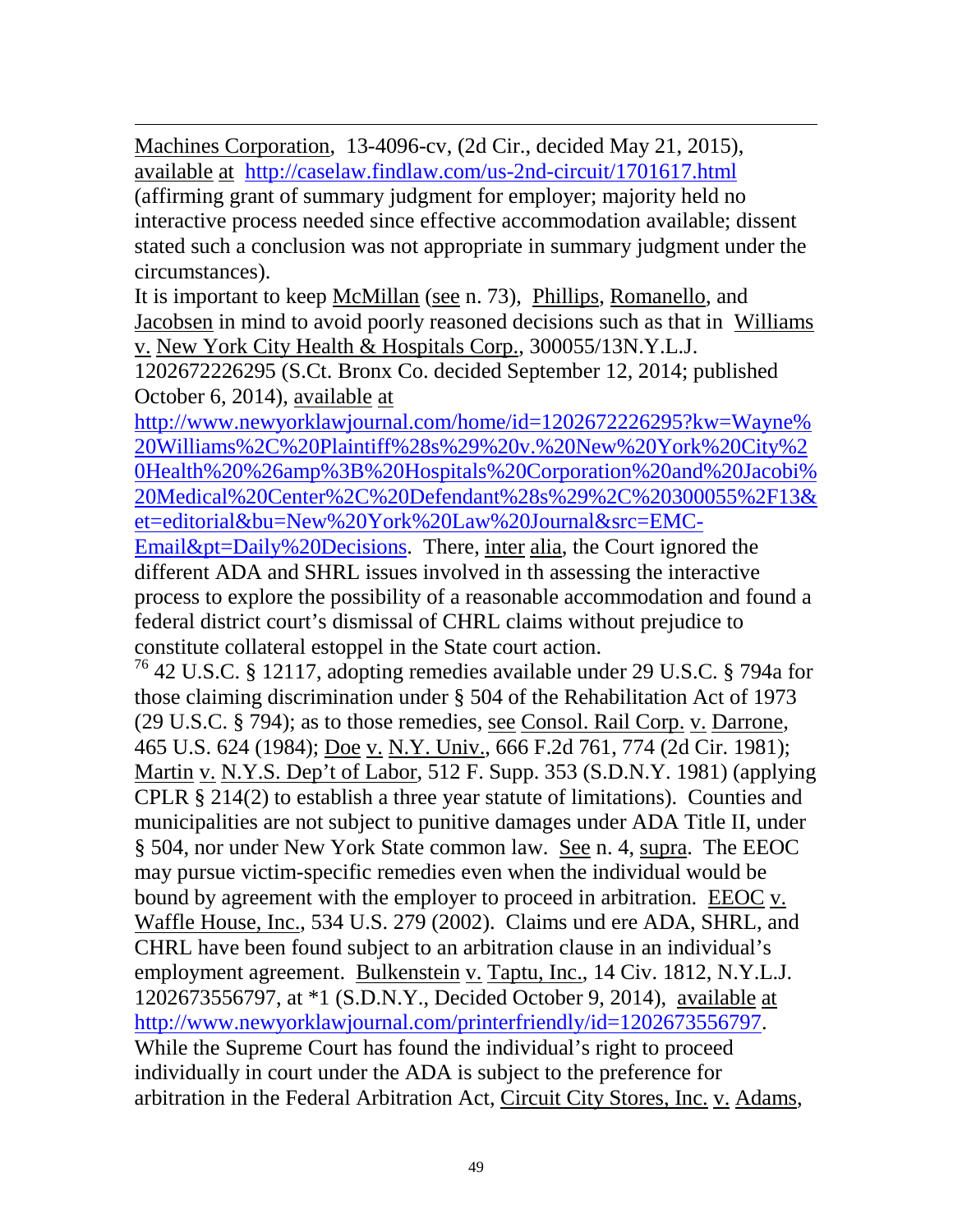$\overline{a}$ 532 U.S. 105 (2001), that preference itself is subject to legal and equitable principles that would invalidate a contract (such as an arbitration agreement), for example, due to unconscionability, and courts have been ready to find unconscionability in appropriate cases. Circuit City, 279 F.3d 889 ( $9<sup>th</sup>$  Cir. 2002) (on remand); Brennan v. Bally Total Fitness, 198 F. Supp.2d 377 (S.D.N.Y. 2002). Similarly, when a collective bargaining agreement precludes an individual covered by that agreement from seeking arbitration without union approval, the individual may pursue a discrimination claim in court or in another appropriate forum. 14 Penn Plaza LLC v. Pyett, 556 U.S. 247, 129 S. Ct. 1456 (2009); Kravar v. Triangle Services Inc., N.Y.L.J. May 28, 2009, (S.D.N.Y. 1:06-cv-07858, May 12, 2009, Holwell, J.), available at [http://law.justia.com/cases/federal/district-courts/new-](http://law.justia.com/cases/federal/district-courts/new-york/nysdce/2:2006cv07858/353157/53)

[york/nysdce/2:2006cv07858/353157/53](http://law.justia.com/cases/federal/district-courts/new-york/nysdce/2:2006cv07858/353157/53) . Encouragement of alternative dispute resolution in the ADA (42 U.S.C. § 12212) and the absence of such a provision from the CHRL, together with the language and history of the Local Civil Rights Restoration Act might make State Court a better forum, without reliance on the ADA, when an arbitration agreement otherwise might be problematic. C.f. Whitt v. Prosper Funding LLC, 1:15-cv-136, 2015, U.S. Dist. LEXIS 91413, at \*1 (S.D.N.Y. July 14, 2015), 1:15-cv-136, NYLJ 1202732403755, at \*1 (S.D.N.Y., Decided July 14, 2015), available at [http://www.newyorklawjournal.com/id=1202732403755?keywords=Whitt+v.](http://www.newyorklawjournal.com/id=1202732403755?keywords=Whitt+v.+Prosper+Funding+LLC) [+Prosper+Funding+LLC](http://www.newyorklawjournal.com/id=1202732403755?keywords=Whitt+v.+Prosper+Funding+LLC) and

[https://apps.fastcase.com.dbgateway.nysed.gov/Research/Pages/Document.as](https://apps.fastcase.com.dbgateway.nysed.gov/Research/Pages/Document.aspx?LTID=XIqTCPR425kaQ3yiIz2%2b%2fR%2fQM%2bkaE%2bZBCOHXP4CZ2AH%2broxwQCU6cDVvHTOrxXpEXjAV1f468sEYcu4liypetIXwOpX8sB1PQv0gnPMhiWbu1RQU9nuPw7uBdCAIay%2fc4L1LyUXF7OWxyHX94TgI121aWgxzeJUQdMZvr8HcsHQ%3d) [px?LTID=XIqTCPR425kaQ3yiIz2%2b%2fR%2fQM%2bkaE%2bZBCOHX](https://apps.fastcase.com.dbgateway.nysed.gov/Research/Pages/Document.aspx?LTID=XIqTCPR425kaQ3yiIz2%2b%2fR%2fQM%2bkaE%2bZBCOHXP4CZ2AH%2broxwQCU6cDVvHTOrxXpEXjAV1f468sEYcu4liypetIXwOpX8sB1PQv0gnPMhiWbu1RQU9nuPw7uBdCAIay%2fc4L1LyUXF7OWxyHX94TgI121aWgxzeJUQdMZvr8HcsHQ%3d) [P4CZ2AH%2broxwQCU6cDVvHTOrxXpEXjAV1f468sEYcu4liypetIXwOp](https://apps.fastcase.com.dbgateway.nysed.gov/Research/Pages/Document.aspx?LTID=XIqTCPR425kaQ3yiIz2%2b%2fR%2fQM%2bkaE%2bZBCOHXP4CZ2AH%2broxwQCU6cDVvHTOrxXpEXjAV1f468sEYcu4liypetIXwOpX8sB1PQv0gnPMhiWbu1RQU9nuPw7uBdCAIay%2fc4L1LyUXF7OWxyHX94TgI121aWgxzeJUQdMZvr8HcsHQ%3d) [X8sB1PQv0gnPMhiWbu1RQU9nuPw7uBdCAIay%2fc4L1LyUXF7OWxyH](https://apps.fastcase.com.dbgateway.nysed.gov/Research/Pages/Document.aspx?LTID=XIqTCPR425kaQ3yiIz2%2b%2fR%2fQM%2bkaE%2bZBCOHXP4CZ2AH%2broxwQCU6cDVvHTOrxXpEXjAV1f468sEYcu4liypetIXwOpX8sB1PQv0gnPMhiWbu1RQU9nuPw7uBdCAIay%2fc4L1LyUXF7OWxyHX94TgI121aWgxzeJUQdMZvr8HcsHQ%3d) [X94TgI121aWgxzeJUQdMZvr8HcsHQ%3d.](https://apps.fastcase.com.dbgateway.nysed.gov/Research/Pages/Document.aspx?LTID=XIqTCPR425kaQ3yiIz2%2b%2fR%2fQM%2bkaE%2bZBCOHXP4CZ2AH%2broxwQCU6cDVvHTOrxXpEXjAV1f468sEYcu4liypetIXwOpX8sB1PQv0gnPMhiWbu1RQU9nuPw7uBdCAIay%2fc4L1LyUXF7OWxyHX94TgI121aWgxzeJUQdMZvr8HcsHQ%3d)

But see CHRL §  $8-107(21)(c)(1)(d)$ . A judicially unreviewed State administrative determination is not preclusive in a subsequent suit under the ADA, although a binding arbitration award may be. Cortes v. MTA New York City Transit, 802 F. 3d 226, 32 A.D. Cases 1 (2d Cir. 2015),.  $\frac{77}{71}$  42 U.S.C. § 1981a. Front pay is not limited by the cap. <u>Pollard v. E.I.</u>

duPont de Nemours & Co., 532 U.S. 843 (2001).

<sup>78</sup> 42 U.S.C. §1988.

<sup>79</sup> Farrar v. Hobby, 506 U.S. 103 (1992); Buckhannon Board & Care Home, Inc. v. W, Va. Dep't of Health and Human Res., 532 U.S. 598 (2001); see also McGrath (following Farrar as to attorneys fees under the CHRL), repudiated in the Local Civil Rights Restoration Act; see n. 10, supra. For discussion of how and why attorneys fees were reduced in an ADA/CHRL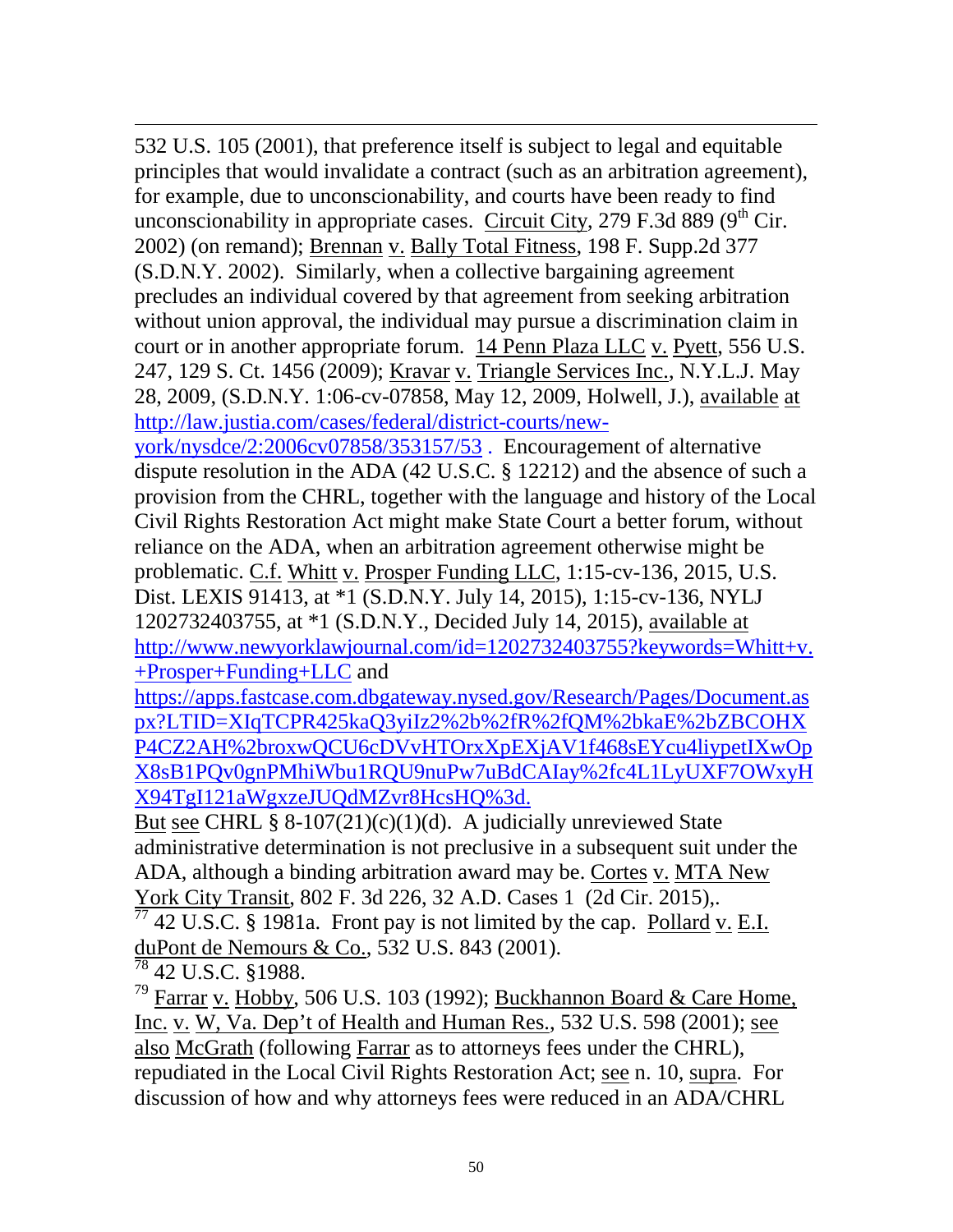$\overline{a}$ case, see Muñoz v. The Manhattan Club Timeshare Assoc., Inc., 11-CV-7037, N.Y.L.J. 1202671152086, at \*1 (S.D.N.Y., Decided September 18, 2014), available at [http://www.newyorklawjournal.com/id=1202671152086?](http://www.newyorklawjournal.com/id=1202671152086).

 $\frac{80}{42}$  U.S.C. §§ 12188, 2000e-5. Civil penalties may be sought in actions by the Justice Department. On March 28, 2014, the Department of Justice issued a Final Rule that adjusts for inflation the civil monetary penalties assessed or enforced by the Civil Rights Division, including civil penalties available under title III of the Americans with Disabilities Act of 1990 (ADA). For the ADA, this adjustment increases the maximum civil penalty for a first violation under title III from \$55,000 to \$75,000; for a subsequent violation the new maximum is \$150,000. The new maximums apply only to violations occurring on or after April 28, 2014.

[http://www.gpo.gov/fdsys/pkg/FR-2014-03-28/html/2014-06979.htm.](http://www.gpo.gov/fdsys/pkg/FR-2014-03-28/html/2014-06979.htm)<br><sup>[81](http://www.gpo.gov/fdsys/pkg/FR-2014-03-28/html/2014-06979.htm)</sup> 42 U.S.C. § 12133.<br><sup>82</sup> N. 2, supra.

<sup>83</sup> See Lane and Georgia, discussed in n. 4, supra.<br><sup>84</sup> N.Y.C. Admin. Code § 8-109. Filing of an administrative complaint generally constitutes an election of remedies precluding a private suit. N.Y.C. Admin. Code § 8-502.

 $85$  Exec. Law § 297(5). Filing of an administrative complaint generally constitutes an election of remedies precluding a private suit. Exec. Law § 297(9), Hernandez v. Edison Properties, 103762/12, N.Y.L.J.

1202653474336 at 1 (S.Ct. NY Co. Decided March 31, 2014; published May 2, 2014), available at

[http://www.newyorklawjournal.com/id=1202653474336/Juan-Hernandez-](http://www.newyorklawjournal.com/id=1202653474336/Juan-Hernandez-Plaintiff-v-Edison-Properties-Defendant-10376212?slreturn=20141003164541)[Plaintiff-v-Edison-Properties-Defendant-](http://www.newyorklawjournal.com/id=1202653474336/Juan-Hernandez-Plaintiff-v-Edison-Properties-Defendant-10376212?slreturn=20141003164541)

[10376212?slreturn=20141003164541](http://www.newyorklawjournal.com/id=1202653474336/Juan-Hernandez-Plaintiff-v-Edison-Properties-Defendant-10376212?slreturn=20141003164541) and

[https://apps.fastcase.com.dbgateway.nysed.gov/Research/Pages/Document.as](https://apps.fastcase.com.dbgateway.nysed.gov/Research/Pages/Document.aspx?LTID=%2f7jWcc6H%2fxUlLE9T9MLtCytpI%2b4w6kHEkXnTYcA8dFT4jmEjSf%2fj4xyu5vdEtepIi2GHqTTHZcynn8tuuWj2Dn3u1mfXmOKEzQ6rT1%2f8Anh7DSThcmwxS%2bmKz6iTEZhRMavhhbREHppAWQhkFEQfPNICMBmcLa9KJNjE9hTDJys%3d) [px?LTID=%2f7jWcc6H%2fxUlLE9T9MLtCytpI%2b4w6kHEkXnTYcA8dF](https://apps.fastcase.com.dbgateway.nysed.gov/Research/Pages/Document.aspx?LTID=%2f7jWcc6H%2fxUlLE9T9MLtCytpI%2b4w6kHEkXnTYcA8dFT4jmEjSf%2fj4xyu5vdEtepIi2GHqTTHZcynn8tuuWj2Dn3u1mfXmOKEzQ6rT1%2f8Anh7DSThcmwxS%2bmKz6iTEZhRMavhhbREHppAWQhkFEQfPNICMBmcLa9KJNjE9hTDJys%3d) [T4jmEjSf%2fj4xyu5vdEtepIi2GHqTTHZcynn8tuuWj2Dn3u1mfXmOKEzQ6](https://apps.fastcase.com.dbgateway.nysed.gov/Research/Pages/Document.aspx?LTID=%2f7jWcc6H%2fxUlLE9T9MLtCytpI%2b4w6kHEkXnTYcA8dFT4jmEjSf%2fj4xyu5vdEtepIi2GHqTTHZcynn8tuuWj2Dn3u1mfXmOKEzQ6rT1%2f8Anh7DSThcmwxS%2bmKz6iTEZhRMavhhbREHppAWQhkFEQfPNICMBmcLa9KJNjE9hTDJys%3d) [rT1%2f8Anh7DSThcmwxS%2bmKz6iTEZhRMavhhbREHppAWQhkFEQfP](https://apps.fastcase.com.dbgateway.nysed.gov/Research/Pages/Document.aspx?LTID=%2f7jWcc6H%2fxUlLE9T9MLtCytpI%2b4w6kHEkXnTYcA8dFT4jmEjSf%2fj4xyu5vdEtepIi2GHqTTHZcynn8tuuWj2Dn3u1mfXmOKEzQ6rT1%2f8Anh7DSThcmwxS%2bmKz6iTEZhRMavhhbREHppAWQhkFEQfPNICMBmcLa9KJNjE9hTDJys%3d) [NICMBmcLa9KJNjE9hTDJys%3d](https://apps.fastcase.com.dbgateway.nysed.gov/Research/Pages/Document.aspx?LTID=%2f7jWcc6H%2fxUlLE9T9MLtCytpI%2b4w6kHEkXnTYcA8dFT4jmEjSf%2fj4xyu5vdEtepIi2GHqTTHZcynn8tuuWj2Dn3u1mfXmOKEzQ6rT1%2f8Anh7DSThcmwxS%2bmKz6iTEZhRMavhhbREHppAWQhkFEQfPNICMBmcLa9KJNjE9hTDJys%3d)

<sup>86</sup> N.Y.C. Admin. Code § 8-502.

See Bennett, discussed at n. 11, supra. For example, the McDnnell Douglas test must be tailored to CHRL mandates so "considerations of severity or pervasiveness applicable in state and federal harassment cases are impermissible in determining liability in discriminatory harassment cases under the City HRL," Bennett, 92 A.D.3d at 34, citing Williams and Nelson v. HSBC.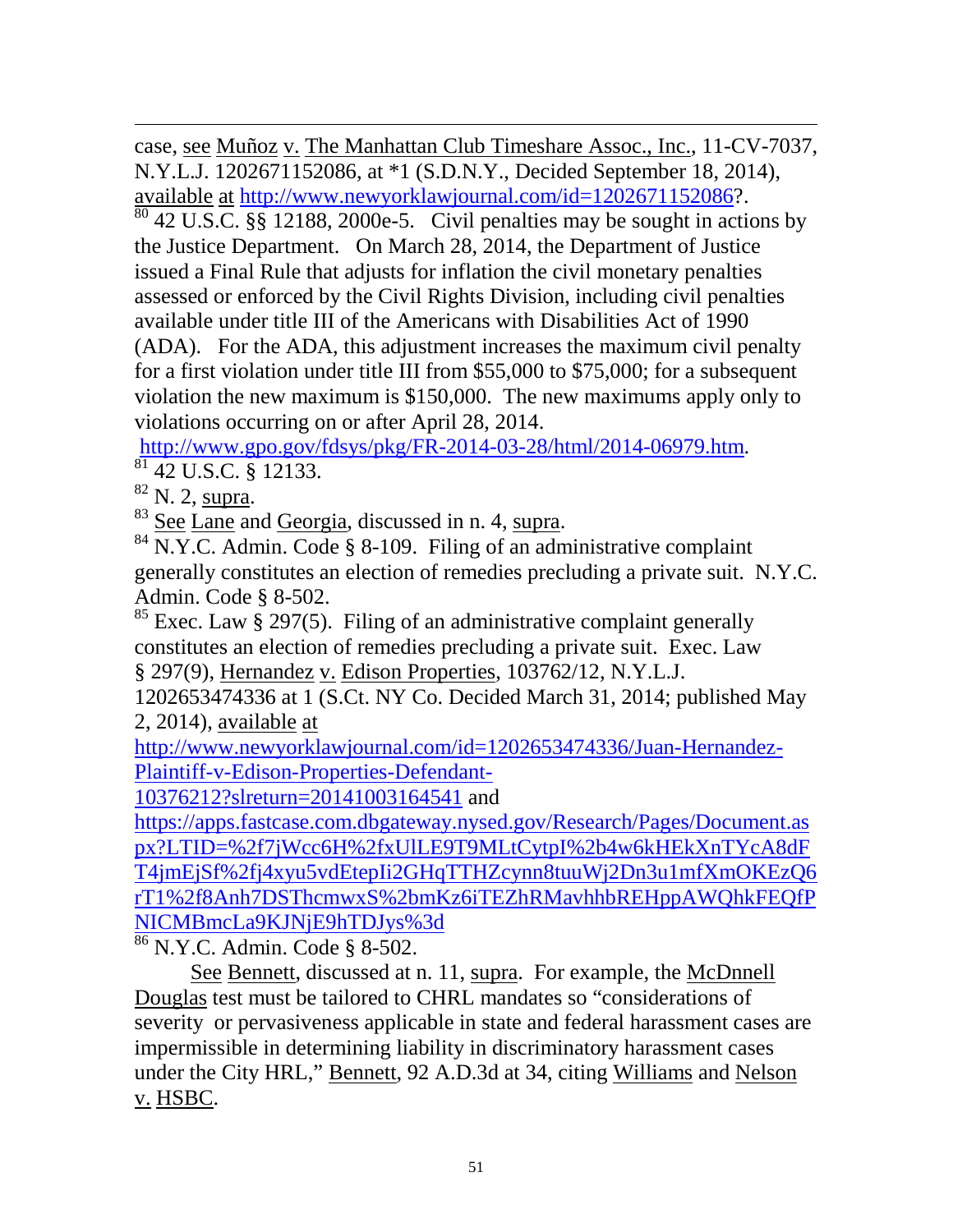$\overline{a}$ See Jordan v. Bates Advertising Holdings, Inc., 11 Misc.3d 764, 770- 71 (Sup. Ct., N.Y. Co. 2006), (upholding a jury award of \$2,000,000 in compensatory and \$500,000 in punitive damages, and setting a hearing on the amount of attorneys fees). But see, Norris v. New York City College of Technology N.Y.L.J. Jan. 29, 2009, 33:1 (E.D.N.Y. Jan. 14, 2009, Block, J.), available at

[http://www.newyorklawjournal.com/CaseDecisionNY.jsp?id=120250356041](http://www.newyorklawjournal.com/CaseDecisionNY.jsp?id=1202503560416) [6](http://www.newyorklawjournal.com/CaseDecisionNY.jsp?id=1202503560416) (remitting punitive damages of \$425,000 to \$25,000 against an individual defendant (the only one subject to punitive damages), relying primarily on U.S. Supreme Court criteria), and Riverbay, discussed at n. 40, supra (reducing damages and fines levied by CCHR); see L.D., discussed at n. 72, supra. An award of compensatory damages to a person aggrieved by illegal discriminatory practice may include compensation for mental anguish, and that award may be based solely on the complainant's testimony. Matter of 119-121 E. 97th St. Corp. v. New York City Comm'n on Human Rights, 220 A.D.2d 79, 83, 642 N.Y.S.2d 638 (1<sup>st</sup> Dep't. 1996). A trial court's unexplained denial of attorneys fees to a plaintiff prevailing in a settlement under the CHRL was remanded by the Appellate Division for a hearing to determine the amount of attorneys fees to be awarded. Fornuto v. Nisi, 84 A.D.3d 617, 923 N.Y.S.2d 493 (1<sup>st</sup> Dep't 2011).

Where damages or fees are sought with respect to pendent local or State discrimination law liability in a federal action, enforcement of such an award may be sought in a motion in the federal action and does not require State court proceedings. Mitchell v. Lyons Professional Services, Inc., 727 F. Supp.2d 120 (E.D.N.Y. 2010). However, a federal court may refuse to take pendant jurisdiction of State or local claims, even when arising out of the same facts. Phillips v. 180 Bklyn Livingston, LLC and Thor 180 Livingston LLC, 17 Civ. 325, NYLJ 1202787006065, at \*1 (EDNY, Decided May 16, 2017, published May 24, 2017), available at

[http://www.newyorklawjournal.com/id=1202787006065/Phillips-v-180-](http://www.newyorklawjournal.com/id=1202787006065/Phillips-v-180-Bklyn-Livingston-LLC-17-Civ-325?kw=Phillips%20v.%20180%20Bklyn%20Livingston%2C%20LLC%2C%2017%20Civ.%20325&et=editorial&bu=New%20York%20Law%20Journal&cn=20170524&src=EMC-Email&pt=Daily%20Decisions) [Bklyn-Livingston-LLC-17-Civ-](http://www.newyorklawjournal.com/id=1202787006065/Phillips-v-180-Bklyn-Livingston-LLC-17-Civ-325?kw=Phillips%20v.%20180%20Bklyn%20Livingston%2C%20LLC%2C%2017%20Civ.%20325&et=editorial&bu=New%20York%20Law%20Journal&cn=20170524&src=EMC-Email&pt=Daily%20Decisions)

[325?kw=Phillips%20v.%20180%20Bklyn%20Livingston%2C%20LLC%2C](http://www.newyorklawjournal.com/id=1202787006065/Phillips-v-180-Bklyn-Livingston-LLC-17-Civ-325?kw=Phillips%20v.%20180%20Bklyn%20Livingston%2C%20LLC%2C%2017%20Civ.%20325&et=editorial&bu=New%20York%20Law%20Journal&cn=20170524&src=EMC-Email&pt=Daily%20Decisions) [%2017%20Civ.%20325&et=editorial&bu=New%20York%20Law%20Journa](http://www.newyorklawjournal.com/id=1202787006065/Phillips-v-180-Bklyn-Livingston-LLC-17-Civ-325?kw=Phillips%20v.%20180%20Bklyn%20Livingston%2C%20LLC%2C%2017%20Civ.%20325&et=editorial&bu=New%20York%20Law%20Journal&cn=20170524&src=EMC-Email&pt=Daily%20Decisions) [l&cn=20170524&src=EMC-Email&pt=Daily%20Decisions](http://www.newyorklawjournal.com/id=1202787006065/Phillips-v-180-Bklyn-Livingston-LLC-17-Civ-325?kw=Phillips%20v.%20180%20Bklyn%20Livingston%2C%20LLC%2C%2017%20Civ.%20325&et=editorial&bu=New%20York%20Law%20Journal&cn=20170524&src=EMC-Email&pt=Daily%20Decisions) (finding defendants in sincere process of remediating inaccessibility, while plaintiff and her counsel were focused on increasing settlement value by reliance on State and City laws, thus making non-federal claims more appropriately tried in State court).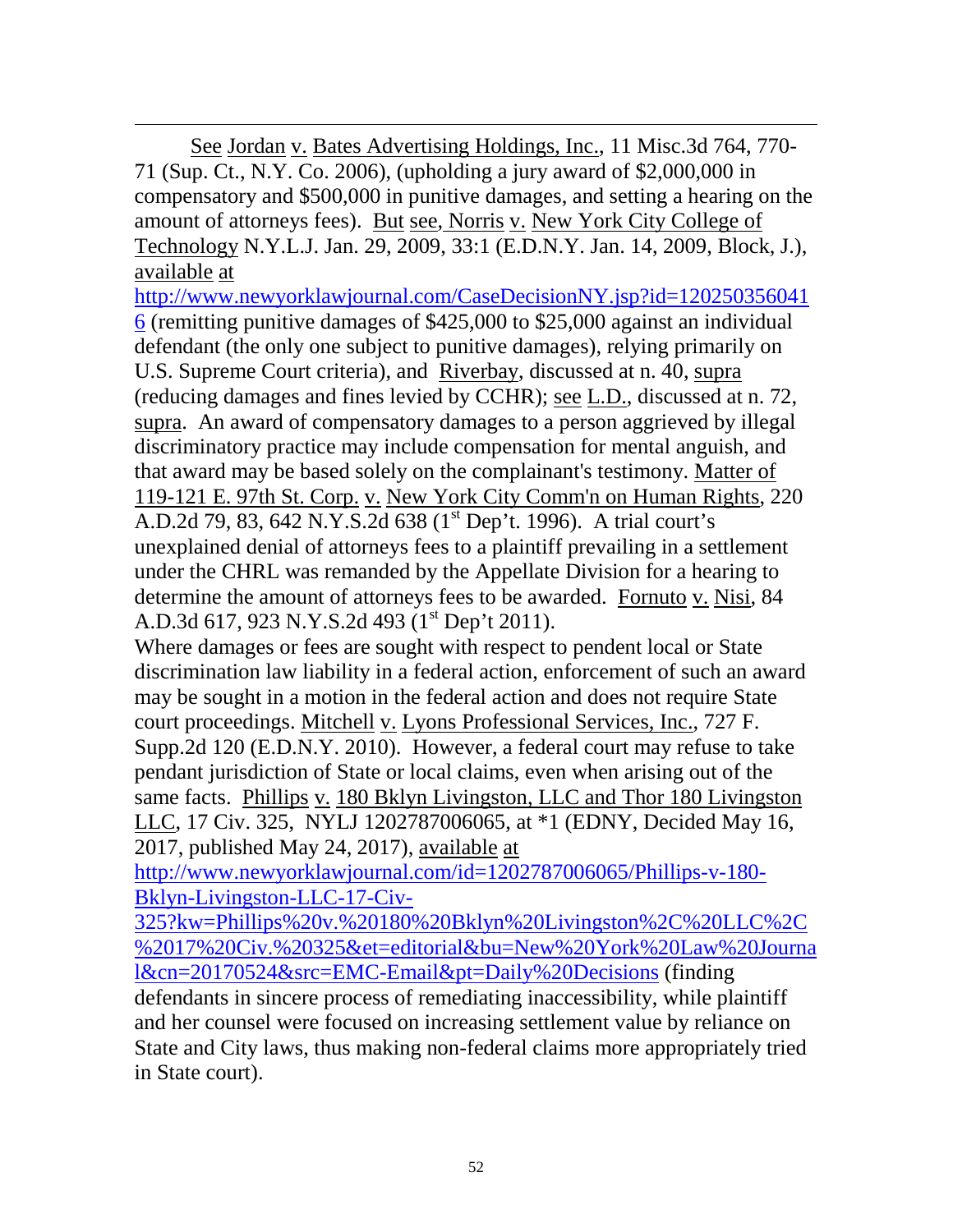Common law sovereign immunity has been held to bar punitive damages against the City itself under the CHRL. See Katt, 151 F. Supp.2d at 337-45, discussed at n. 4, supra.

 $\overline{a}$ 

New York City has repudiated an interpretation of the CHRL that attorneys fees rarely would be awarded under the CHRL "where plaintiff obtained only nominal damages unless the case served a significant public purpose:" McGrath, 3 N.Y.3d at 427-28, discussed at nn. 10 and 79, supra (in the same legislation, civil penalties under the CHRL were increased significantly, N.Y.C. Admin. Code § 8-126, although the absence of a waiver of sovereign immunity was not addressed, see Krohn, discussed at n. 4, supra).

Injunctive relief under the CHRL (N.Y.C. Admin. Code § 8-502) is much more readily available than it is under the SHRL (Exec. Law § 297(9). Wilson v. Phoenix House, 42 Misc.3d 677, 703-708 (S. Ct. Kings Co. 2013).

Attorneys fees and court costs recovered by individuals in civil rights litigation (e.g., under ADA and CHRL), including those secured in settlement, are free from federal taxation to the prevailing individual. 26 U.S.C. §§ 62  $(a)(20), 62(e)(18).$ 

Local Law 36 of 2016 provides attorneys fees in connection with proceedings at the CCHR itself (§8-120(10)) and would make attorneys fees more substantial in judicial proceedings  $(\frac{8}{8} - 502)$ .

<sup>87</sup> Exec. Law §§ 297(9), (10). Attorney's fees may be available to a prevailing party in a discrimination action against the State. Kimmel v. State of N.Y., NY Court of Appeals, No. 36, May 9, 2017, available at [http://www.nycourts.gov/ctapps/Decisions/2017/May17/36opn17-](http://www.nycourts.gov/ctapps/Decisions/2017/May17/36opn17-Decision.pdf) [Decision.pdf.](http://www.nycourts.gov/ctapps/Decisions/2017/May17/36opn17-Decision.pdf) As to comparative evidentiary burdens, see nn. 10-12, supra;<br>see also Cadet-Legros, discussed in n. 11, supra.

 $88$  N.Y.C. Admin. Code § 8-502(c); before enactment of Local Law 85 of 2005, such notice had to be given before suit was filed. Failure to comply with notice of claim time limitations (N.Y.S. General Municipal Law §§ 50-i, 50-e; N.Y.S. Civil Practice Law and Rules § 9801 (villages)) has been held in federal court to warrant dismissal. Erlich v. Gatta, N.Y.L.J. Oct. 16, 2009, 30:1 (S.D.N.Y. Oct. 2, 2009), available at [https://casetext.com/case/ehrlich-v](https://casetext.com/case/ehrlich-v-gatta)[gatta](https://casetext.com/case/ehrlich-v-gatta) and [http://www.newyorklawjournal.com/id=1202434624942.](http://www.newyorklawjournal.com/id=1202434624942) However, that SHRL case was based on non-SHRL state precedent; the better precedent is that SHRL claims against a municipality are not subject to General Municipal Law or CPLR notice of claim requirements. See Rose v. NYC Health and Hospitals Corp., 122 A.D.3d 76, 79 (1st Dept 2014). Even when suit against a governmental entity is barred procedurally, a suit might proceed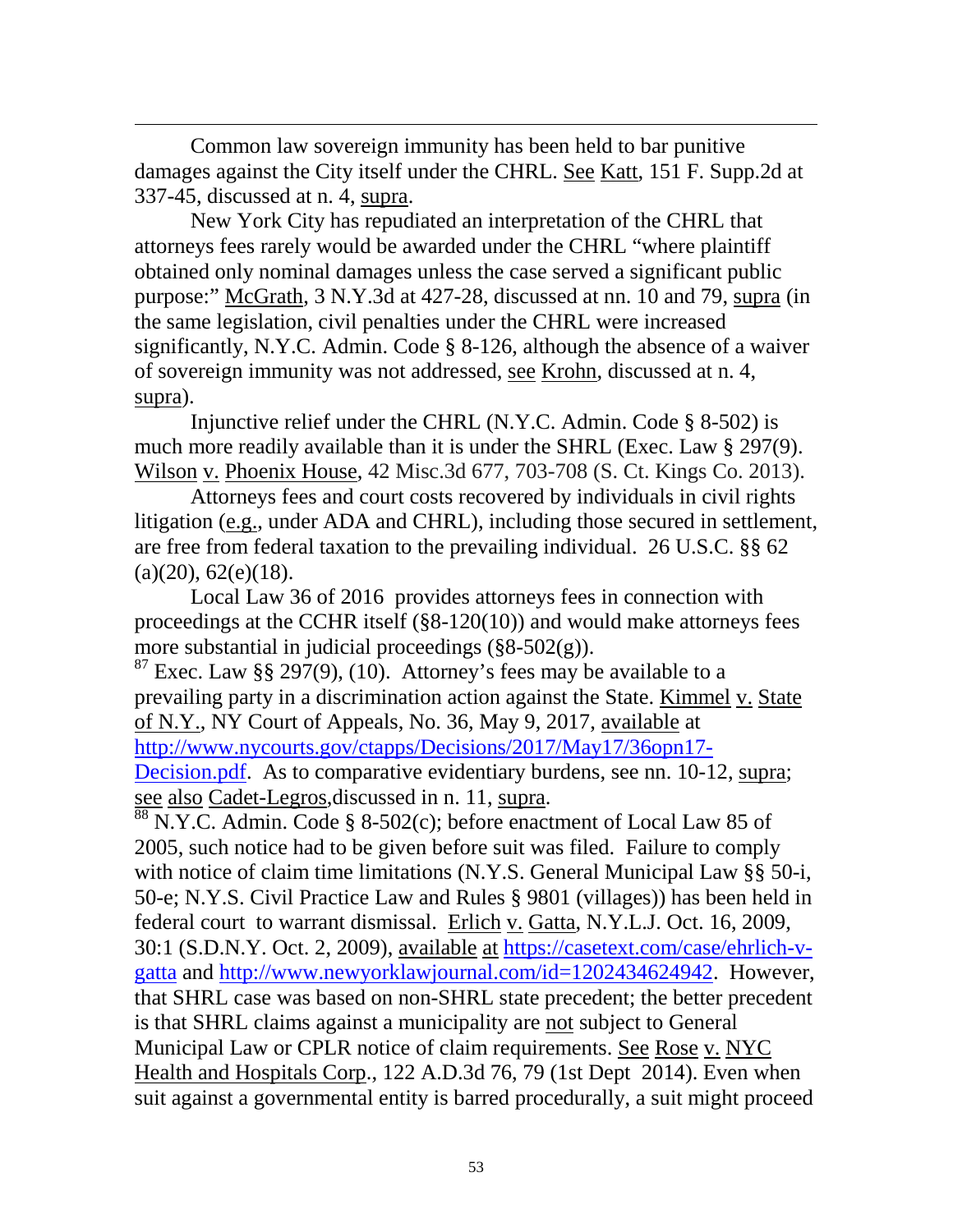$\overline{a}$ against an employee of that entity for aiding and abetting the entity's human rights law violation. Johnson v. County of Nassau, 10-CV-6061, N.Y.L.J. 1202717065006, at \*1 (E.D.N.Y., Decided January 30, 2015; published February 6, 2015), available at

[https://www.gpo.gov/fdsys/granule/USCOURTS-nyed-2\\_10-cv-](https://www.gpo.gov/fdsys/granule/USCOURTS-nyed-2_10-cv-06061/USCOURTS-nyed-2_10-cv-06061-1)[06061/USCOURTS-nyed-2\\_10-cv-06061-1.](https://www.gpo.gov/fdsys/granule/USCOURTS-nyed-2_10-cv-06061/USCOURTS-nyed-2_10-cv-06061-1) The SHRL does not authorize suit against the State or other governmental entities. See A10676/S7482 of

2010 and Veto Message 6720, <u>available at http://public.leginfo.state.ny.us</u>. <sup>89</sup> N.Y.C. Admin. Code §§ 8-402, 8-404. While a civil action in the name of the City (as opposed to a private right of action (see n. 85 and accompanying text, supra)) would have to be brought by or at the direction of the Corporation Counsel, the CCHR is empowered to initiate administrative complaints based on its own investigations, "in addition" to a referral to Corporation Counsel for court action. N.Y.C. Admin. Code § 8-105(4)(a), (b).

<sup>90</sup> O'Brien v. NYC Civil Service Commission, 100043/2014 (S.Ct. N.Y. Co. Oct. 24, 2014) (applicant for police officer position may not be rejected on the basis of generalized conclusions about Multiple Sclerosis). See also nn. 73- 74 and accompanying text.

- $91$  Fletcher,  $99$  A.D.3d at 47.
- $\frac{92}{93}$  See nn. 52 56 and accompanying text, supra.<br> $\frac{93}{93}$  § 48-27(H).
- 
- <sup>94</sup> Laws of Westchester County §§700.11(h)(3)-(5).
- <sup>95</sup> Nassau County Admin. Code § 21-9.9.1.

<sup>96</sup> See WestJet, discussed at n. 48, supra. Filing of an EEOC charge does not toll a state tort law statute of limitations. Castagna v. Luceno, 744 F.3d 254, 255 (2d Cir. 2014). See N.Y.C. Admin. Code § 8-502.

[W]hen … [a] common carrier is aware that a passenger has limitations, the duty of care is heightened, requiring that the common carrier exercise "special care and

attention beyond that given to the ordinary passenger [and] which reasonable prudence and care demand[] for his exemption from injury" Fagan [v. Atlantic Coast Line R.R. Co., 220 NY 301, 307 [1917]; Kasper [v. Metropolitan Transp. Authority Long Island Bus, 90 AD3d 998, 999 (2d Dept [2011])] …. ["To a disabled passenger, a common carrier has a duty to use such additional care or to render such aid for his or her safety and welfare as is reasonably required by the passenger's disability and the existing circumstances, provided that the common carrier's employees knew or should reasonably have known of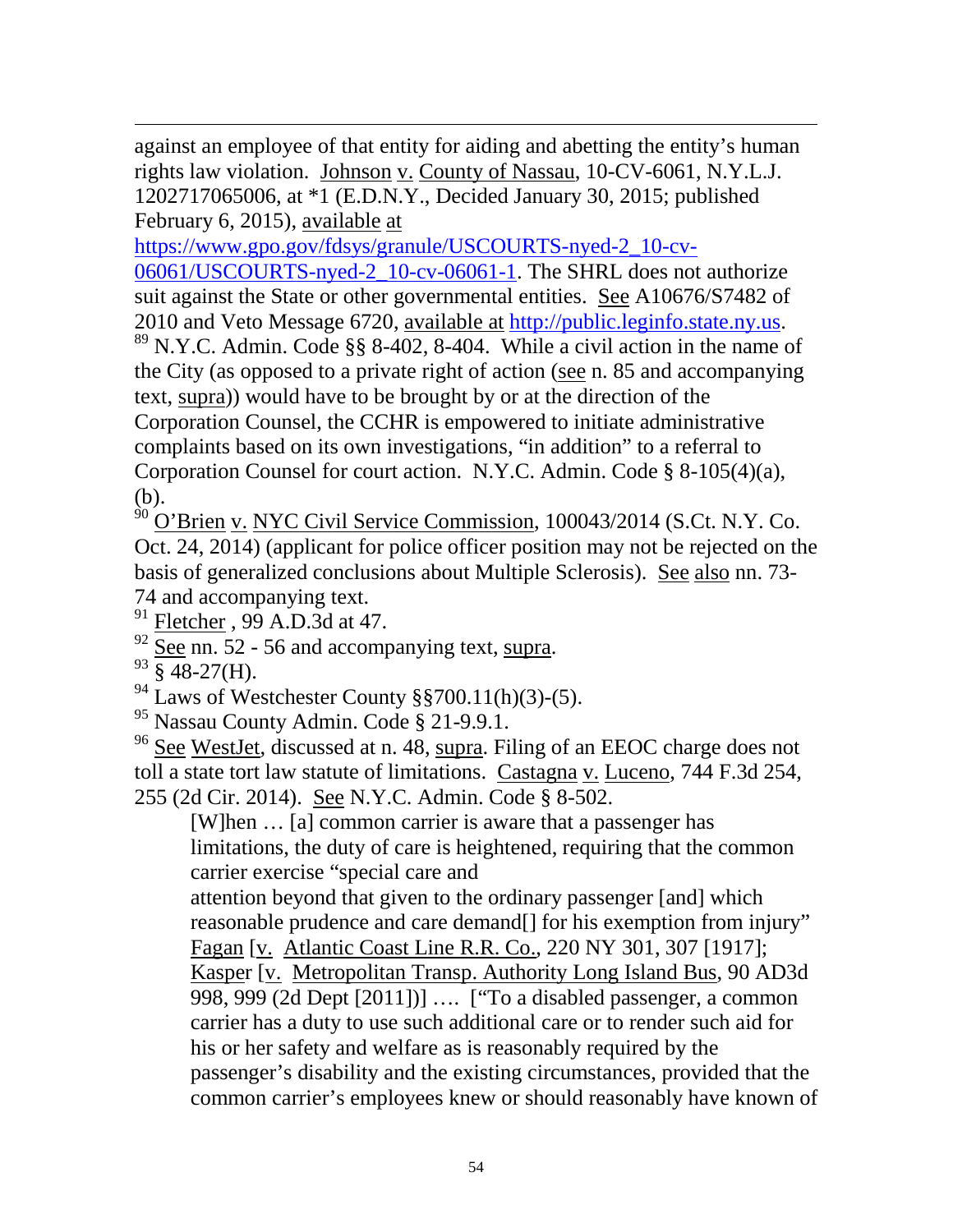the passenger's disability."]; Kelleher v F.M.E. Auto Leasing Corp*.*, 192 AD2d 581, 582 [2d Dept 1993]….

Ramirez v. City of New York, 350312/08, 2014 NY Slip Op 50910(U) (S. Ct. Bronx Co. 2014).

 $\overline{a}$ 

 $97$  See Carter v. State, 2014 Slip Op. 05394 (3d Dep't July 17, 2014), available at [http://caselaw.findlaw.com/ny-supreme-court/1673100.html.](http://caselaw.findlaw.com/ny-supreme-court/1673100.html) "[P]articipation of an individual director in a corporation's tort is sufficient to give rise to individual liability" in the context of claims of coop discrimination under housing and retaliation provisions of the SHRL and CHRL. Fletcher , 99 A.D.3d at 47.

In Lugo v. St. Nicholas Associates, 2 Misc. 3d 212, 772 N.Y.S. 2d 449 (Sup. Ct. NY Co. 2003), modified, 18 A.D.3d 341, 341, 795 N.Y.S.2d 1227  $(1<sup>st</sup> Dep't 2005)$ , plaintiff, a home health care aide, was injured while lowering her client, using a wheelchair, down the two steps leading to the street from the office of a physician in a Manhattan building. Plaintiff sued the building owner, building management company, and physician for negligence – not claiming any defect in or negligent maintenance of the steps, but, rather, asserting that the failure to provide a ramp violates a standard of care owed to an individual with a disability and to one associated with such an individual; plaintiff further argued that both the standard of care and the cause of action implicitly were created or evidenced by the ADA, the SHRL and the New York City Building Code. The motion court held that the ADA's requirements that places of public accommodation remove architectural barriers and not discriminate against those associated with people with disabilities evidence a standard of care on which plaintiff had standing to sue for negligence. Since neither the SHRL nor the City Building Code created a standard of care applicable to one associated with a person having a disability, plaintiff could not prevail under those laws. While plaintiff's reliance on the ADA sufficed in the motion court's opinion, that court's reasoning indicates plaintiff also might have relied on the CHRL, rather than on the SHRL, since, unlike the SHRL, the CHRL both requires reasonable accommodation (N.Y.C. Admin Code §§ 8-102(18), 8-107(15)) and protects those associated with a person with a disability (N.Y.C. Admin. Code § 8-107(20). See Bartman v. Shenker, 5 Misc. 3d 856, 786 N.Y.S. 2d 696 (Sup.Ct. N.Y. Co. 2004) (discussing Bartman's claims under both SHRL and CHRL) . Although the First Department disagreed with that part of the motion court's decision that the ADA could provide a standard for tort liability, the Appellate Division did so on the bases that: (1) in the ADA, "Congress did not include a private right of action even for direct and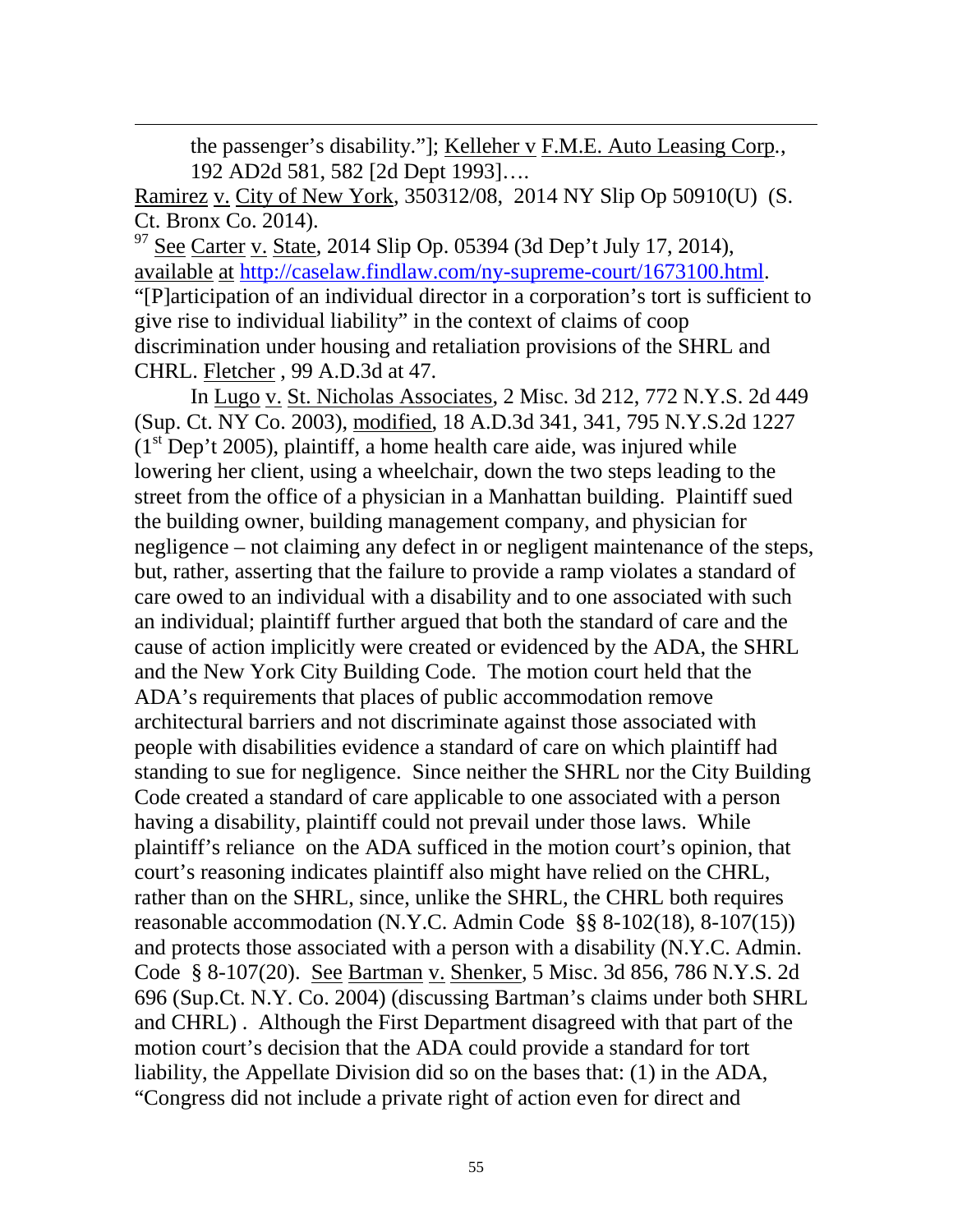intentional discrimination"; thus, (2) "there is no discernible reason why … ADA [should be used] as a safety standard"; (3) "[n]or has the New York State Legislature seen fit to expand the scope of a building owner's duty beyond that of common law in this respect". In Lugo, however, only the ADA and the SHRL had been relied upon by plaintiff. Arguably, reliance on the CHRL might have brought a different result. The latter does provide a substantial private right of action, with monetary relief, for people who have or are perceived to have a disability, as well as for those associated with such a person. N.Y.C. Admin.. Code §§ 8-102(16), 8-102(18), 8-107(4), 8- 107(15), 8-107(20), 8-502. The New York City Commission on Human Rights (CCHR) may look to Building Code accessibility provisions to determine what architectural modifications may be necessary to accommodate people with disabilities. Moreover, the CHRL requires as affirmative action expenditure of a property owner's funds to provide accessibility. United Veterans, discussed at n. 39, supra. When a tenant requested installation of a Building Code compliant exterior ramp and lobby lift, as well as relocation, widening and opening force adjustments to entrance doors, the landlord could not avail itself of the "tax fiction" of depreciation to avoid, or to reduce the resources from which to meet, its obligation to make reasonable accommodation to the tenant. T.K. Management, Inc., discussed at n. 39, supra. See also Riverbay, discussed at n. 39, supra (affirming CCHR interpretation that the CHRL "require[es] that housing providers. public accommodations and employers (where applicable), make the main entrance to a building accessible unless doing so creates an undue hardship, or is architecturally infeasible. Only then should an alternative entrance be considered."). The New York City Building Code provisions relied upon in Lugo were (N.Y.C. Admin. Code §§ 27-292.1 - 27-292.20) -- the principal provisions of the Building Code Accessibility Amendments of 1987 (Local Law 58) (subsequently replaced by the weaker Chapter 11 of the current N.Y.C. Building Code, Administrative Code § 28-701.2C11, §1101 et seq., including substantial amendments effective December 31, 2014.

 $\overline{a}$ 

New York City is not the only locality with an architectural standard supporting a policy for facilitating integration of people with mobility impairments. See, e.g., Local Law #1 of Suffolk County, adding Suffolk County Admin. Code §A36-3 (visitability). Lugo is not the only tort case indicating a failure to take action consistent with statutory policy to provide a safe, non-discriminatory environment for people with disabilities may result in liability for negligence. See Hernandez v. Kaisman, 103 A.D.3d 106 (1st Dep't 2012), and Sayers v. City of New York, N.Y.L.J. Apr. 2, 2007, 26:1